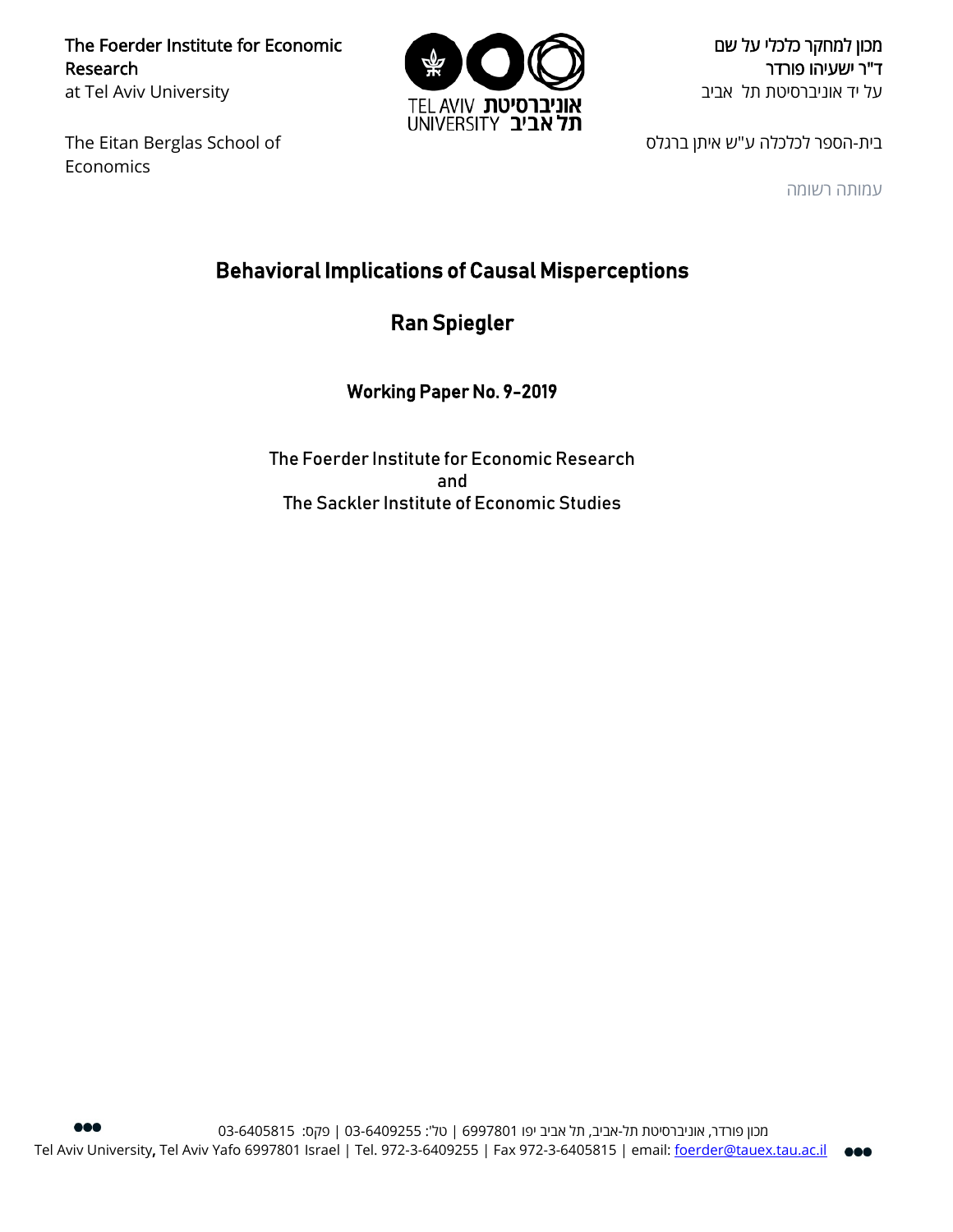# Behavioral Implications of Causal Misperceptions<sup>\*</sup>

Ran Spiegler<sup>†</sup>

July 22, 2019

#### Abstract

This review presents an approach to modeling decision making under misspecified subjective models. The approach is based on the idea that decision makers impose subjective causal interpretations on observed correlations, and borrows basic concepts and tools from the Statistics/AI literature on Bayesian Networks. While that literature used Bayesian networks as a platform for normative analysis of probabilistic and causal inference, here graphical models represent causal misperceptions and help analyzing their behavioral implications. I show how this approach sheds light on earlier equilibrium models with non-rational expectations, and demonstrate its scope of economic applications.

Financial support by ERC Advanced Investigator grant no. 692995 is gratefully acknowledged. I thank Yotam Alexander, Daniel Barreto, Ignacio Esponda, Philippe Jehiel, Ariel Rubinstein and Heidi Thysen for helpful comments.

<sup>&</sup>lt;sup>†</sup>Tel Aviv University, University College London and CFM. URL: http://www.tau.ac.il/~rani. E-mail: rani@tauex.tau.ac.il.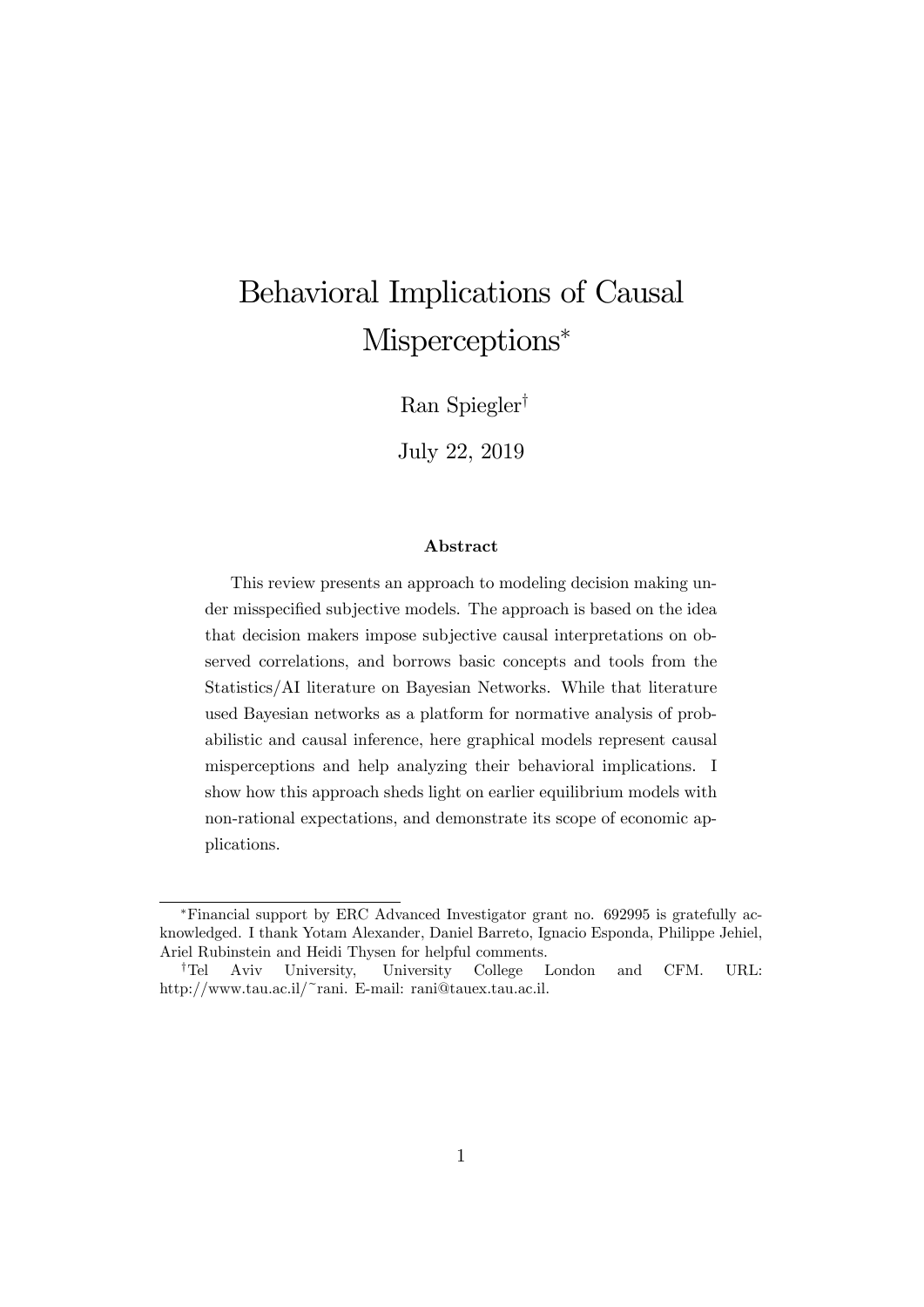# 1 Introduction

Few social-science mottos are more familiar than "correlation does not imply causationî. The motto even has its own Wikipedia entry. Yet its very popularity betrays how common it is for people to draw rash causal conclusions from observational data. E.g., observing a correlation between parenting style and childrenís personality, people instinctively jump into the conclusion that the former causes the latter - even though parental behavior could be a reaction to the child's temperament (see Harris (1998)). Likewise, prospective students are likely to interpret the correlation between academic degrees and future salaries as a causal effect, underplaying unobserved personal characteristics that partly explain this correlation. Finally, many of us exhibit the so-called "illusion of control" and attribute other people's behavior to our own actions rather than to less salient causes that lie outside our control.

Yet confusion between correlation and causation is not exclusively practiced by laymen. In fact, it occurs regularly on the pages of economic-theory papers. Consider a simple model of monopoly pricing. The seller determines the price  $x$  of his product, after receiving a partially informative signal  $s$ regarding an underlying demand parameter  $\theta$ . The sold quantity is q. The seller chooses x to maximize his profit  $\pi(x, q)$  with respect to the conditional probability

$$
Pr(q | s, x) = \sum_{\theta} Pr(\theta | s) \cdot Pr(q | x, \theta)
$$

Each of the two terms of the R.H.S summand is a conditional probability i.e. a description of some correlation between two variables. However, the two correlations have different causal meaning. The first term is *diagnostic*, answering the question "what is the underlying demand  $\theta$  given the signal  $s$ ?" In contrast, the second term answers a *causal* question: "What is the effect of the price x on sold quantity q, given the underlying demand  $\theta$ ?"

When economic theorists analyze such a model, they treat all of these terms as conditional probabilities, giving no thought to the causal/diagnostic distinction. In this sense, they practically "confuse correlation with causation". The reason they can afford to do so is threefold. First, standard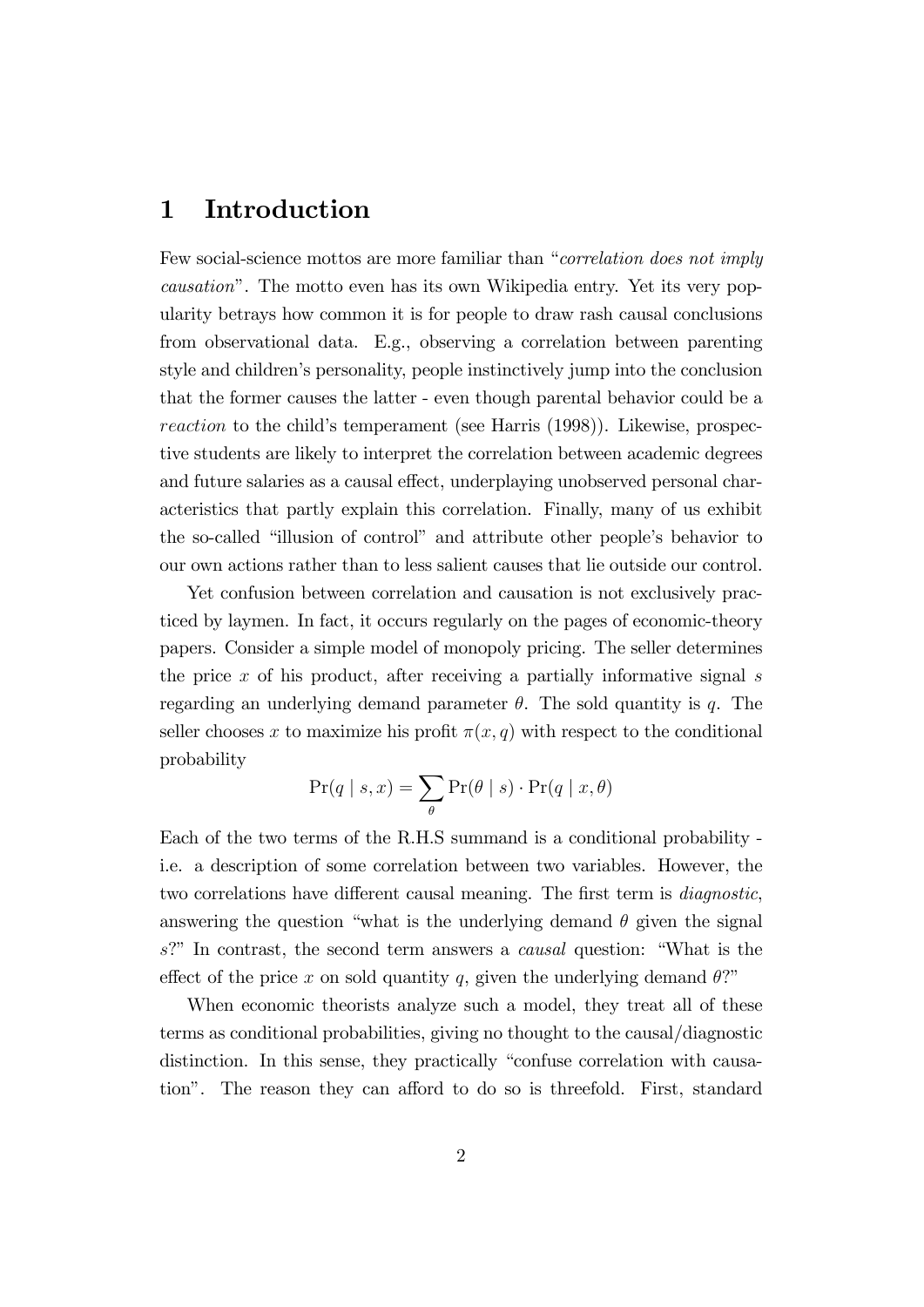analysis assumes that agents reason in terms of a correctly specified model. In particular, the above conditioning procedure mirrors the interaction's underlying causal structure, which is intuitively represented by the graph

$$
\begin{array}{rcl}\n\theta & \rightarrow & s & \rightarrow & x \\
& \searrow & & \swarrow \\
& & q\n\end{array}
$$

Second, the conditioning procedure tacitly follows sound rules for causal interpretation of probabilistic information (codified for graphical causal models in Pearl (2009)). Finally, standard analysis presumes that the seller knows the prior joint distribution over all relevant variables - i.e. there are no "hidden" variables). This enables him to obtain a precise estimate of any conditional probability that plays a role in his reasoning (specifically, the terms  $Pr(\theta | s)$  and  $Pr(q | x, \theta)$ .

When these conditions fail - as they do in many real-life situations - we can no longer afford to be sanguine about agents' causal reasoning. In particular, we need to address four questions: Does the decision maker  $(DM)$  reason about his environment in terms of a subjective causal model? Is this model correctly specified? Does the observational data at his disposal enable him to quantify causal effects (especially the effect of his own actions on payoffrelevant consequences)? Which methods for drawing such causal inferences does he follow?

In this review I present a framework for modeling imperfect causal reasoning in decision-making contexts. This framework borrows the notion of a causal model, represented by a directed acyclic graph, from the literature on graphical models that lies at the intersection of Statistics and Artificial Intelligence. Historically, graphical models provided a platform for automating probabilistic inference (Pearl (2014), Cowell et al. (1999), Koller and Friedman (2009)) and later causal inference (Pearl 2009). Psychologists employed graphical models to express aspects of causal reasoning (Sloman (2005)). And econometricians debated their relevance for empirical work in economics (Heckman and Pinto (2015), Imbens (2019)).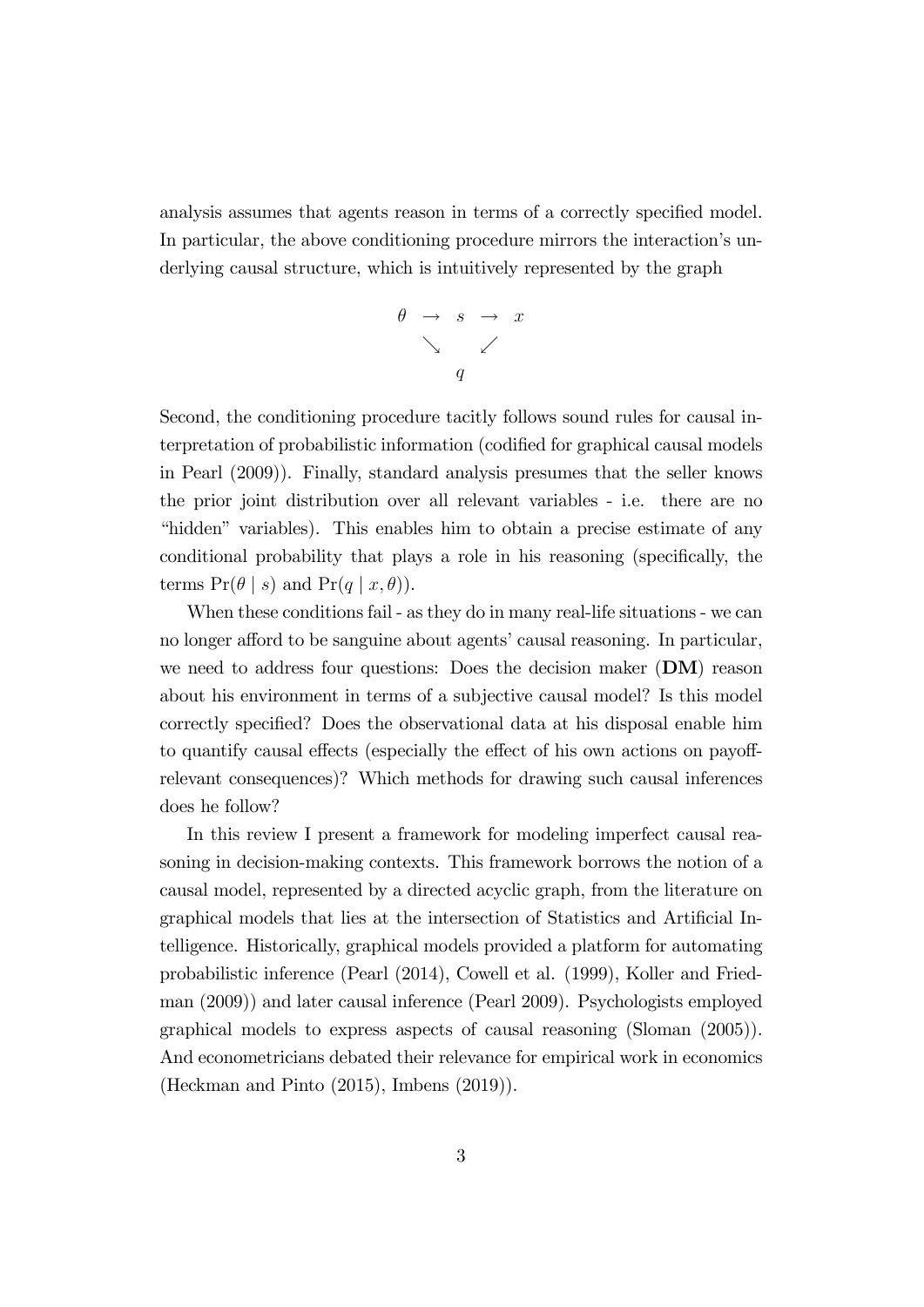The framework I present adapts a class of graphical models known as ìBayesian networksî to the study of decision making under causal misperceptions. Ironically, the same apparatus that undergirds normative probabilistic and causal reasoning in the Statistics/AI literature is here put to use for descriptive modeling of causal reasoning by boundedly rational agents. Graphical models can represent errors of causal attribution and offer tools for studying their behavioral consequences. It also sheds light on earlier notions of "equilibrium with non-rational expectations". From this point of view, this review offers a synthesis of that growing literature, presenting some of its ideas through the lens of causal misperceptions.

# 2 An Example: The Dieter's Dilemma

The following example, adapted from Spiegler (2016), illustrates the modeling framework. A consumer who wishes to improve his health considers buying a nutritional supplement at a cost  $k > 0$ . Denote  $a = 1$  if he buys the supplement and  $a = 0$  otherwise. In reality, the supplement has no effect on the consumer's health: He is healthy (an outcome denoted  $h = 1$ ) or unhealthy (denoted  $h = 0$ ) with equal probability, independently of whether he consumes the supplement. The consumer's payoff is  $h - ka$ . Therefore, a consumer with rational expectations would not buy the supplement.

Now suppose that the binary variables  $a$  and  $h$  are correlated with a third, payoff-irrelevant binary variable  $c$ , which indicates the level of some chemical in the consumer's blood:  $c = 0$  means that the chemical level is normal. The realization of c is a deterministic function of a and h,  $c = (1-a)(1-h)$ . That is, the consumer's chemical level is abnormal if and only if he is unhealthy and fails to take the supplement.

Although this is a one-shot decision situation, it is helpful to think of the consumer as taking his one-shot decision after many generations of identical consumers faced the same situation; a fraction  $\alpha$  of this population chose  $a = 1$ . We can thus describe the historical realizations of  $a, h, c$  by a joint probability distribution p over  $(a, h, c)$ :  $p(a = 1) = \alpha$ ;  $p(h = 1) = \frac{1}{2}$ independently of a; and  $p(c = (1 - a)(1 - h) | a, h) = 1$  for every a, h.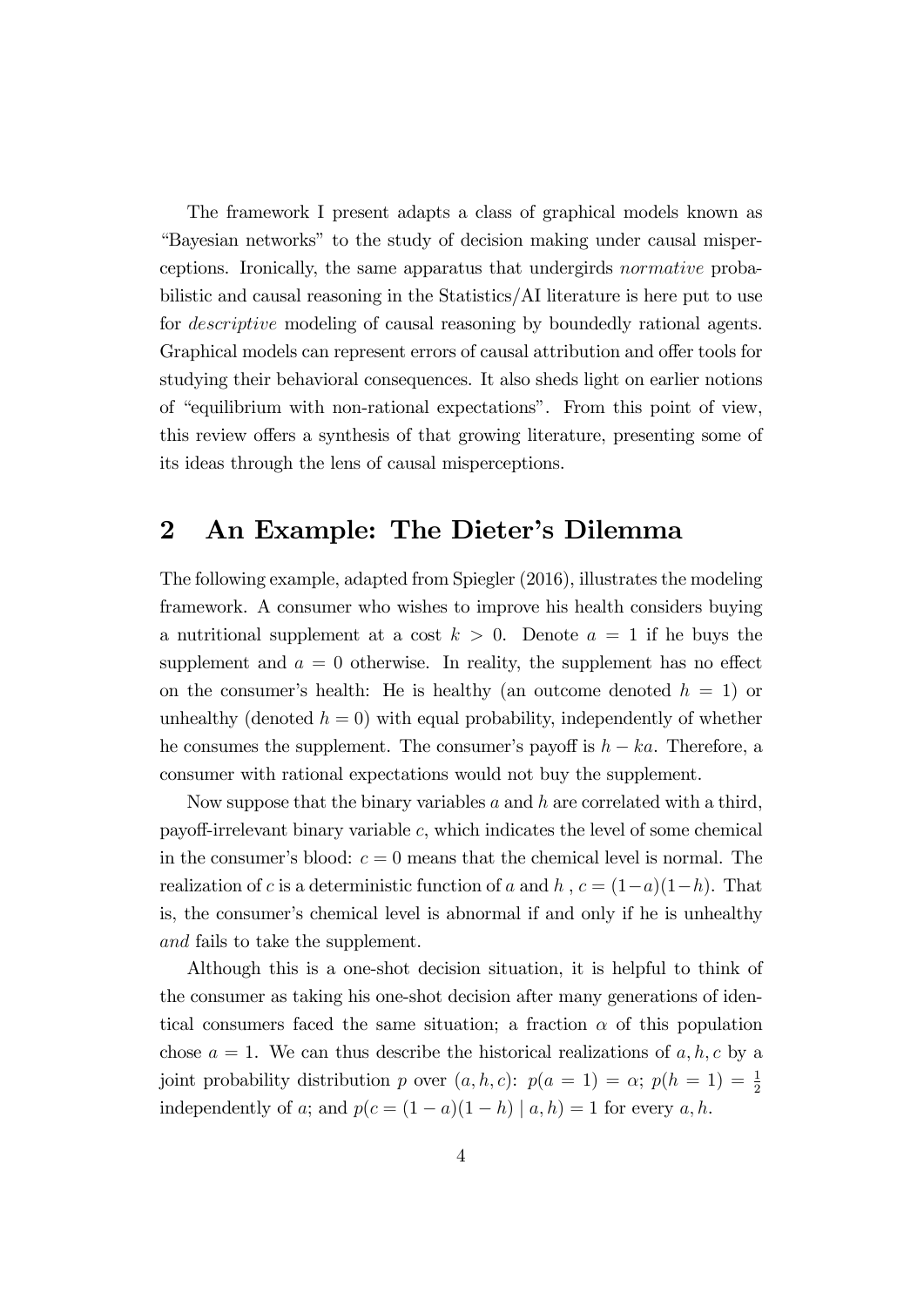Our consumer believes that this distribution has an underlying causal structure, which is represented by the following *directed acyclic graph* ( $\mathbf{DAG}$ )  $G: a \to c \to h$ . That is, the consumer believes that his consumption decision affects his blood chemical level, which in turn is the sole direct cause of health. This causal belief is purely qualitative; it is entirely silent about the sign or magnitude of the causal effects.

How does the consumer turn this qualitative model into a quantitative belief? He simply measures the historical correlations between the variables he deems causally related and combines them in accordance with his causal model. Specifically, he measures the conditional probabilities  $(p(c \mid a))$  and  $(p(h \mid c))$ , such that his subjective belief regarding the health consequences of his consumption decision is

$$
p_G(h \mid a) = \sum_c p(c \mid a)p(h \mid c) \tag{1}
$$

where  $p_G$  denotes the consumer's subjective belief; the notation conveys the idea of an objective distribution  $p$  viewed through the prism of the subjective causal model  $G$ . The consumer's causal model focuses his attention on particular correlations and instructs him how to combine them.

If the consumer's causal model were correct, it would be legitimate to write down  $p(h \mid a)$  exactly as (1) and to interpret it as an estimated causal effect. The consumer's only error is the objective distribution  $p$  is inconsistent with his subjective model causal. Indeed, it is consistent with a different causal model, according to which  $a$  and  $h$  are independent causes of  $c$ . This model can be represented by the DAG  $a \to c \leftarrow h$ . The consumer's subjective causal model deviates from this "true model" by *inverting* the link between c and  $h$ . We can thus regard the consumer's causal misperception as an instance of reverse causality. This is an illustration of the graphical language's ability to represent common errors of causal attribution.

Having defined the consumer's belief, let us turn to describing his behavior. As an expected-utility maximizer, he should choose the action a that maximizes  $p_G(h = 1 | a) - ka$ . However, note that  $p_G(h | a)$  is ill-defined without knowledge of  $\alpha$  - namely, the consumption frequency in the popula-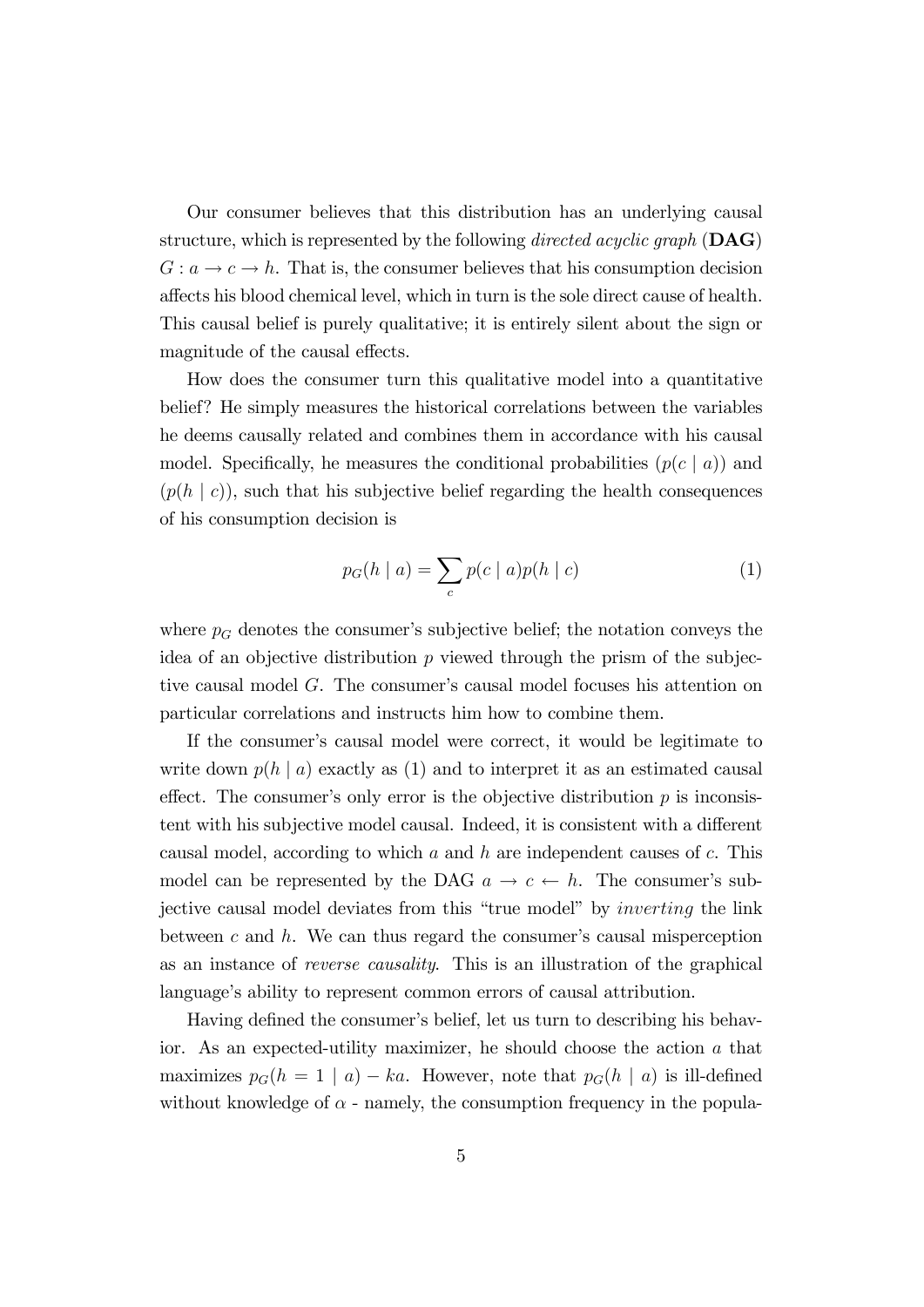tion. The reason is that the definition of  $p_G(h \mid a)$  contains the term  $p(h \mid c)$ . This term involves no explicit conditioning on a because the consumer believes that c is the sole direct cause of h. However, by the definition of p, h and a are not independent conditional on c. (To see why, suppose we know that the consumer's chemical level is normal. If, on top of that, we learn that he has not taken the food supplement, we must infer he is in good health.) Indeed,

$$
p(h = 1 | c = 0) = \frac{p(h = 1)p(c = 0 | h = 1)}{p(a = 1) + p(a = 0)p(h = 1)} = \frac{\frac{1}{2} \cdot 1}{\alpha + (1 - \alpha) \cdot \frac{1}{2}} = \frac{1}{1 + \alpha}
$$

whereas

$$
p(h = 1 | c = 1) = \frac{p(h = 1)p(c = 1 | h = 1)}{p(a = 0)p(h = 0)} = 0
$$

Therefore, a change in  $\alpha$  leads to a change in  $(p(h \mid c))$ , which implies a change in  $p_G(h = 1 | a)$  and consequently a possible change in the subjective optimality of any given action.

This suggests that although we are dealing with single-agent decision making, a coherent description of the consumer's behavior requires an *equilibrium* definition. Accordingly, when  $\alpha \in (0,1)$ , define it as a "personal equilibrium" if both actions  $a = 0, 1$  maximize  $p_G(h = 1 | a) - ka$ . This implies the indifference condition

$$
p_G(h = 1 | a = 1) - p_G(h = 1 | a = 0) = k \tag{2}
$$

This notion of equilibrium captures a steady state in the population of exante identical consumers who face the same Dieter's Dilemma.

To find the equilibrium, we need to calculate the relevant terms in  $(2)$ :

$$
p_G(h = 1 | a = 1) = p(c = 1 | a = 1)p(h = 1 | c = 1) + p(c = 0 | a = 1)p(h = 1 | c = 0)
$$
  
=  $1 \cdot \frac{1}{1 + \alpha} + 0 \cdot 0 = \frac{1}{1 + \alpha}$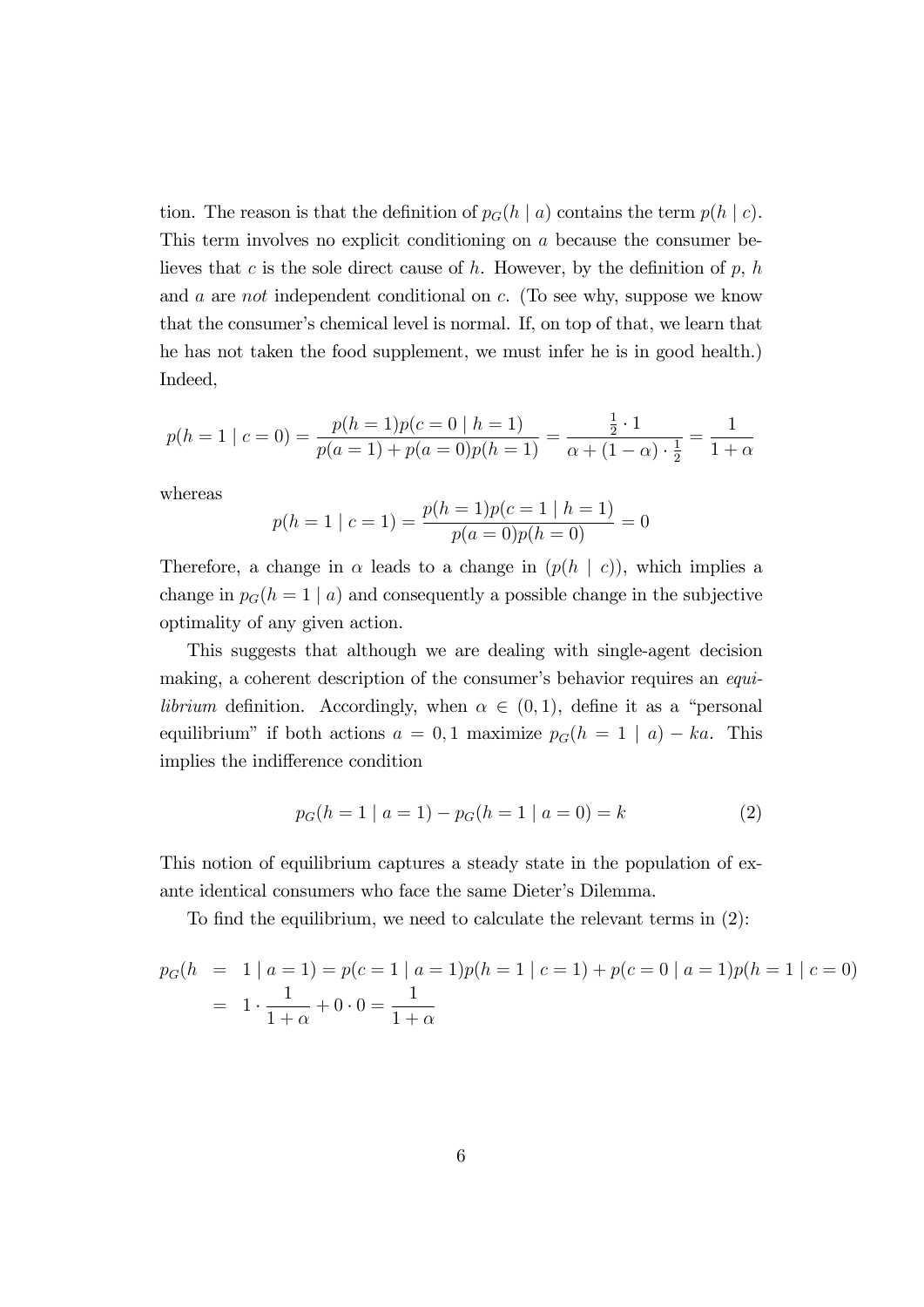and

$$
p_G(h = 1 | a = 0) = p(c = 1 | a = 0)p(h = 1 | c = 1) + p(c = 0 | a = 0)p(h = 1 | c = 0)
$$
  
= 
$$
\frac{1}{2} \cdot \frac{1}{1 + \alpha} + \frac{1}{2} \cdot 0 = \frac{1}{2(1 + \alpha)}
$$

It follows that when  $k \in \left(\frac{1}{4}\right)$  $\frac{1}{4}, \frac{1}{2}$  $(\frac{1}{2})$ , the unique personal equilibrium is  $\alpha =$  $(1-2k)/2k$ <sup>1</sup>

Thus, the consumer's reverse-causality error leads him to take the suboptimal action of consuming a useless product with positive probability. The prediction of a unique mixed strategy is an unmistakable equilibrium effect; it would never arise in conventional, single-agent expected-utility maximization. This effect is a hallmark of decision making under a misspecified model; it has precedents in the literature, which I will discuss later.

We can draw several lessons from this example. First, it suggests a language for systematic description of a DM with causal misperceptions: The DM forms a subjective belief by fitting a subjective causal model - represented by a DAG - to objective data. Second, the graphical representation of subjective causal models can capture errors of causal attribution such as reverse causality. Third, coherent description of decision making by an agent with a misspecified causal model requires an equilibrium approach. The next sections will develop these themes.

# 3 A Modeling Framework

An economic environment is described by a collection of variables  $x_1, ..., x_n$ . For every subset  $B \subseteq \{1, ..., n\}$ , denote  $x_B = (x_i)_{i \in B}$ . A steady state in this environment is described by an objective joint probability distribution p over these variables, with full support. A DM perceives this objective distribution through the prism of a subjective causal model. Formally, a causal model is a DAG  $G = (N, R)$ , where  $N \subseteq \{1, ..., n\}$  is the set of nodes and R is the set of directed links. For any node  $i \in N$ , let  $R(i) \subset N$  denote the set of nodes

<sup>&</sup>lt;sup>1</sup>When k it outside these bounds, personal equilibrium does not involve mixing over actions.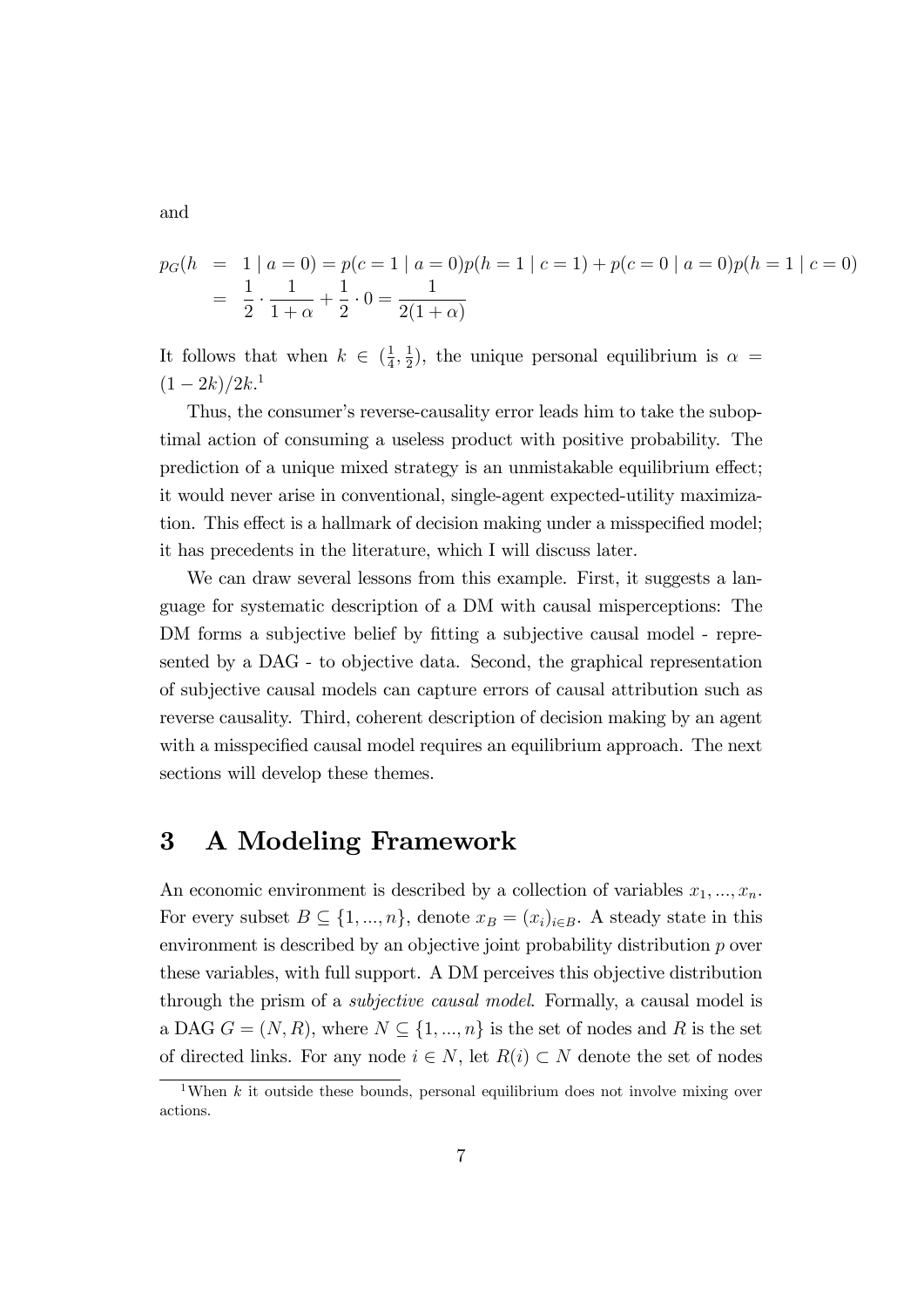$j \in N$  for which there is a link  $j \to i$ . A node corresponds to a variable, whereas a link represents a perceived direct causal relation. Directedness and acyclicity of the graph capture fundamental intuitions about causal relations.

Thus, the DAG  $(N, R)$  represents the DM's perception of qualitative causal relations in his environment. He quantifies them by estimating the causal relations - i.e., by *fitting* his causal model to selective data extracted from the objective distribution. Formally, the DM factorizes p according to his DAG, as given by the following formula:

$$
p_G(x_N) = \prod_{i \in N} p(x_i \mid x_{R(i)}) \tag{3}
$$

E.g., the DAG  $G: 1 \rightarrow 3 \rightarrow 4 \leftarrow 2$  induces the belief

$$
p_G(x_1, x_2, x_3, x_4) = p(x_1)p(x_2)p(x_3 | x_1)p(x_4 | x_2, x_3)
$$

The full-support assumption ensures that the factorization formula is welldefined.

Formula (3) is familiar from the Bayesian networks literature, where a Bayesian network is defined by a DAG and a probability distribution that is consistent with the DAG in the sense that it is given by the R.H.S of (3). In that literature (e.g. Pearl (2014), Cowell et al. (1999), Koller and Friedman  $(2009)$ , this object provides a platform for computationally efficient algorithms for probabilistic inferences. In addition, Bayesian networks are objects with rich mathematical structure that enables us to draw links between the structure of G and conditional-independence properties of  $p<sub>G</sub>$ .

In the present context, the DAG G encodes a *belief distortion function*, which maps any objective distribution  $p$  to a subjective belief  $p<sub>G</sub>$ . It captures the idea that the DM perceives empirical regularities through the prism of a subjective causal model. The subjective belief  $p<sub>G</sub>$  is only defined over the variables that his causal model includes, and systematically distorts the objective distribution over these variables. The R.H.S of (3) describes this distortion. The view of (3) as a belief-distortion function is a novel feature of the present project, and (to my knowledge) does not appear in the Statistics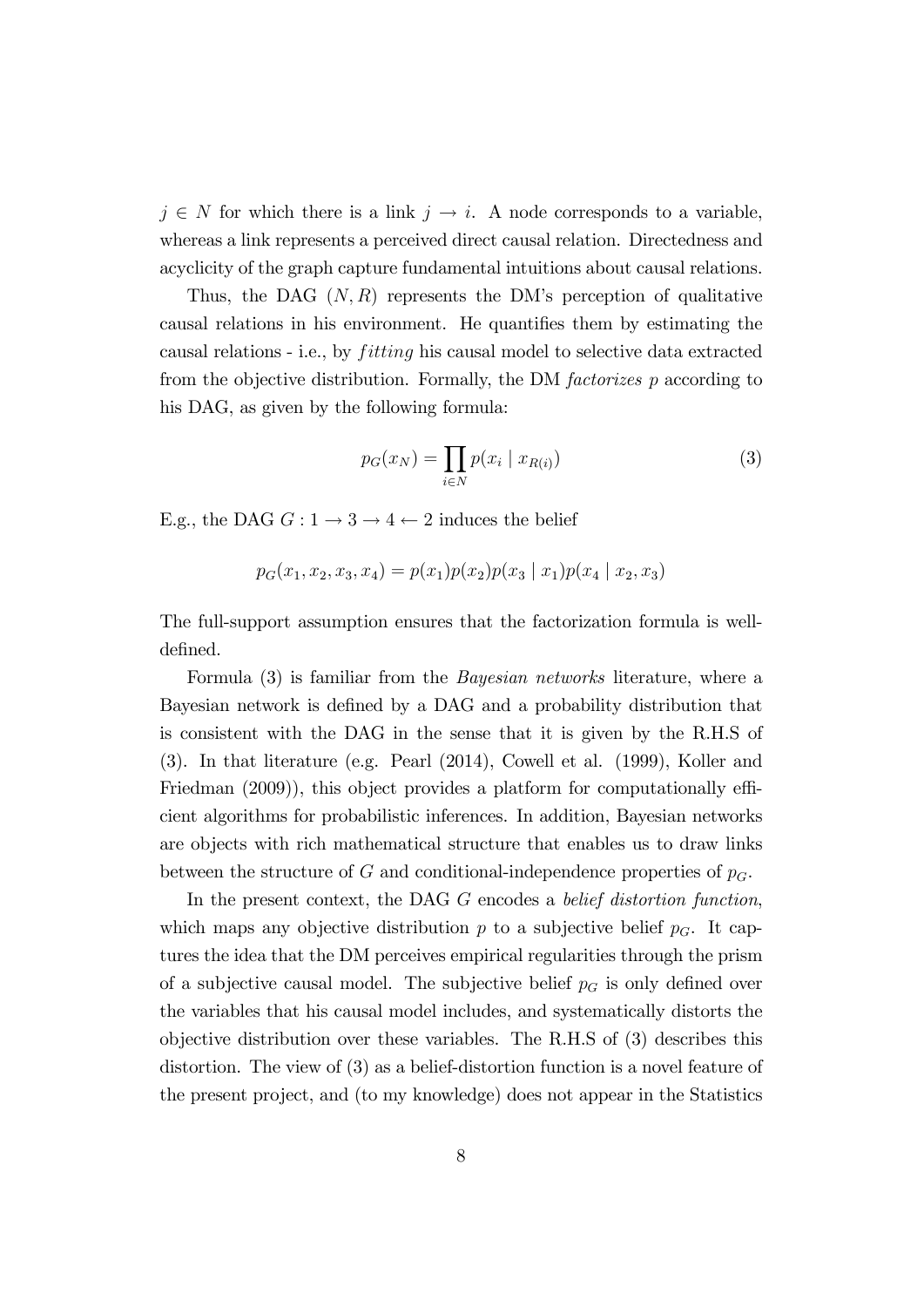and AI sources on which it draws. As we shall see later, this novel interpretation suggests technical questions that are new to the Bayesian-network literature.

When the DAG is fully connected (i.e., any two nodes are directly linked),  $p<sub>G</sub>$  is reduced to a standard chain rule, such that  $p<sub>G</sub> = p$  - i.e., the DM's subjective belief does not distort the objective distribution. At the other extreme, when the DAG is empty (i.e. it has no links),  $p_G(x_N)$  is the product of the marginals  $p(x_i)$  for all  $i \in N$  - i.e., the DM perceives all variables to be independent.

The object  $p<sub>G</sub>$  is a subjective belief for all intents and purposes. Thus, when the DM is interested in the marginal distribution over some collection of variables  $x_M$ , he marginalizes  $p_G: p_G(x_M) = \sum_{x_{N-M}} p_G(x_M, x_{N-M}).$ Likewise, when the DM learns the value of some collection of variables  $x_M$ , he conditions his subjective belief on this information in accordance with standard Bayesian updating:  $p_G(x_{N-M} | x_M) = p_G(x_M, x_{N-M})/p_G(x_M)$ .

For a concrete image for this belief formation model, imagine the DM as a researcher who perceives the economic environment through the prism of a structural causal model, and asks his research assistant to estimate the structural equations of his model. The output of this process is an estimated model. More broadly, the mindset that (3) captures is that of a DM who views empirical regularities through the prism of a prior subjective model and seeks statistical data to quantify the model, not to test it.

### 3.1 Belief Errors as Causal Misperceptions

The simple model of belief formation presented above offers a language for describing systematic belief errors distilled from everyday observation as well as psychological research. In each case, the objective distribution  $p$  is consistent with a "true DAG"  $G^*$  and the DM's subjective DAG is  $G \neq G^*$ . The departure of  $G$  from  $G^*$  constitutes the DM's causal misperception, and the departure of  $p_G$  from  $p_{G^*} = p$  is its resulting belief error. Section 2 already illustrated how to express a reverse-causality error in this language. This sub-section presents a few additional examples.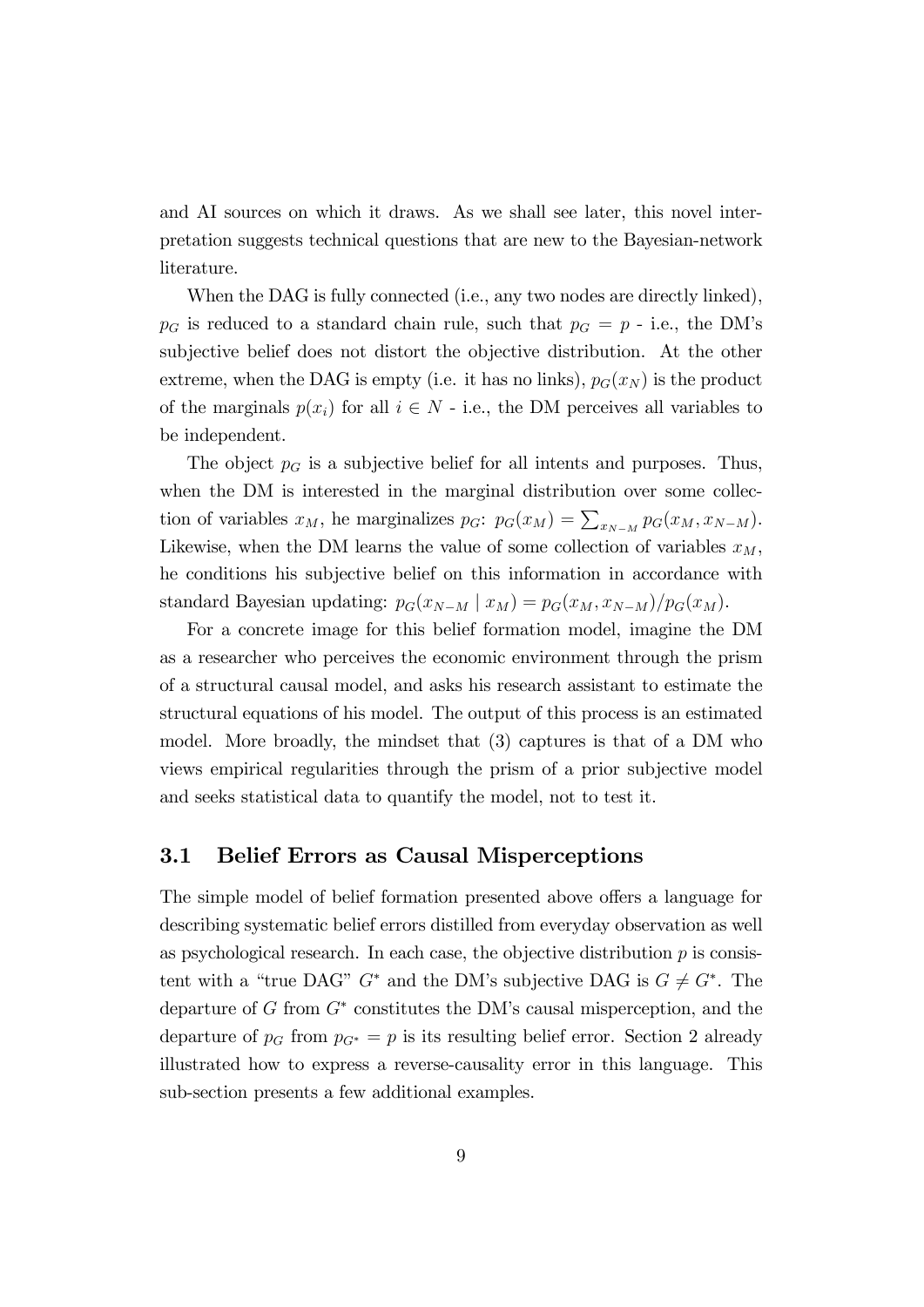#### Fundamental attribution error

According to this idea from Social Psychological literature (Ross (1977)), people underestimate the situational nature of other peopleís behavior and tend to attribute it to fixed character rather than external circumstances. To capture this error in our framework, consider the true DAG  $G^* : \theta_1 \rightarrow$  $b \leftarrow \theta_2$ , where b represents the behavior of some agent (other than our DM), while  $\theta_1$  and  $\theta_2$  are two independent variables that jointly describe external circumstances shaping the agent's behavior. Our DM's subjective DAG  $G$ departs from  $G^*$  by omitting the link  $b \leftarrow \theta_2$ . Then,

$$
p_G(\theta_1, \theta_2, b) = p(\theta_1)p(\theta_2)p(b \mid \theta_1)
$$

whereas the correct joint distribution is  $p(\theta_1, \theta_2, b) = p(\theta_1)p(\theta_2)p(b \mid \theta_1, \theta_2)$ . If the DM learns  $(\theta_1, \theta_2)$ , his subjective belief over b will be

$$
p_G(b \mid \theta_1) = \sum_{\theta_2} p(\theta_2) p(b \mid \theta_1, \theta_2)
$$

whereas the correct updated belief would be  $p(b | \theta_1, \theta_2)$ . That is, the DM neglects  $\theta_2$  and over-attributes the other agent's behavior to  $\theta_1$ <sup>2</sup>

#### Ignoring confounders

Suppose that the true DAG  $G^*$  is

$$
\begin{array}{ccc}\n\theta \\
\downarrow & \searrow \\
a & \to & y \to z\n\end{array} \tag{4}
$$

where the node  $\alpha$  represents the DM's action,  $\gamma$  represents an intermediate outcome, z represents a final outcome and  $\theta$  is an exogenous variable that is independent of a. The DM's subjective DAG is  $G: a \rightarrow y \rightarrow z$ . That is, he neglects the exogenous variable  $\theta$ , such that his account of the relation

<sup>2</sup>Ettinger and Jehiel (2010) formalize the Fundamental Attribution Error along similar lines, using the framework of analogy-based expectations (see Section 3.4).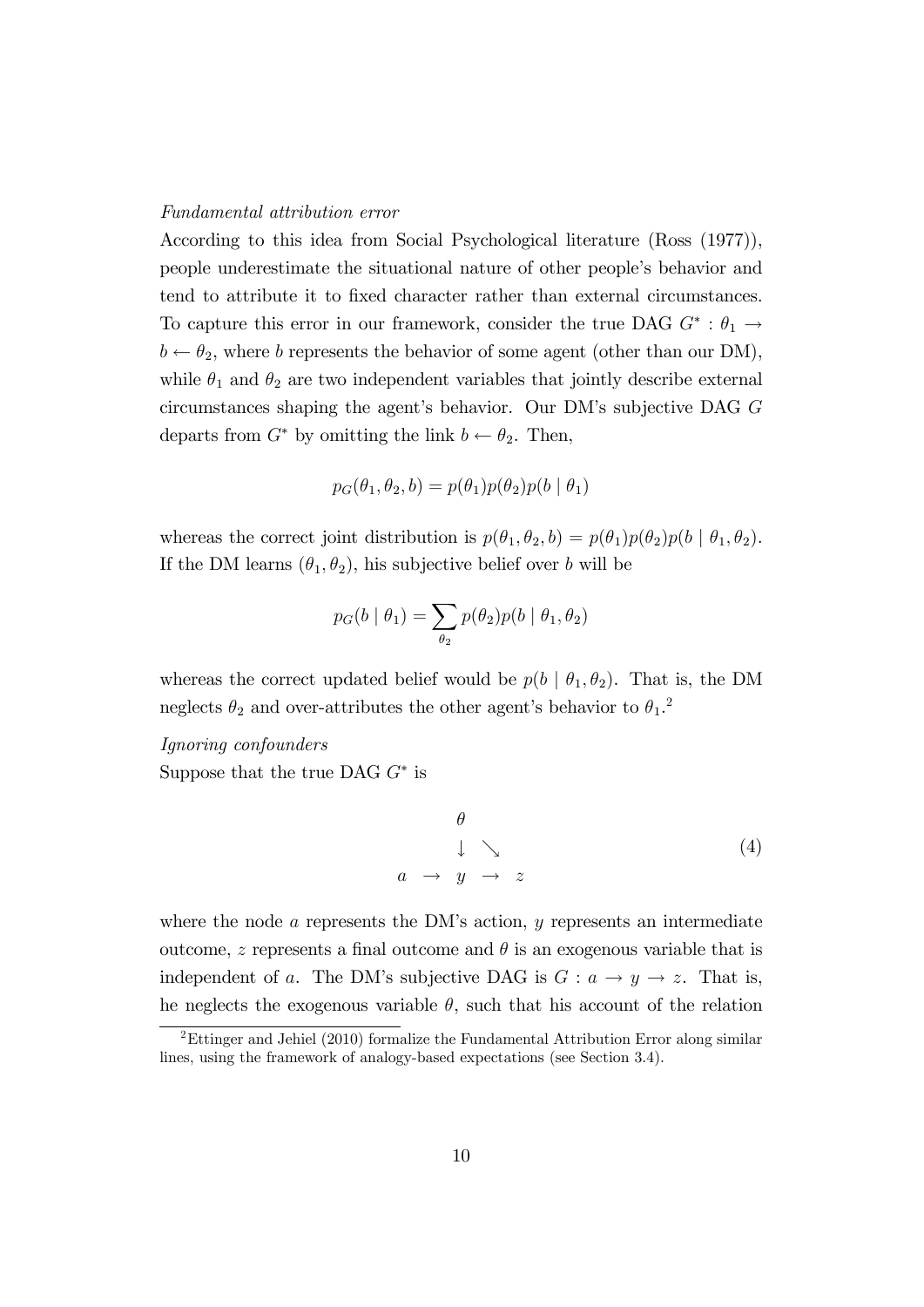between y and z exhibits an "omitted variable error". Then,

$$
p_G(z \mid a) = \sum_{y} p(y \mid a) p(z \mid y)
$$

whereas the true distribution of  $z$  conditional on  $a$  is

$$
p(z | a) = \sum_{\theta} p(\theta) \sum_{y} p(y | a, \theta) p(z | y, \theta)
$$

The DM's error is that he regards the correlation between  $y$  and  $z$  as a pure causal effect of y on z, whereas in reality part of the correlation is due to the confounding variable  $\theta$ .

This ubiquitous error arguably lies behind most cases of "confusing correlation with causationî. Avoiding it is a primary concern of practitioners and teachers of causal inference (Angrist and Pischke (2008), Pearl and Mackenzie (2018)). It is intuitive for a layperson to observe a correlation between a pair of variables like education and wages and interpret it causally, without taking into account that it is partly due to confounding. The Bayesian-network formalism enables us to describe this misperception and its resulting belief distortions.

#### Illusion of control

Langer  $(1975)$  coined the term "illusion of control" to describe a belief bias that exaggerates one's role in determining observed outcomes. To capture this error, let the true DAG be  $G^*$  :  $a \leftarrow \theta \rightarrow y$ , where a represents the DM's action,  $\theta$  is an exogenous variable and y is an outcome. The DM's subjective DAG is  $a \rightarrow y$ . This is another example of confounder neglect. In reality, the DM's action and the final outcome are correlated only because they are conditionally independent consequences of the exogenous variables  $\theta$ . However, the DM interprets this correlation as a causal effect of his action on the final outcome.

#### Neglecting indirect effects

The effect of actions on target variables often works through multiple causal channels. The following example captures a situation in which the DM fails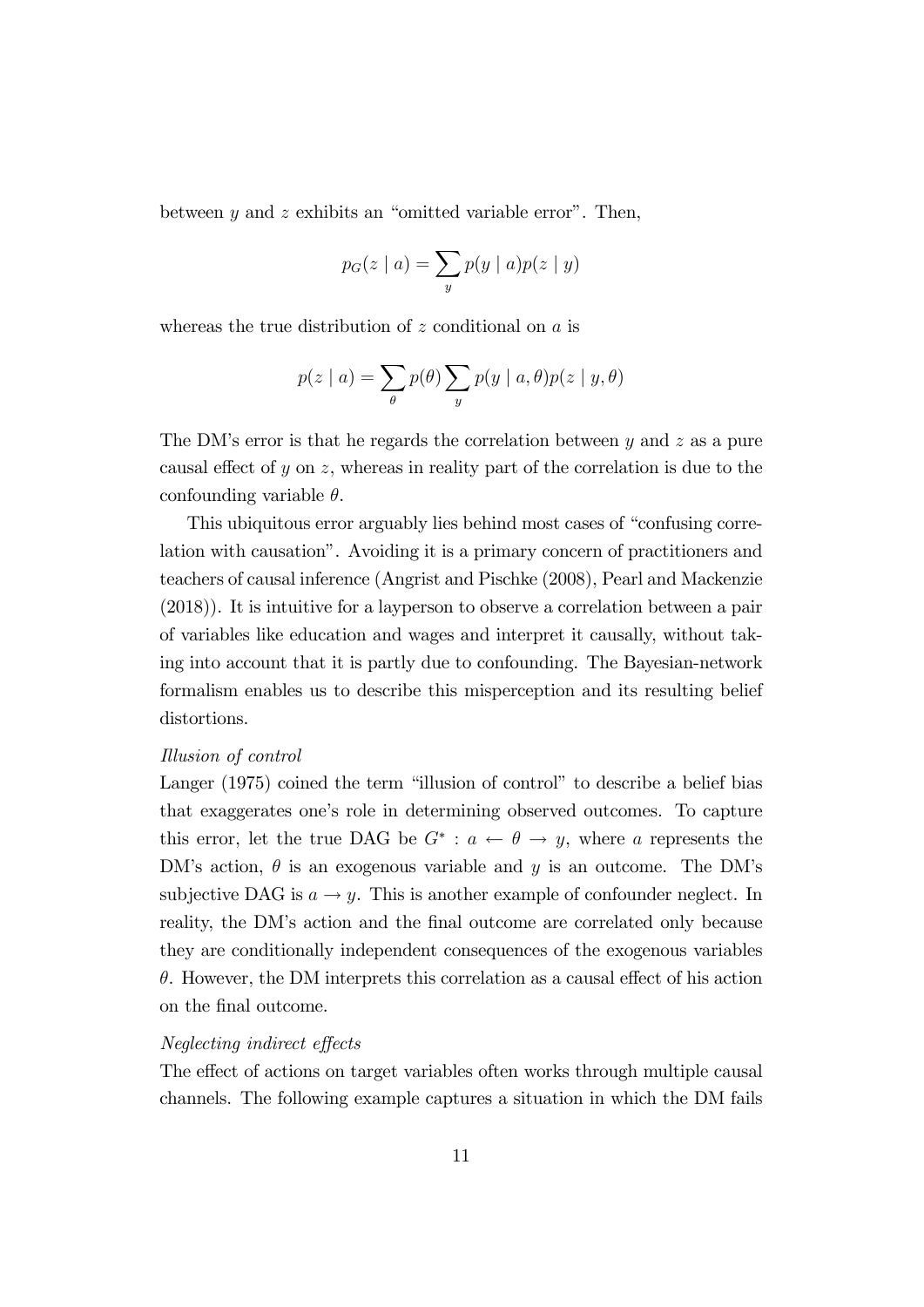to take all these channels into account. The true DAG  $G^*$  is

$$
\begin{array}{ccc}\n a & \rightarrow & q_1 \quad \rightarrow & y \\
 & \searrow & \nearrow & \\
 & q_2\n \end{array}\n \tag{5}
$$

where  $q_1$  and  $q_2$  are intermediate variables that mediate the causal effect of a on y. The DM's subjective DAG is  $G : a \rightarrow q_1 \rightarrow y$  - i.e., he neglects the channel that passes through  $q_2$ , possibly because he is unaware of this variable.

An example of this misperception that is common in discussions of economic policy is the neglect of equilibrium effects. For example,  $a$  is a policy maker's action;  $q_1$  is a variable that the action directly impacts;  $q_2$  represents a behavioral response to the action that results from changing incentives; and the policy maker neglects this response when evaluating the policy.

## 3.2 From Beliefs to Decisions

How does a DM who forms his beliefs according to (3) make decisions? The most conventional assumption would be that he maximizes expected utility with respect to  $p_G$ . Accordingly, endow the DM with the vNM utility function  $u:(x_1,...,x_n)$ . Suppose u is measurable with respect to  $x_N$  - otherwise, the DM's model omits variables that are essential for describing his preferences. Identify one of the  $n$  variables with the DM's action  $a$ . In addition, the DM may observe the realization of some collection of variables  $x_I$ , which enables him to condition his belief on this information. The DM chooses a to maximize

$$
\sum_{x_N} p_G(x_N \mid a, x_I) u(x_N) \tag{6}
$$

This innocent-looking formula conceals two subtleties, which I now discuss.

#### Confusing correlation with causation?

In the Introduction, I listed a number of ways in which the DM's causal reasoning can go astray. First, his perception of causal relations in his environment may be wrong. This type of error was our focus in Section 3.1, and it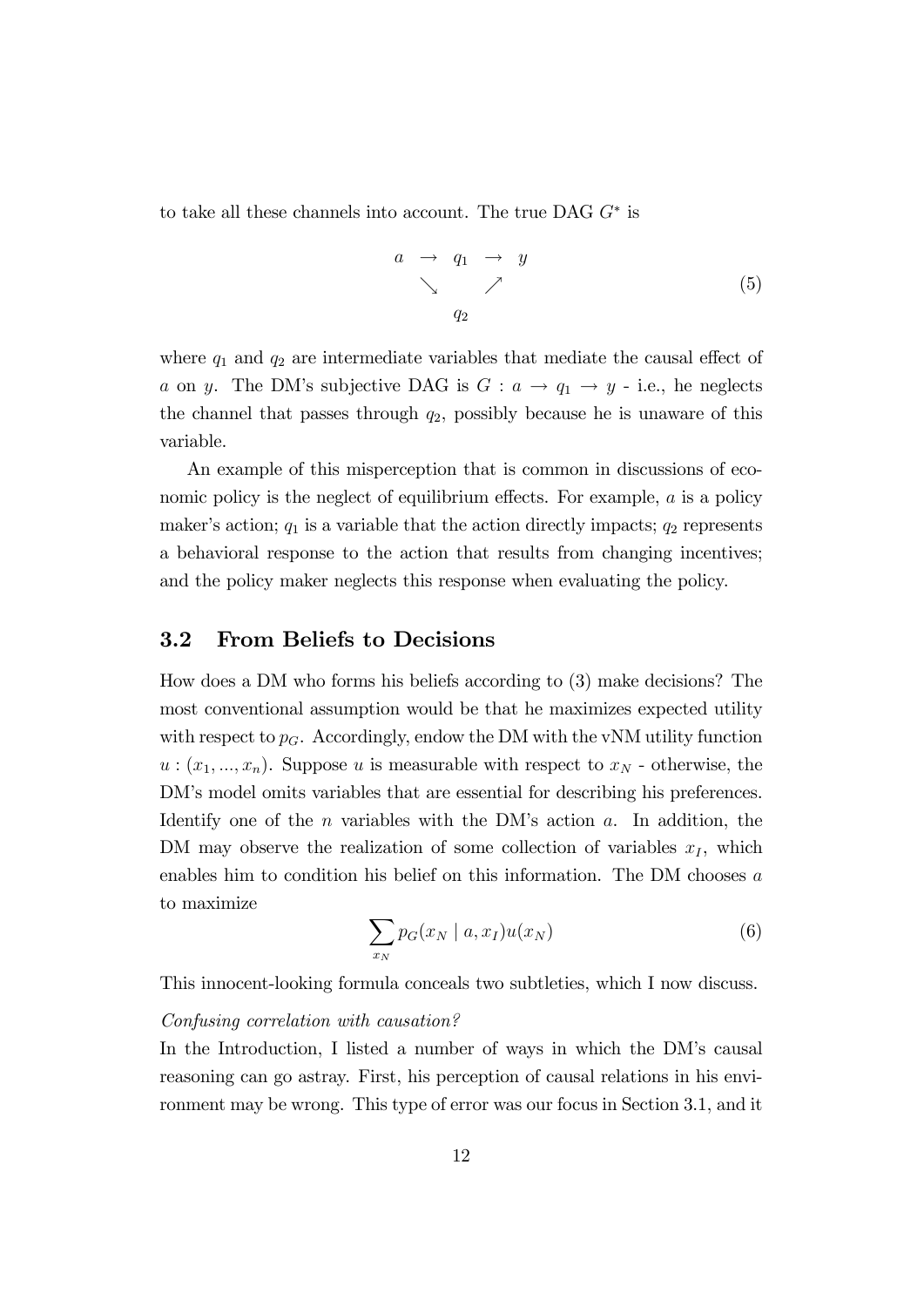will continue to be at the heart of this review. Second, some of the variables in his causal model may be unobservable, which means that he is unable to estimate some of the causal relations he postulates *directly* from observational data. In this review I mostly abstract from this difficulty. Throughout this section and the next, every variable in the DM's causal model is observable.

Finally, there is the question of whether the DM draws correct causal inferences from observational data, taking his subjective causal model as given. Here the answer is quite subtle. In principle, the expected-utility maximization in (6) is performed with respect to a conditional probability distribution, without any explicit attempt to disentangle its causal and diagnostic aspects - the exact same practice I described in the Introduction. Yet  $p_G(x_N | a, x_I)$ need not represent the causal effect of  $a$  on other payoff-relevant variables (fixing  $x_I$ ), even in terms of G itself. In other words, the DM's procedure appears to "confuse correlation with causation".

However, in this review I sidestep this potential error of causal inference. In all the applications I will consider, the arrangement of the nodes that represent a and  $x_I$  in G is such that the DM's causal inference is sound. Specifically, Pearl's (2009) "do calculus", which codifies correct causal inference from observational data given a DAG-represented causal model, would legitimize the interpretation of  $p_G(x_N \mid a, x_I)$  as capturing the causal effect of a (given  $x_I$ ) on other variables. In particular, applications in which the DM is uninformed (such that there are no  $x<sub>I</sub>$  variables) will invariably assume that the node that represents  $a$  in  $G$  is ancestral - as in the Dieter's Dilemma. In this case,  $p_G(x_N \mid a)$  would captures the true causal effect of  $a$  on other variables if  $G$  were a correct model. This means that in its study of imperfect causal reasoning, this review effectively focuses on causal  $misperceptions$  - i.e. the error of having a misspecified causal model - while effectively ruling out errors of causal *inference* given the model. I return to this issue in the concluding section.

#### Personal equilibrium

The other subtlety in (6) was pointed out in Section 2: the subjective conditional probability  $p_G(x_N | a, x_I)$  need not be invariant to the objective conditional distribution  $(p(a \mid x_I))$ . The latter distribution formally describes the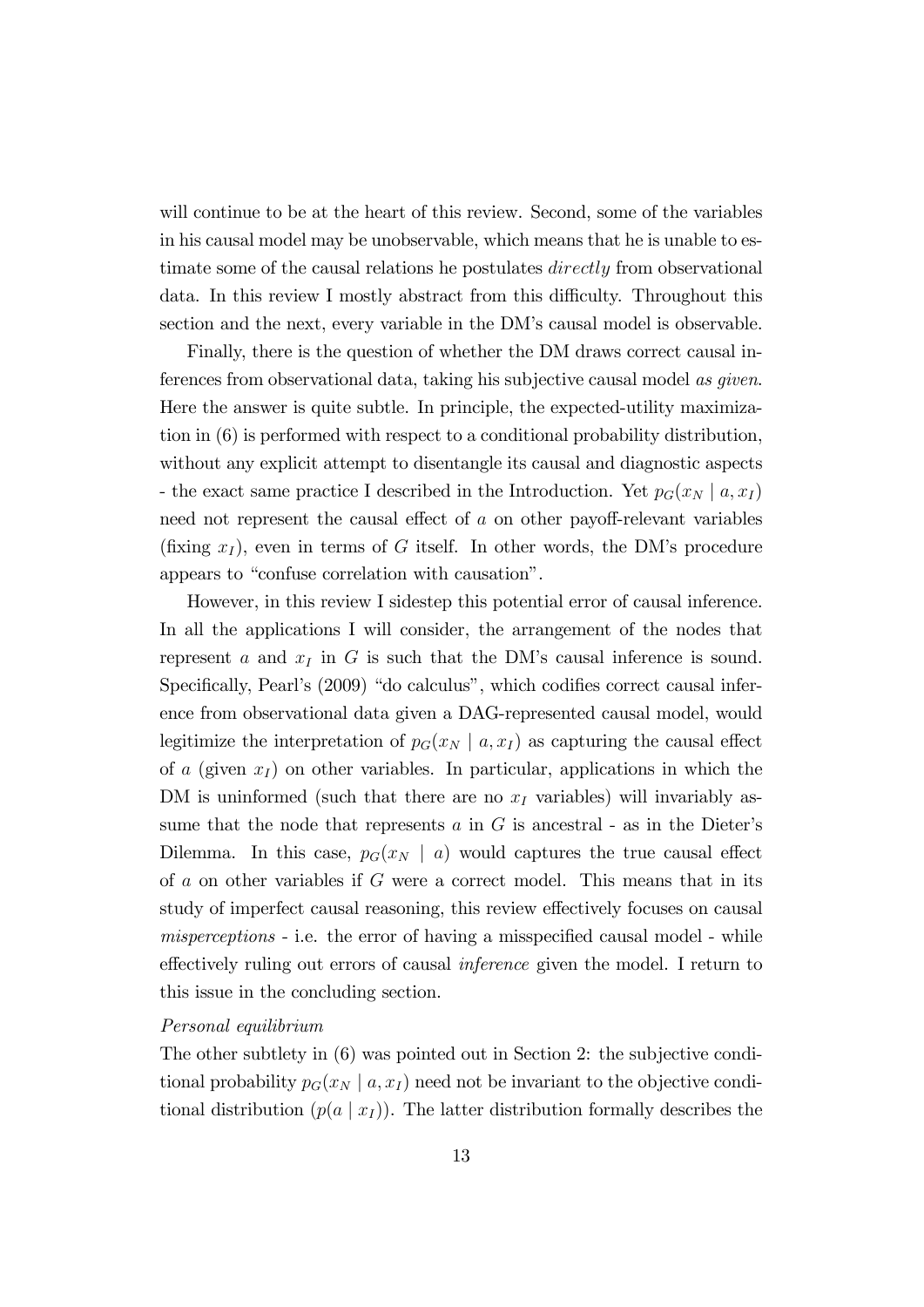DMís strategy, interpreted as the long-run behavior of previous generations of DMs facing the same problem. This dependency would never arise under rational expectations: If the DM's causal model  $G$  were correctly specified, it would imply  $p_G = p$ , hence  $p_G(x_N \mid a, x_I)$  would be invariant to  $p(a \mid x_I)$  by definition. In contrast, the Dieter's Dilemma describes a situation in which the DM's subjective belief  $p_G(h \mid a)$  varies with the long-run behavior given by  $(p(a))$ .

Thus, if the DMís long run behavior changed, so could his subjectively optimal decision. This suggests defining subjectively optimal behavior as an equilibrium object. A fully mixed strategy  $(p(a \mid x_I))$  is a personal  $\varepsilon$ equilibrium if, whenever  $p(a | x_I) > \varepsilon$ , a maximizes (6). A personal equilibrium is a strategy (not necessarily mixed) that is the limit of a sequence of personal  $\varepsilon$ -equilibria, where  $\varepsilon \to 0$ . I interpret trembles as blind experimentation. The need to introduce them arises because the terms in (3) are not given by *derived* from the joint distribution  $p$ , and therefore zero-probability events need to be ruled out.<sup>3</sup>

A personal equilibrium describes a steady state in which DMs take actions that are subjectively optimal, given the distorted belief that arises from fitting their subjective causal model to the steady-state distribution. The need to describe individual behavior in equilibrium terms is a more general feature of models of decision making under misspecified subjective models. Such equilibrium effects are *not* game-theoretic, because they arise even in single-agent decision problems.

Extending the model to interactive situations is straightforward. Consider a static game with incomplete information. From a player's point of view, the situation is the same as in the single-agent formulation, except that now some of the variables represent the characteristics and actions of other players, and possibly consequences of players' actions (e.g. final allocation of an object in a trade game). The definition of equilibrium is essentially the same: each player chooses subjectively optimal actions with respect to his belief, which results from fitting his subjective causal model to the equilibrium distribution.

 $3$ The term "personal equilibrium" was coined by Kőszegi (2010) in the different context of decision making under belief-dependent utility.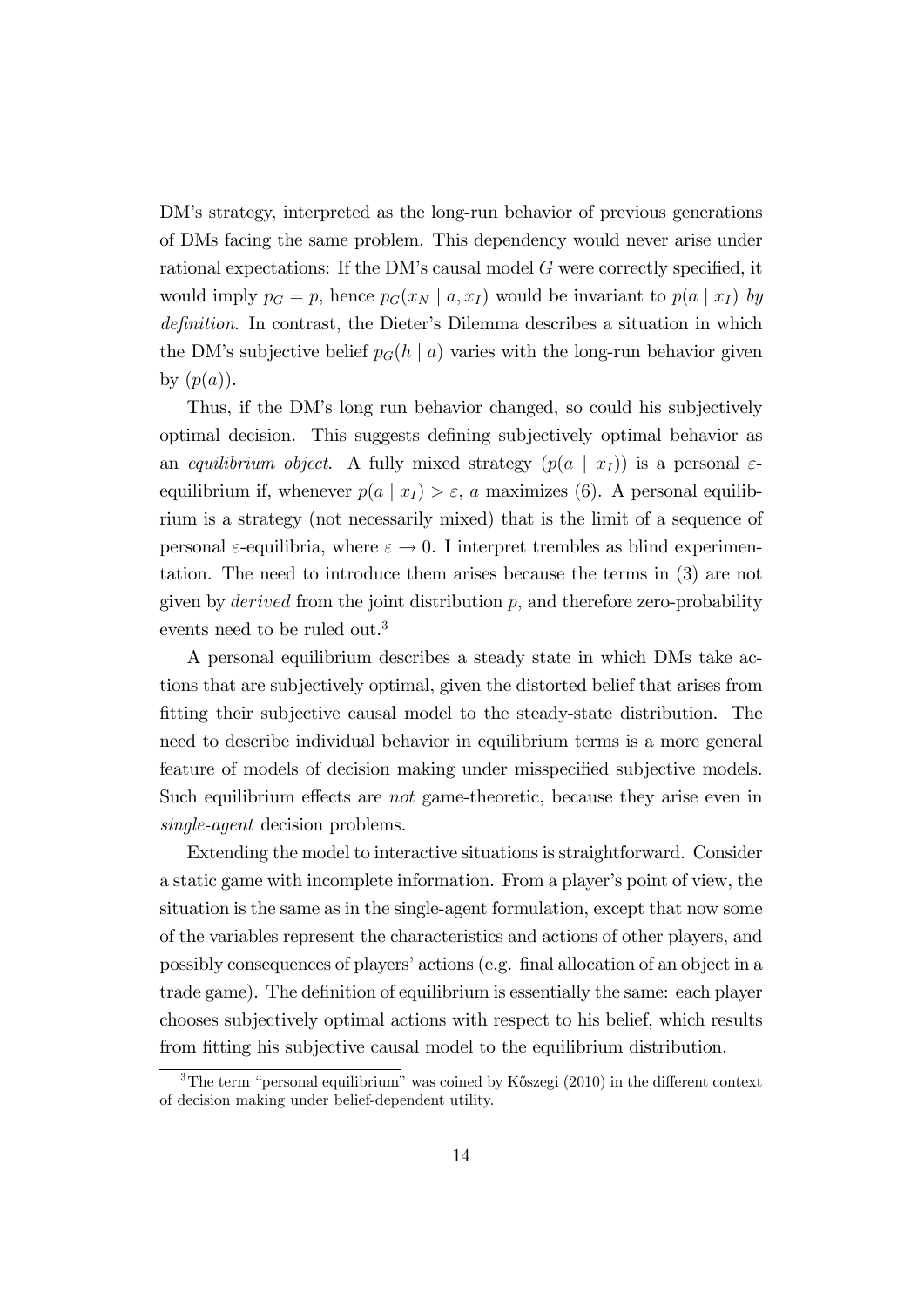## 3.3 Some Basic Bayesian-Network Tools

This review is obviously not the place for a proper introduction to the technical literature on Bayesian networks. For general references that contain relevant material, I refer the reader to Cowell et al. (1999), Pearl (2009) or Koller and Friedman (2009). Still, it will be helpful to describe briefly the kind of Bayesian-network tools that can be put to use by economic theorists studying behavioral implications of causal misperceptions. This is my task in this sub-section.

Spiegler (2016, 2017 and 2018) contain succinct, economic-theory-friendly adaptations of relevant material. These papers also contain technical results that are appear to be new (as stated) to the literature on graphical probabilistic models - although a likely reason is that Bayesian-network specialists in Statistics or AI would probably Önd these results irrelevant or too obvious to highlight. This difference in perspective arises from the present framework's novel view of  $(3)$  as a belief-distortion function, which is essential for descriptive modeling of a DM with a misspecified causal model but seems orthogonal to what statisticians or computer scientists care about.

#### Equivalent DAGs

While I have emphasized the interpretation of DAGs as representations of subjective causal models, they can be viewed as mere representations of conditional-independence properties. If we only consider the belief distortion function  $p<sub>G</sub>$  as such, without worrying about the causal interpretation of  $p_G(x_N \mid a, x_I)$ , this is the appropriate point of view. For instance,  $1 \rightarrow 2 \rightarrow 3$ represents all the joint distributions that satisfy  $x_1 \perp x_3 \mid x_2$ . Differentlooking DAGs represent different causal perceptions but they can be equivalent in terms of the conditional-independence properties they represent, and therefore in terms of the belief-distortion function they encode. The simplest example involves the DAGs  $1 \rightarrow 2$  and  $2 \rightarrow 1$ . These DAGs clearly represent distinct causal models, yet they are equivalent in the sense that

$$
p_{1\to 2}(x_1, x_2) \equiv p(x_1)p(x_2 \mid x_1) \equiv p(x_2)p(x_1 \mid x_2) \equiv p_{2\to 1}(x_1, x_2)
$$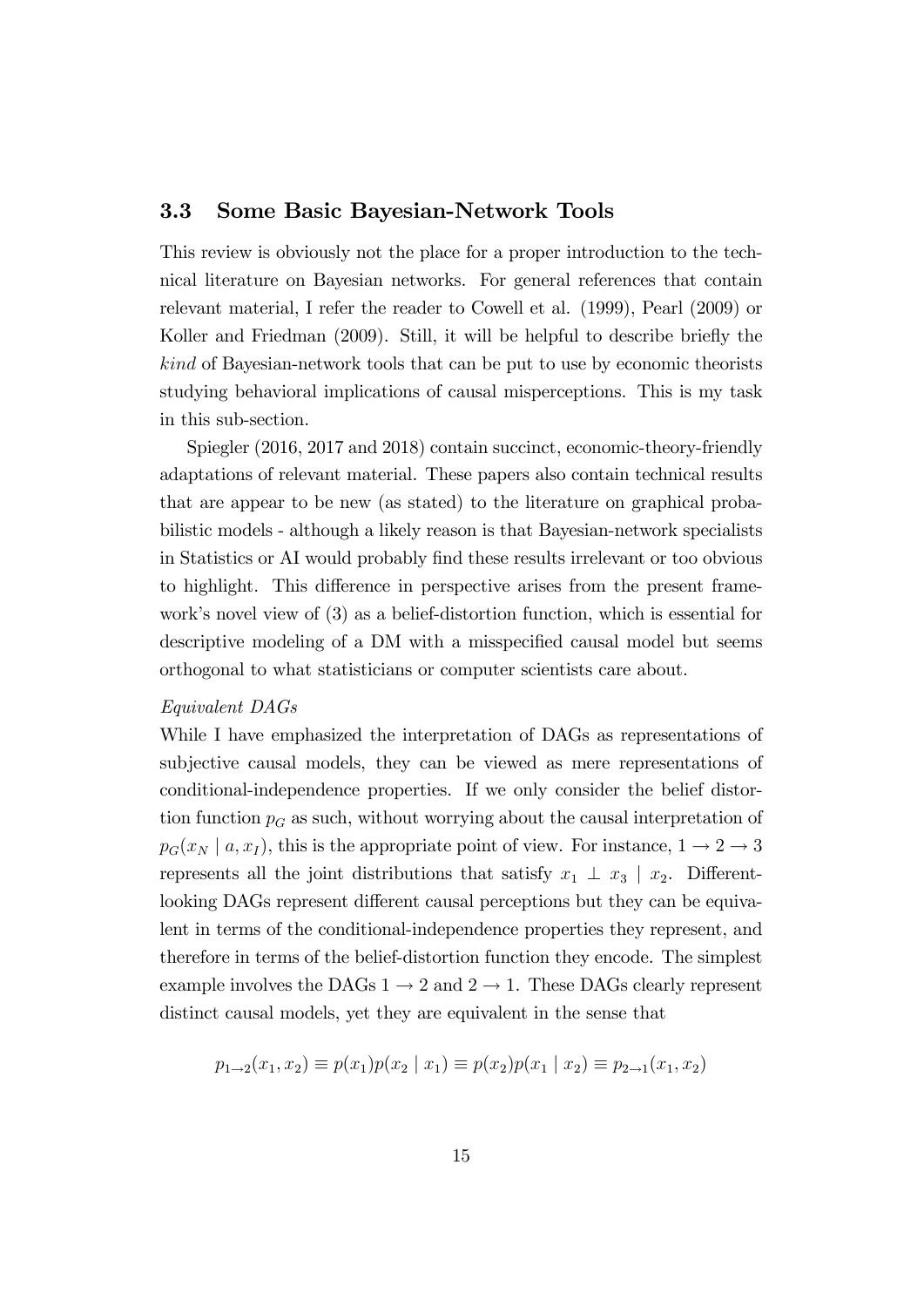by the basic conditional-probability identity. Likewise, the DAGs  $1 \rightarrow 2 \rightarrow 3$ ,  $1 \leftarrow 2 \rightarrow 3$  and  $1 \leftarrow 2 \leftarrow 3$  are all equivalent, in the sense that they generate the same belief-distortion function  $p_G$ .

Frydenberg (1990) and Verma and Pearl (1991) provided a complete characterization of this equivalence relation. Two DAGs are equivalent if they have the same "skeleton" (i.e., they look identical if we ignore the direction of links) and the same "v-structure" (i.e., the same collection of triples of nodes  $i, j, k$  such that  $i \to k \leftarrow j$  and yet i and j are not linked). E.g.,  $G: 1 \rightarrow 2 \rightarrow 3$  and  $G': 1 \rightarrow 2 \leftarrow 3$  are not equivalent: even though they have the same skeleton, they have different  $v$ -structures. This means that  $p_G \neq p_{G'}$  for some objective distribution  $p^A$ .

This characterization is valuable because it visualizes the equivalence relation. In particular, it facilitates checking whether a variable  $x_i$  that appears in a causal model can be identified with an ancestral node in some DAG in the model's equivalence class. This is valuable because  $p<sub>G</sub>$  never distorts the marginal distribution of such a variable - i.e.,  $p_G(x_i) \equiv p(x_i)$ . This latter property is economically relevant in various contexts. For example, in many economic models, a DMís behavior is driven by a point estimate of some variable  $x_i$ . The DM forms this estimate after observing the realization of another variable  $x_j$  - e.g., think of a consumer who estimates the quality of a product after observing a product review. A key question is whether this conditional estimate is biased on average - i.e. whether

$$
\sum_{x_j} p(x_j) p_G(x_i \mid x_j) \equiv p(x_i)
$$

This is simply the "Bayes plausibility" property of conditional beliefs, which of course always holds under rational expectations. When  $p<sub>G</sub>$  violates this property, the DM's beliefs of  $x_i$  are biased on average - e.g., product reviews may lead the consumer to systematically overestimate product quality. Spiegler (2018) provides a characterization of DAGs that satisfy the Bayes-

 $4$ Verma and Pearl defined DAG equivalence in terms of the classes of distributions that are consistent with each DAG. However, the result is the same for my notion of equivalence, which concerns the belief-distortion function associated with each DAG.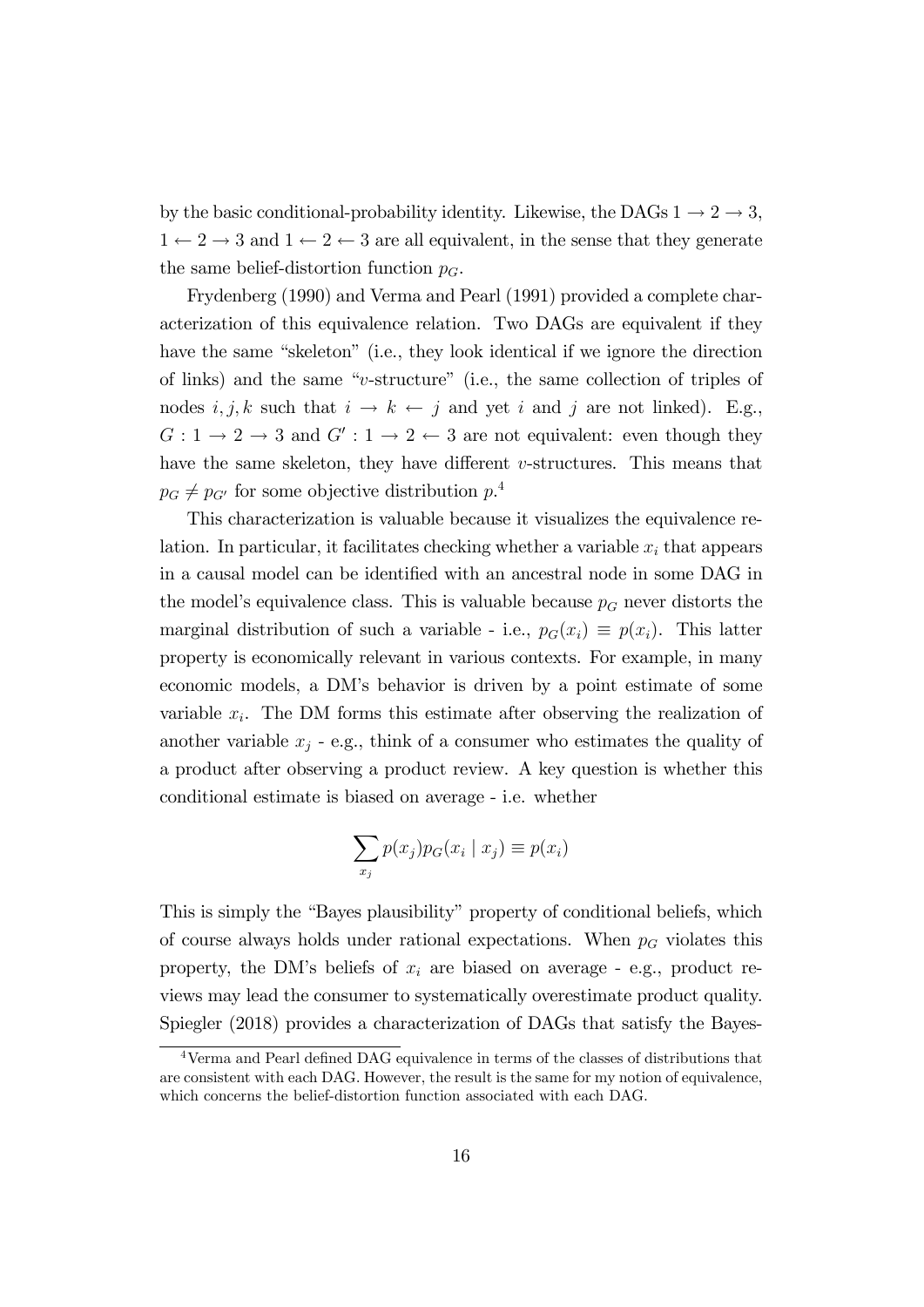plausibility property for any given pair of variables  $x_i, x_j$ . In particular, when both i and j are ancestral nodes in some DAG in the equivalence class of  $G$ , we can make a sequence of substitutions:

$$
\sum_{x_j} p(x_j) p_G(x_i \mid x_j) \equiv \sum_{x_j} p_G(x_j) p_G(x_i \mid x_j) \equiv p_G(x_i) \equiv p(x_i)
$$

such that the DM's conditional estimate of  $x_i$  is unbiased on average.

#### Perfect DAGs

A DAG with an empty v-structure is known as a perfect DAG. In a perfect DAG, "all parents are married": If the DAG contains the links  $i \to k \leftarrow j$ , then  $i$  and  $j$  must be directly linked. The causal interpretation is that if the DM perceives two variables as direct causes of a third variable, he must also perceive a direct causal link between them.

Perfect DAGs have several special properties. The equivalent-DAG relation implies that the direction of links in a perfect DAG is irrelevant, in the following sense: If a perfect DAG contains the link  $i \rightarrow j$ , there is an equivalent DAG that contains the inverse link  $j \rightarrow i$ . Relatedly, for any node in a perfect DAG, there is an equivalent DAG in which the node is ancestral. As a result, a perfect DAG does not distort the marginal distribution of any individual variables. Spiegler (2018) establishes that perfection is both necessary and sufficient for this property: If  $G$  is imperfect, there exist  $p$  and  $i$ such that  $p_G(x_i) \neq p(x_i)$  for some  $x_i$ .

#### Junction trees

When a DAG is perfect, it is possible to construct an auxiliary tree whose nodes correspond to the original DAG's maximal cliques.<sup>5</sup> Furthermore, this tree has the following property: For any pair of tree nodes C and  $C'$ ,  $C \cap C'$  is contained in every node along the unique tree path that connects  $C$  and  $C'$ . This construction is known as a "junction tree" (Cowell et al.  $(1999)$ ), and it is instrumental in efficient probabilistic-inference algorithms. In economic applications, the junction tree offers a convenient representation of certain

<sup>&</sup>lt;sup>5</sup>A clique is a collection of nodes such that every pair of nodes is linked. A clique is maximal if it is not contained by another clique.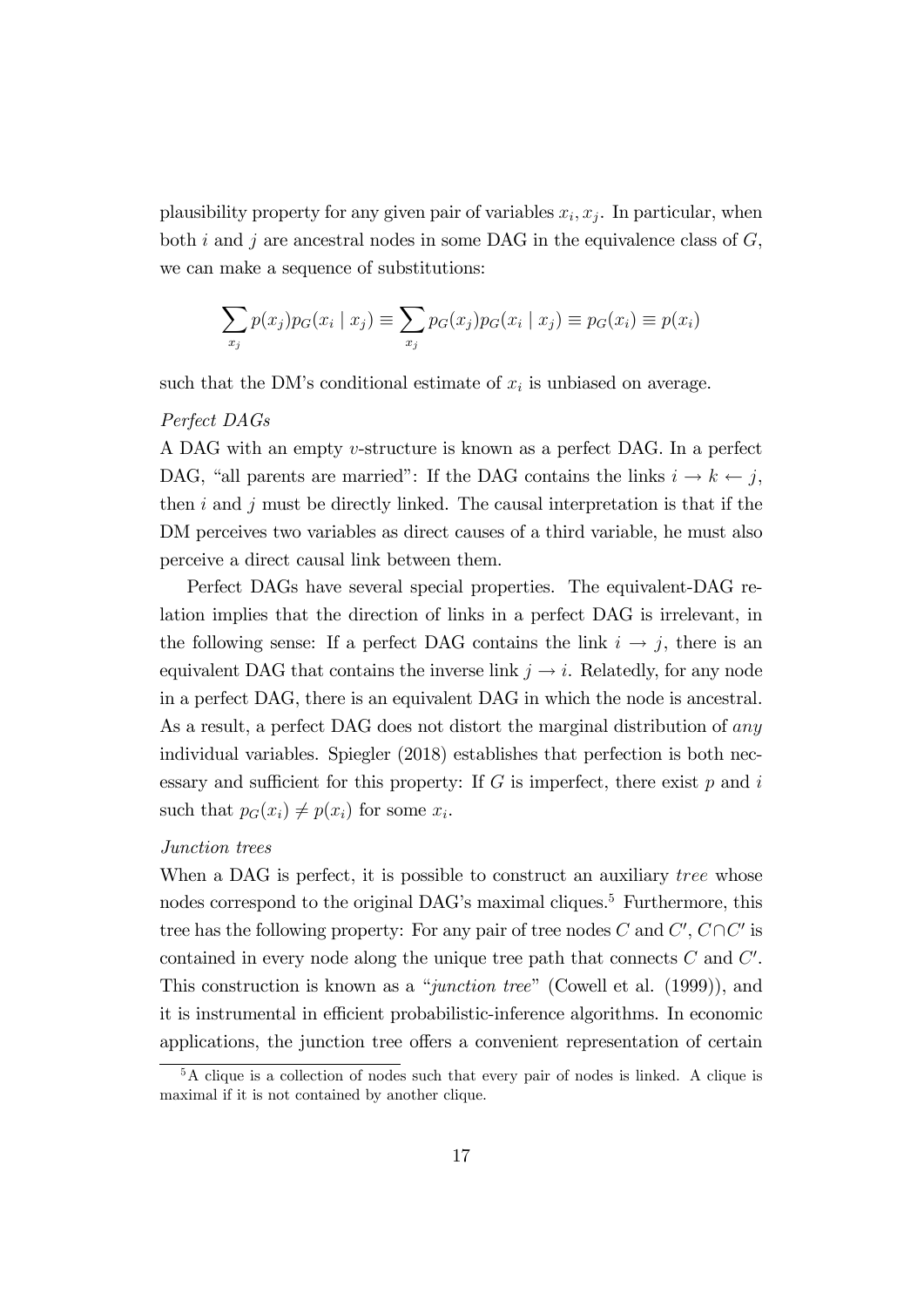conditional distributions that are derived from  $p<sub>G</sub>$ . Eliaz et al. (2019) show that if G is perfect, then for any given pair of variables  $x_i, x_j$  we can construct a simple causal chain  $G'$  from  $x_i$  to  $x_j$ , such that  $G'$  contains weakly fewer nodes than G, and  $p_{G'}(x_j | x_i) \equiv p_G(x_j | x_i)$  - provided that we can redefine the intermediate variables along the chain.

#### d-Separation

As mentioned above, a DAG can be viewed as a representation of conditionalindependence assumptions. The notion of d-separation (Geiger et al. (1990)) is a complete graphical characterization of these assumptions. This notion is based on a more fundamental (and non-trivial) definition of "path blockingî. d-Separation provides a simple algorithm (expressed in purely graphical terms) for checking any conditional independence property  $x_A \perp x_B | x_C$ , for any triple of subsets of nodes  $A, B, C$ . When a given triple in G passes this graphical test,  $p_G$  satisfies the conditional-independence property for any p.

d-separation helps analyzing the decision model of Section 3.2. Recall that in the Dieter's Dilemma, individual optimization under a misspecified subjective DAG led to a genuine equilibrium effect. This effect would not arise if the subjective action-consequence mapping were invariant to the DMís strategy. Spiegler  $(2016)$  shows how to define this notion of "consequentialist" rationalityî as a particular conditional-independence property that can be easily tested using d-separation. When the DMís DAG passes the test, his behavior will not exhibit equilibrium effects, no matter how we parameterize his decision problem.

#### Summary

In this sub-section, we briefly encountered basic Bayesian-network concepts: equivalent DAGs, perfect DAGs, junction trees and d-separation. Each concept arrives with mathematical tools that can be put to use in economic applications. In turn, questions that arise naturally in economic applications give rise to new Bayesian-network results. We will get a closer look into the use of these tools when we delve into economic applications in Section 4.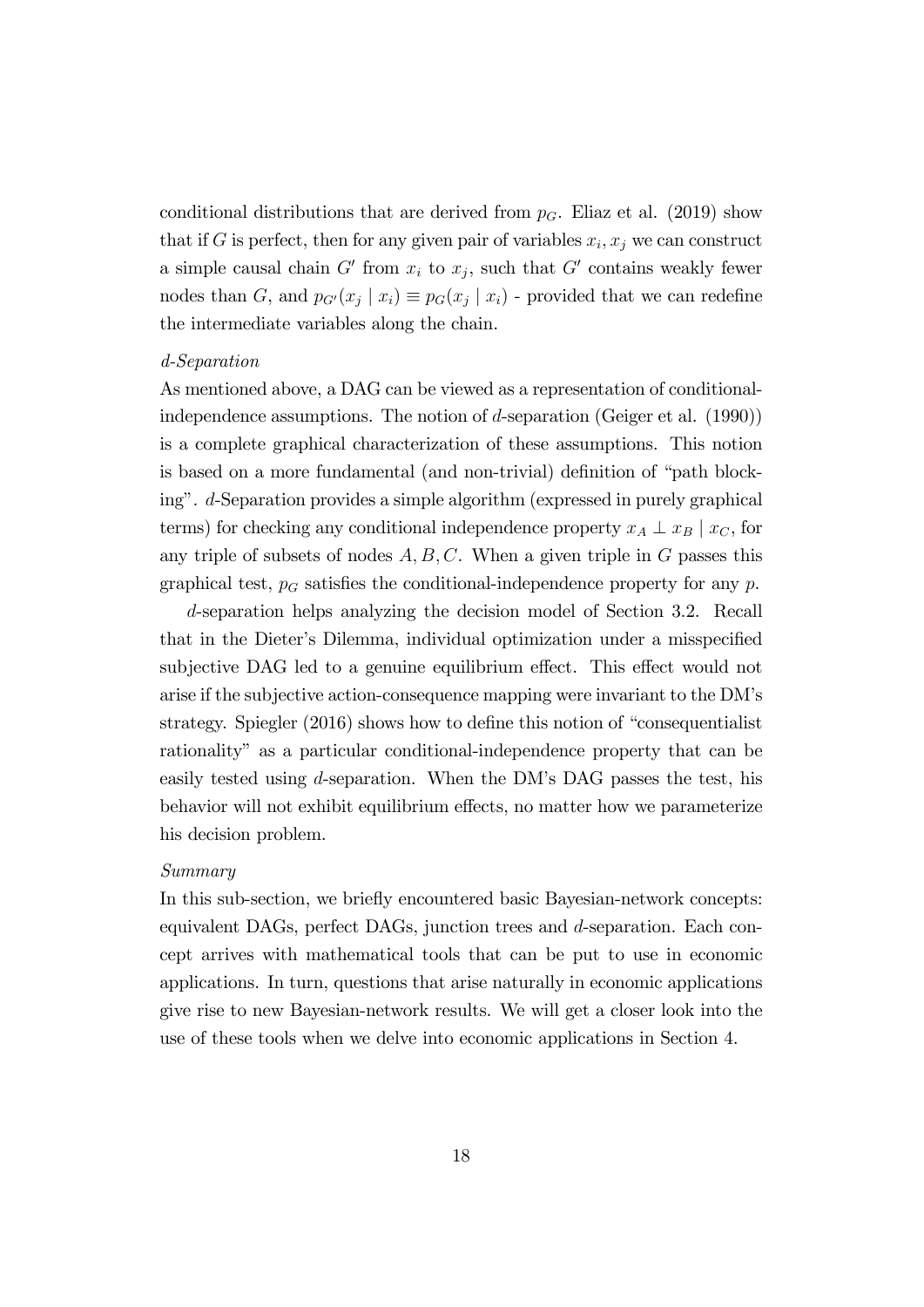## 3.4 Relation to other Approaches

A DM with a misspecified causal model forms beliefs that deviate from rational expectations, by systematically distorting the steady-state distribution that characterizes in his environment. It is therefore instrumental to place the Bayesian-network formalism in the context of earlier equilibrium concepts with non-rational expectations. In this sub-section I discuss a few prominent examples in the literature, from the point of view of their links to the Bayesian-network language. As a result, the exposition is very idiosyncratic; the interested reader should consult the original sources for their authors' original perspective.

Although these concepts were originally defined in the context of games, I adopt the perspective of a single DM, to facilitate comparison with the model of Section 3.2. Throughout this sub-section, our DM will play a simultaneousmove game with Nature. The DM's action is a, Nature's move is  $\theta$ , and z is a consequence variable.

#### Analogy-based expectations

This concept was introduced by Jehiel (2005) in the context of extensive-form games, and was later adapted to static Bayesian games by Jehiel and Koessler (2008). In both cases, the idea is that players partition contingencies into "analogy classes" and perceive endogenous variables of interest as function of this analogy partition.

The following example illustrates how specifications of analogy-based expectations in static models can be reformulated in the Bayesian-networks language. The true DAG  $G^*$  is  $a \to z \leftarrow \theta \to e$ , where e represents the "analogy class" to which the state of Nature  $\theta$  belongs - i.e., e is a coarsegrained description of  $\theta$ . For a DM with rational expectations, e is irrelevant and can be omitted from his subjective model altogether. Our DM's subjective DAG is  $G: a \to z \leftarrow e \leftarrow \theta$  - i.e., G departs from  $G^*$  by replacing the link  $z \leftarrow \theta$  with  $z \leftarrow e$ . The interpretation is that the DM has a coarse perception of the mapping from  $\theta$  to z. The definition of Analogy-Based Expectations Equilibrium (ABEE) effectively requires the DM's action to be subjectively optimal with respect to  $p<sub>G</sub>$ . In general, individual best-replying under ABEE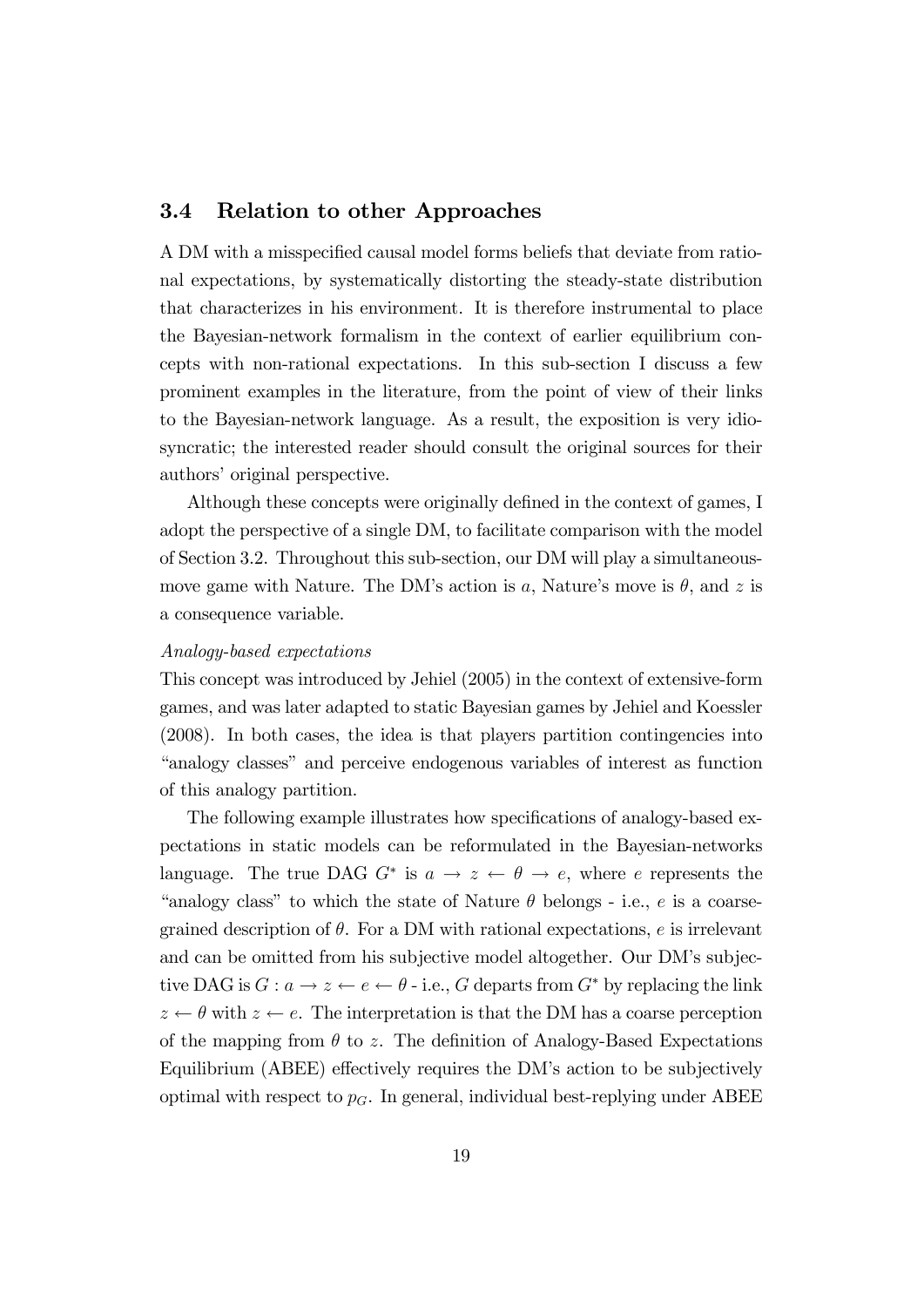in static Bayesian games can be rewritten as subjective optimization with a misspecified DAG  $G$ .

#### Cursed equilibrium

Eyster and Rabin (2005) study an equilibrium concept for Bayesian games, which is closely related to ABEE. Inspired by the "Winner's Curse" phenomenon observed in auctions, Eyster and Rabin define the notion of "cursed" beliefs, which captures a player who fails to realize that his opponents' behavior depends on factors beyond those he is informed of.

To illustrate the concept, let the true DAG  $G^*$  be  $a \leftarrow s \leftarrow \theta \rightarrow z$ , where s represents the DM's noisy signal of the state of Nature  $\theta$ . The DM's subjective DAG G departs from  $G^*$  by replacing the link  $\theta \to z$  with  $s \to z$ , such that

$$
p_G(\theta, z \mid s) = p(\theta \mid s) p(z \mid s) = p(\theta \mid s) \left( \sum_{\theta'} p(\theta' \mid s) p(z \mid \theta') \right)
$$

whereas rational expectations would prescribe  $p(\theta, z | s) = p(\theta | s)p(z | \theta)$ . Thus, the "cursed" DM effectively believes that  $z \perp \theta \mid s$ , while the true conditional-independence property is  $z \perp s \mid \theta$ . (These "cursed" beliefs can be also redefined in the language of ABEE, with a suitable analogy partition.)

Eyster and Rabin  $(2005)$  define "partially cursed" beliefs as a convex combination of  $p_G(\theta, z \mid s)$  and  $p(\theta, z \mid s)$ . The convexification parameter captures the magnitude of the DMís belief bias. In the Bayesian-networks framework, this can be viewed as a "model averaging" procedure: The DM entertains two possible causal models; he fits each model to objective data and forms his belief by taking a weighted average of the estimated models.

#### $S(K)$  equilibrium

Osborne and Rubinstein (1998) present a solution concept for static games, in which each player postulates a direct mapping from his action to the game's payoff-relevant outcome, without forming an explicit belief regarding his opponents' behavior. The player estimates this mapping by sampling each action  $K$  (independent) times, and selecting the action that performs best in his sample. The player's misperception can be described as follows.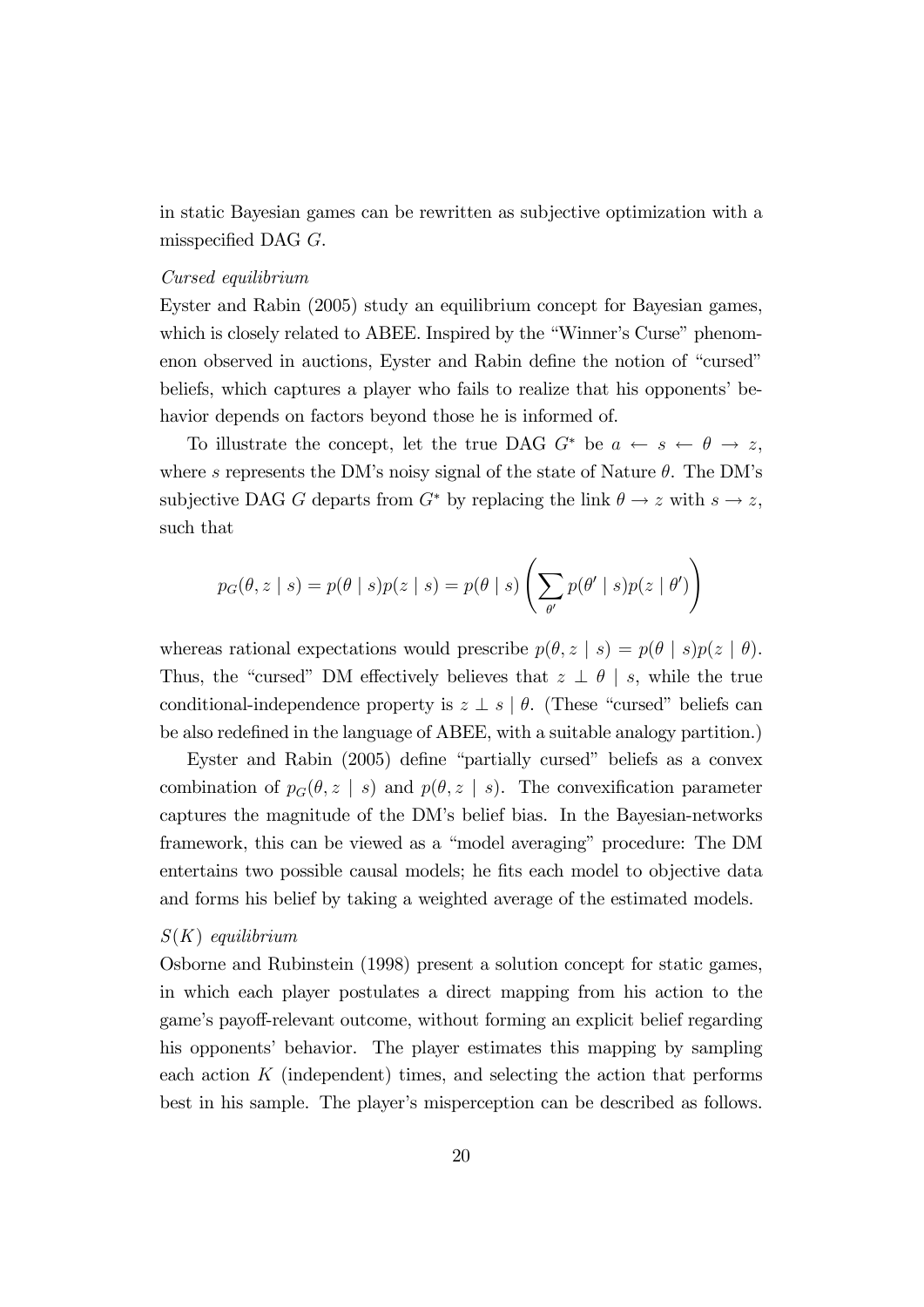The true DAG  $G^*$  is  $a \to z \leftarrow \theta$ , and u is purely a function of z. The DM's subjective DAG G is  $a \rightarrow z$ . In the current framework, the DM's belief  $p_{G}(z \mid a)$  would be consistent with rational expectations. However, this is because he perfectly learns  $p(z \mid a)$ , whereas in Osborne and Rubinstein  $(1998)$ , he naively extrapolates from a *finite* sample.

However, it should be emphasized that the decision errors that arise in  $S(K)$  equilibrium are shaped not only by sampling but also by the DM's misspecified causal model, which omits  $\theta$  as an explanatory variable of z. To see why, suppose the DM held the correct subjective model  $G^*$ . Then, he would use sampling to evaluate the terms  $p(\theta)$  and  $p(z | a, \theta)$ , and this would have different behavioral implications. More generally,  $S(K)$  equilibrium suggests a natural extension of the belief-formation model given by (3), in which the terms in the factorization formula are replaced with finite-sample estimates.

The value of reformulating these concepts in the Bayesian-network language is not "unification" for its own sake. Indeed, concepts like ABEE or Berk-Nash equilibrium (see below) can offer partial unifications of a similar kind. Rather, this exercise deepens our understanding of these concepts by highlighting the element of causal misperception in them. It also equips us with new tools for analyzing their behavioral implications. For instance, Spiegler (2016) shows that when the subjective DAGs  $G$  and  $G'$  are not fully linked, neither uniformly dominates the other in terms of the DM's welfare. This result explains why refining a DM's analogy partition in Jehiel's framework need not be welfare-improving. Likewise, Spiegler's (2016) characterization of consequentialist rationality enables us to see when concepts like ABEE or cursed equilibrium generate equilibrium effects in single-agent decision problems.

Other equilibrium concepts in the literature have a looser connection to the Bayesian-network approach. Esponda (2008) introduced a solution concept, called "naive behavioral equilibrium", which assumes that the DM has a prior belief that the state of Nature and the opponents' actions are independent conditional on his signal (as in Cursed equilibrium). In addition, Esponda specifies a number of feedback variables, and requires the DM's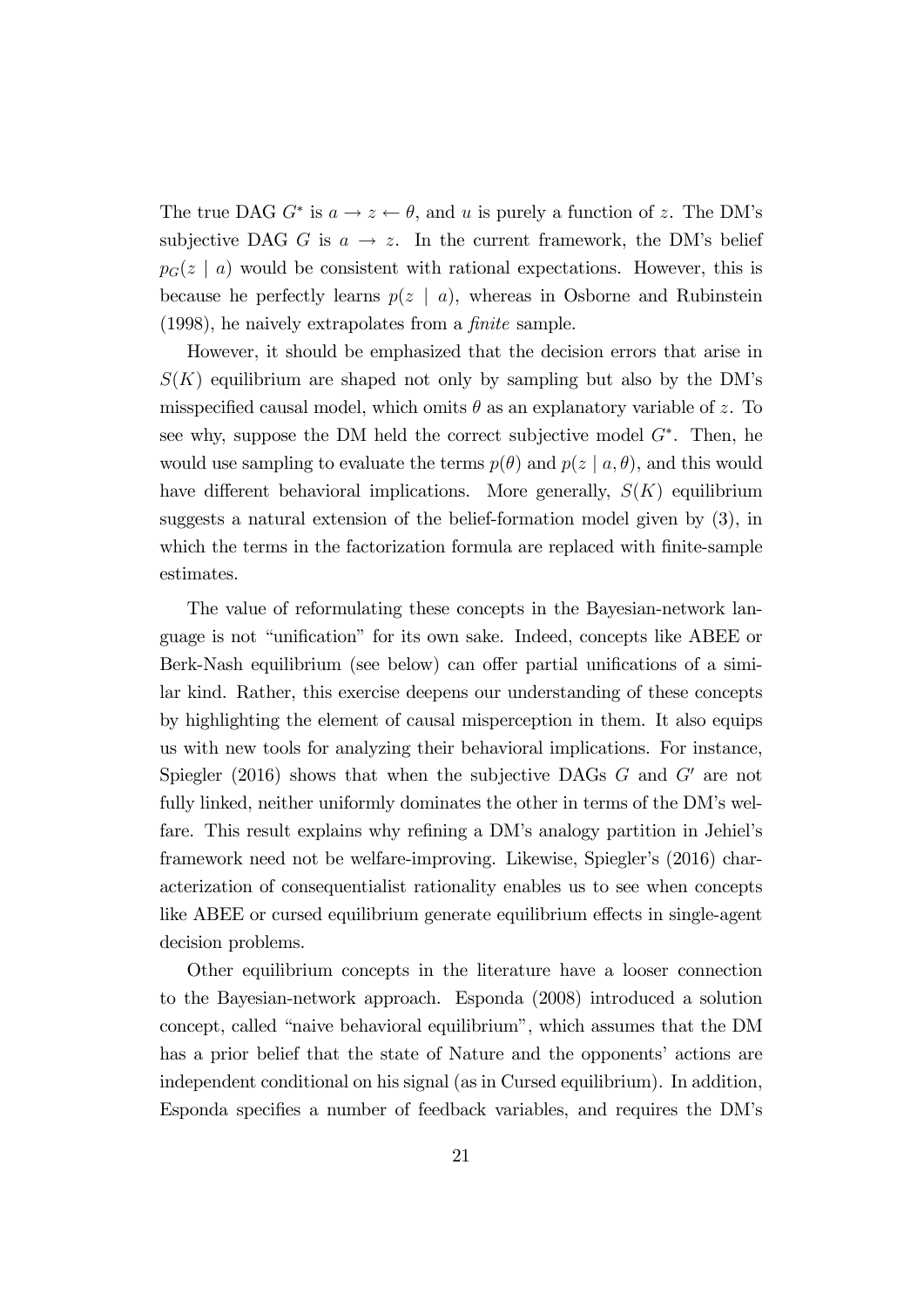belief of each of these variables conditional on his signal to be correct. While the conditional-independence belief has a DAG representation, the empiricalconsistency requirement lacks a tight Bayesian-network counterpart.

#### Berk-Nash equilibrium

Esponda and Pouzo (2016) present a general approach to modeling equilibrium beliefs under misspecified subjective models. They formulate the DM's prior model as a class Q of conditional probability distributions that map actions (as well as signals, in the case of a partially informed DM) to observable consequences. The model is misspecified if  $Q$  does not include the true stochastic action-consequence mapping.

In this environment, Esponda and Pouzo define a notion of equilibrium, according to which the DM optimizes against a subjective conditional belief that is the closest in Q to the true mapping, where the notion of closeness is a weighted version of Kullback-Leibler divergence (the weights are determined by the DMís equilibrium strategy). Esponda and Pouzo dub this solution concept Berk-Nash equilibrium, after Berkís (1966) characterization of limit beliefs of Bayesian learning under a misspecified prior. The Key difference is that while Berk examined passive learning, Esponda and Pouzo examine the case that is relevant for decision making, in which the DM's actions influence the sample he draws inferences from.

Heidhues et al. (2018) study a model that can be described as an application of Berk-Nash equilibrium. This example can illustrate the similarities and differences between Berk-Nash equilibrium and the Bayesian-network approach. The DM's action  $a$  is a real number, and the consequence is  $y = Q(a, b)$ , where Q is a deterministic function and b is an independently distributed, real-valued variable that represents exogenous conditions. The DM has a misspecified model, which is given by a subjective function  $\ddot{Q}$ which is different from the true function  $Q$ . For instance,  $Q~$  can capture over-confidence when  $a$  measures the DM's level of involvement in a project, and  $\tilde{Q}(a) > Q(a)$  and  $\partial \tilde{Q}(a)/\partial a > \partial Q(a)/\partial a$  for every a. Heidhues et al.  $(2018)$  characterize Berk-Nash equilibrium for various specifications of  $Q$  and  $Q$ . For instance, in the case of over-confidence, the DM's equilibrium involvement is excessively high and justified by an overly pessimistic belief regarding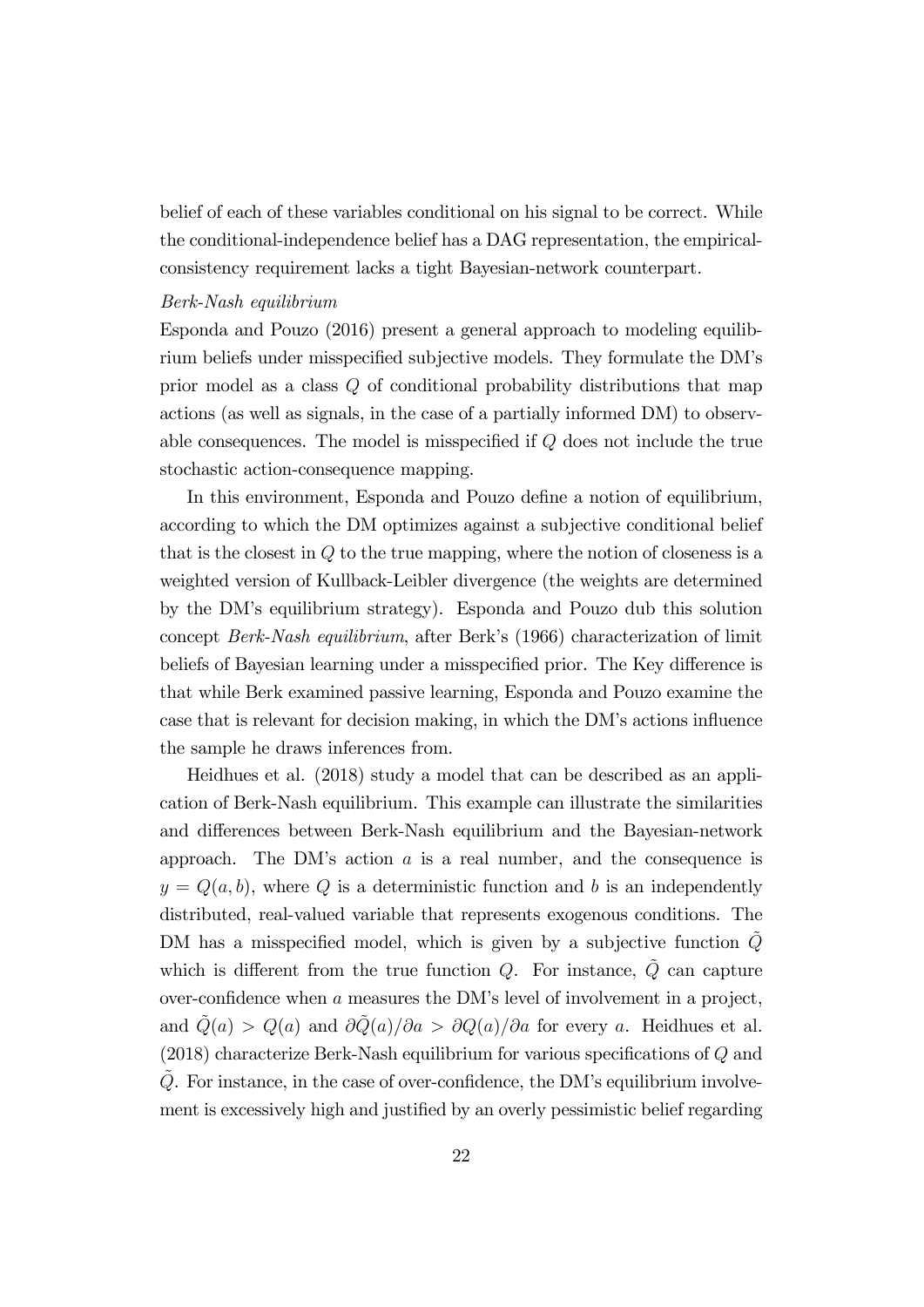exogenous conditions.

This model cannot be cast in terms of the Bayesian-network formalism, because the misspecification in the DM's subjective model is *parametric* - i.e., it assigns probability zero to the correct parameter that governs the mapping from a to y. In contrast, the Bayesian-network formalism is manifestly nonparametric. Belief errors that result from incorrect functional forms of  $p(y)$ a) are outside its scope.

Can we nest the Bayesian-network model in the Berk-Nash approach? When a and  $x_I$  in (6) are represented by an ancestral clique in the DAG  $G$  (or in some equivalent DAG), the answer is affirmative. That is, we can define Q to be the set of all conditional distributions  $q(x_N | a, x_I)$  that are consistent with G, such that  $p_G(x_N \mid a, x_I)$  will be the DM's belief in Berk-Nash equilibrium. In this sense, the Berk-Nash approach is more general than the Bayesian-network approach.

However, from a conceptual perspective, the two approaches are different because of their treatment of learning feedback and how it relates to the DMís prior subjective model. First, Berk-Nash equilibrium is primarily interpreted as the limit of a dynamic process of active Bayesian learning. In contrast, the Bayesian-network approach captures an agent who fits his model to a large historical dataset once and for all. Second, in Berk-Nash equilibrium, the DM's feedback is defined separately from the prior model. In contrast, in the Bayesian-network approach, feedback is defined by the very collection of marginal and conditional probabilities that is required for quantifying the DM's causal model. Thus, the prior model and the feedback are intertwined. To put it differently, the Bayesian-network model captures the idea that the data that is available to the DM depends on the questions he poses, which in turn depend on his prior model.

# 4 Economic Applications

In this section I survey a number of theoretical exercises that make use of the Bayesian-network formalism and illustrate the behavioral implications of causal misperceptions in economic contexts. In each case, I emphasize the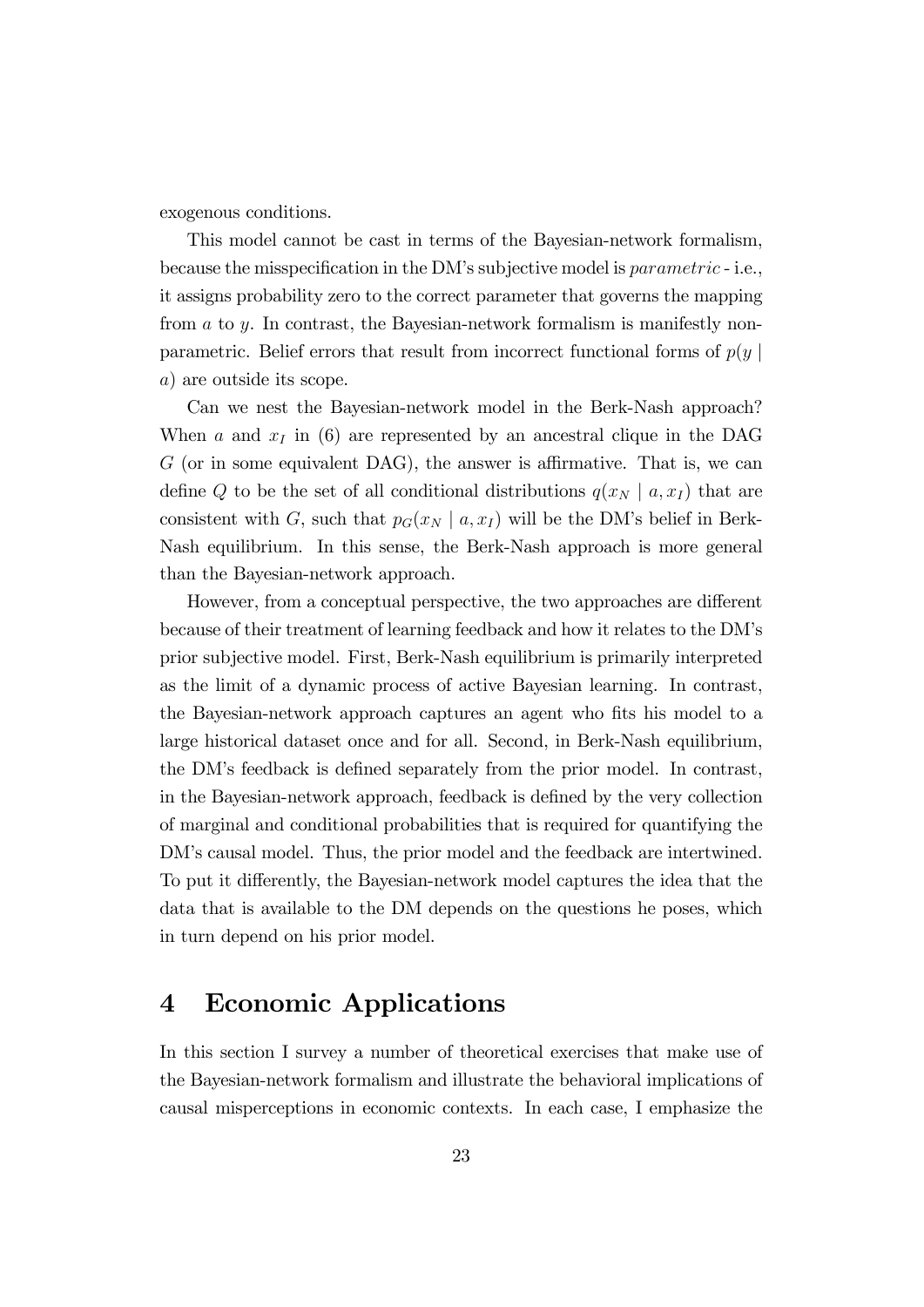type of causal misperception that the application involves.

## 4.1 Demand for Education

A number of economic applications can be written in terms of the "ignoring" confounders" specification described in Section 3.1: The objective distribution p is consistent with the true DAG  $G^*$  given by (4), and the DM's subjective DAG is  $G: a \to y \to z$ . In these applications, the DM misinterprets the correlation between intermediate and final outcomes as a causal effect, neglecting the confounding role of an exogenous variable (possibly hidden).

Perhaps the most familiar idea in empirical labor economics is the need to address bias due to confounding when estimating the causal effects of variables such as education or immigration on labor-market outcomes. Econometricians employ sophisticated techniques in order to mitigate this problem. By contrast, a layperson is far less likely to appreciate the role of confounding, let alone employ sophisticated methods for drawing correct causal inferences from observational data.

The following example examines parental investment in education. It is extracted from Spiegler (2016), using a different parameterization. All four variables take values in  $\{0, 1\}$ , where  $a = 1$  represents a parent's costly investment in his child's schooling;  $y = 1$  represents high school performance by the child;  $z = 1$  represents a good subsequent labor-market outcome; and  $\theta = 1$  represents high innate "ability". The parent's payoff is  $z - ka$ , where  $k > 0$  is the investment cost. The exogenous components of the objective distribution p are as follows:  $p(\theta = 1) = \delta$ ,  $p(y = 1 | \theta, a) = a\theta$ ,  $p(z =$  $1 | \theta, y$  =  $\theta + \beta y (1 - \theta)$ , where  $\beta \in (0, 1)$  is a constant. Thus, investment and ability are complements in the production of a good school outcome, whereas school performance and ability are substitutes in the production of a good labor-market outcome (the constant  $\beta$  measures the strength of substitutability). The endogenous component of  $p$  is the parent's mixed strategy, given by  $p(a = 1) = \alpha$ . Note that the parent is uninformed of  $\theta$ and therefore his action is independent of  $\theta$ .

If the parent had rational expectations, he would strictly prefer  $a = 0$ .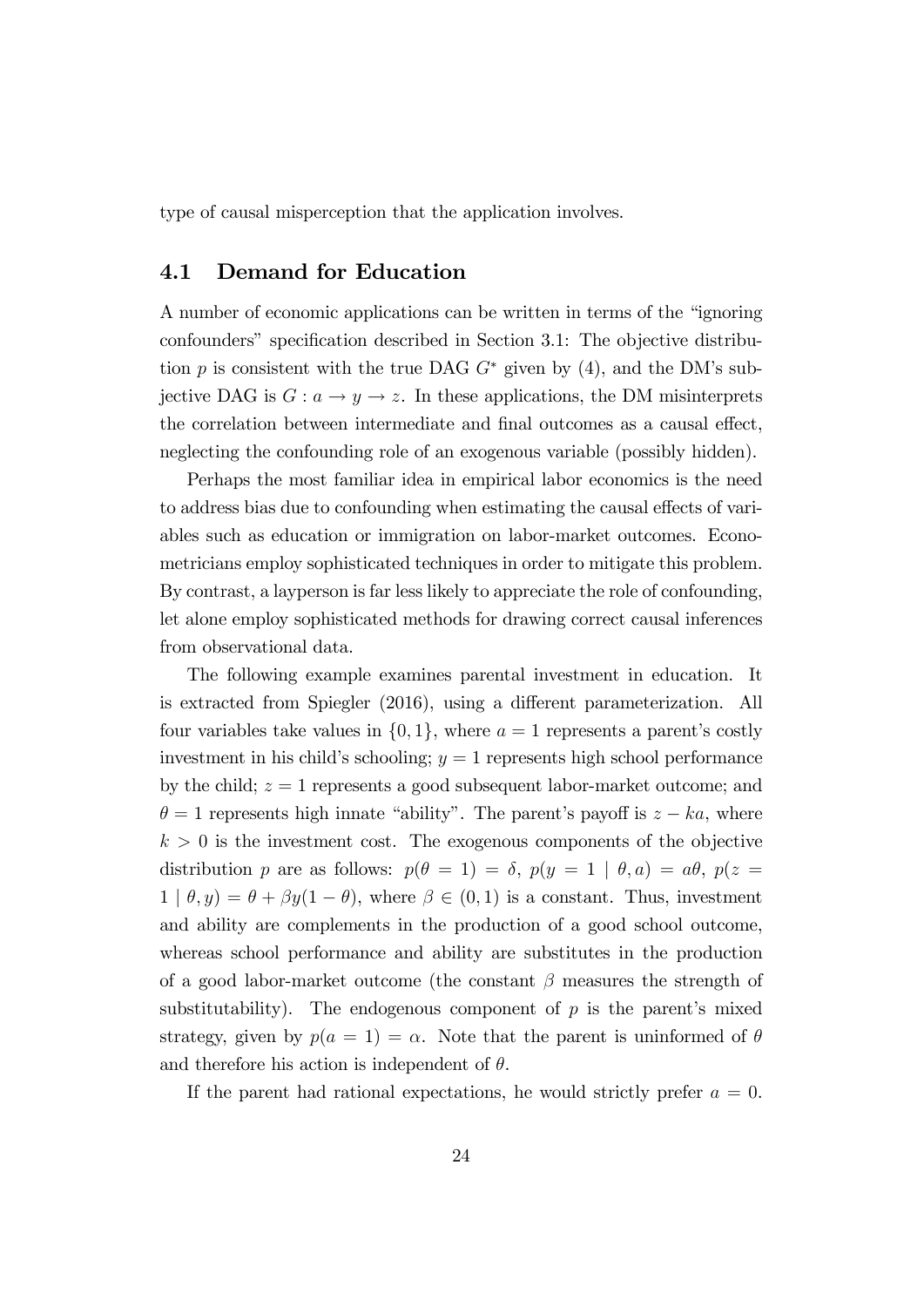The reason is that a good school outcome is attained only if the child has high ability, but in this scenario the school outcome is irrelevant for the labormarket outcome. However, the parent's subjective causal model  $G$  means that he misperceives the correlation between  $y$  and  $z$  as a purely causal effect, neglecting the confounding role of  $\theta$ . To find personal equilibria, we need to compare the cost  $k$  of investing in the child's education with its perceived benefit

$$
p_G(z = 1 | a = 1) - p_G(z = 1 | a = 0) = \sum_y [p(y | a = 1) - p(y | a = 0)] p(z = 1 | y)
$$
  
= 
$$
[p(y = 1 | a = 1) - p(y = 1 | a = 0)][p(z = 1 | y = 1) - p(z = 1 | y = 0)]
$$

Let us calculate the terms in this expression:

$$
p(y = 1 | a = 1) = \delta
$$
  
\n
$$
p(y = 1 | a = 0) = 0
$$
  
\n
$$
p(z = 1 | y = 1) = \frac{\alpha \delta \cdot 1}{\alpha \delta} = 1
$$
  
\n
$$
p(z = 1 | y = 0) = \frac{\delta(1 - \alpha) + (1 - \delta) \cdot 0}{1 - \alpha \delta} = \frac{\delta - \alpha \delta}{1 - \alpha \delta}
$$

such that the perceived gross benefit from investment is  $\delta(1 - \delta)/(1 - \alpha \delta)$ . Note that the substitutability parameter  $\beta$  ends up being irrelevant. On the other hand, as in the Dieter's Dilemma, the long-run action frequency  $\alpha$  affects the parent's perceived consequences of his action. Therefore, the parent's subjectively optimal behavior is an equilibrium object. Unlike the Dieter's Dilemma, here an increase in  $\alpha$  leads to a *higher* subjective evaluation of  $a = 1$ . As a result, there can be *multiple* personal equilibria. Specifically, if k is between  $\delta(1-\delta)$  and  $\delta$ , there are three personal equilibria:  $\alpha = 0, \ \alpha = 1 \text{ and } \alpha = (k - \delta(1 - \delta))/k\delta.$  When  $k < \delta(1 - \delta)$ , the unique personal equilibrium is  $\alpha = 1$ . Thus, the parent sub-optimally invests in the child's schooling because neglecting the confounding role of  $\theta$  leads to over-estimation of the value of schooling.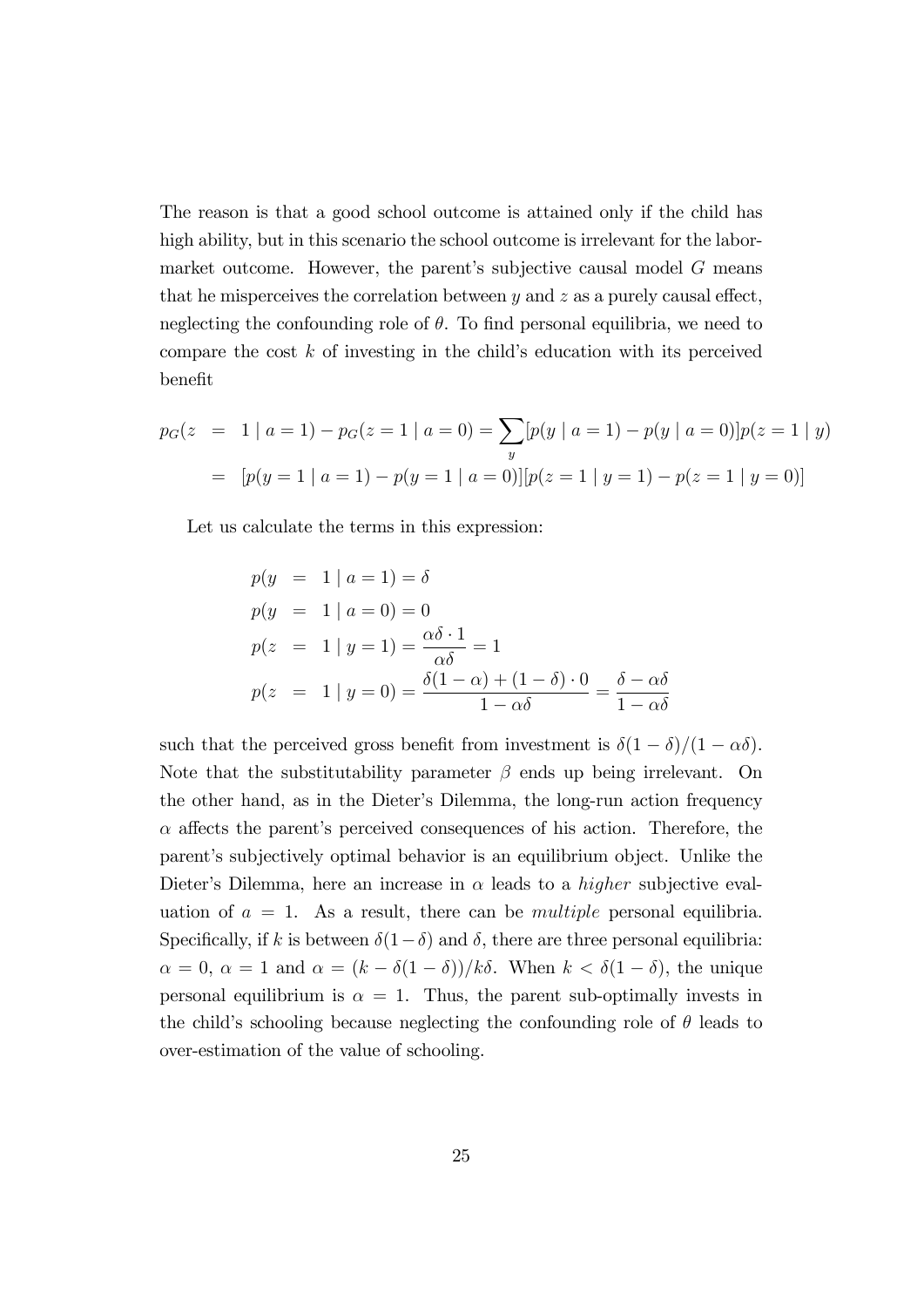## 4.2 A Roy Model

Another labor-economics classic is the Roy model of self-selection, which has been applied extensively to areas such as career choice or immigration (e.g. Borjas (1987)). To my knowledge, the empirical literature utilizing the Roy model invariably assumes rational expectations. However, it is likely that real-life agents draw naive inferences from observed correlations because they do not understand the selection mechanisms behind them.

The following example is a stylized Roy model of occupation choice. A DM is currently in occupation A and considers switching to occupation B. There are five variables:  $a \in \{0, 1\}$  is the DM's action, where  $a = 1$  indicates that he switches to occupation  $B$ ;  $\theta$  represents the DM's "ability"; v represents his earnings in the current occupation; z represents his observed earnings in occupation B, where  $z = 0$  if the DM chooses not to switch to this occupation; and  $G$  is the DM's subjective DAG. The DM's utility is equal to his total earnings - i.e.,  $u(\theta, G, v, a, z) = az + (1 - a)v$ .

The objective distribution p is defined as follows. First,  $\theta \sim U[-k, k]$ , where  $k > 1$  is a constant. Thus,  $\theta > 0$  indicates above-average ability. Second,  $v = \theta/k$  with certainty for every  $\theta$ . Third,  $z = \theta a$  with certainty for every  $\theta$ , a. Since  $k > 1$ , occupation B has greater returns to ability than occupation A. The DM's DAG G is independent of  $\theta$  and v. In the most basic Roy model, the DM learns his ability  $\theta$  prior to making his decision. Instead, let us assume that the DM observes v rather than  $\theta$  before taking his decision. This distinction would be immaterial under rational expectations, because  $\theta$  and v are perfectly correlated. Thus, the DM's information consists of  $v$  and  $G$ .

Assume that G takes two values,  $G^*$  and  $G^0$ , with probabilities  $1-\lambda$  and  $\lambda$ , respectively, and independently of  $\theta$  and v. Thus, the objective distribution p is consistent with  $G^*$  in the following figure, whereas  $G^0$  departs from  $G^*$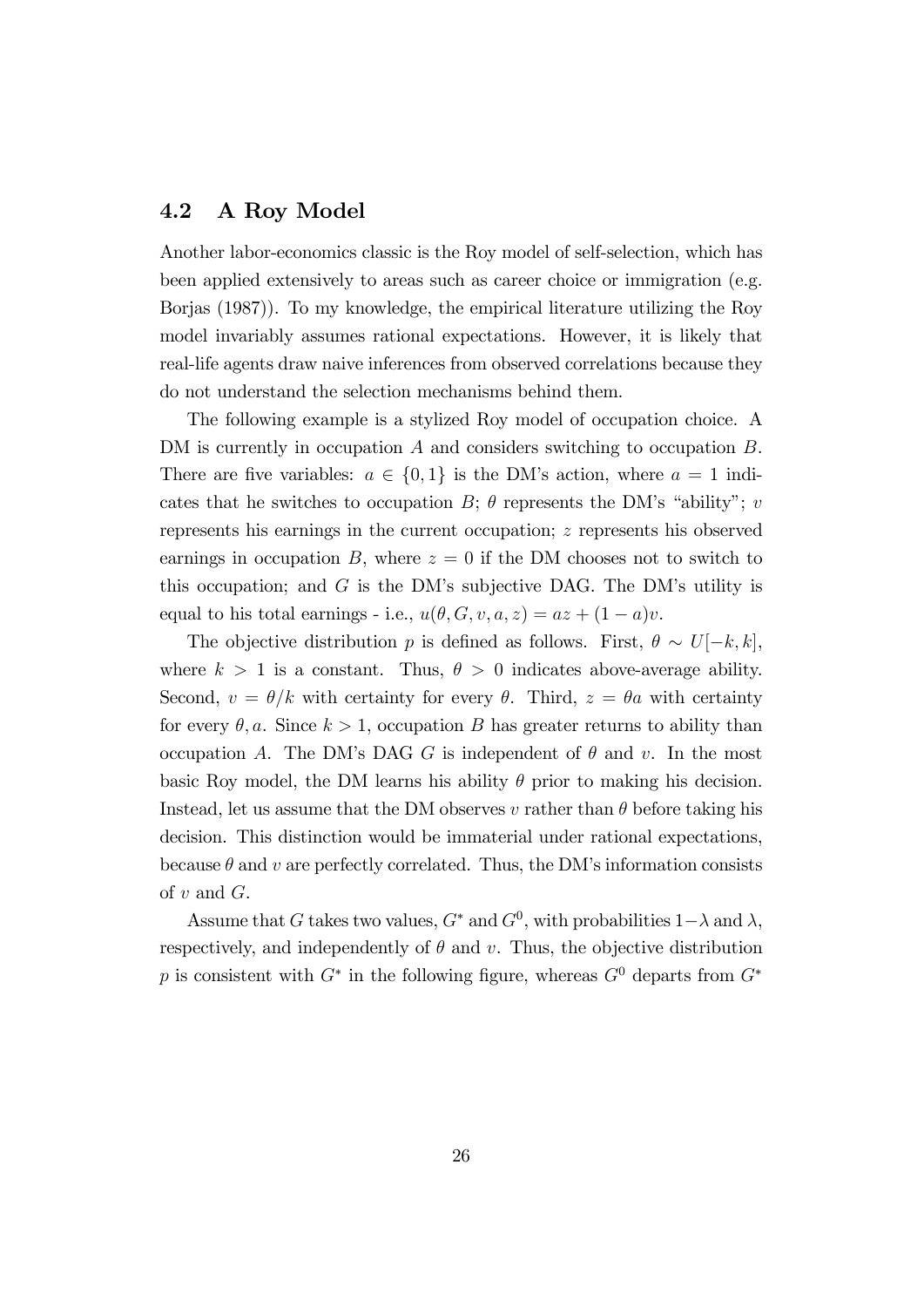by omitting  $\theta$ :

$$
\begin{array}{ccccccc}\n & v & \leftarrow & \theta & & v \\
 & \downarrow & & \downarrow & & \downarrow & \\
G & \to & a & \to & z & & G & \to & a & \to & z \\
& & & & & & G^0 & & & \\
\end{array}
$$

The interpretation is that the population from which the DM is drawn consists of sophisticates and naifs. Sophisticates know the true process; in particular, they are aware that the latent variable  $\theta$  acts as a confounding variable that affects the observed correlation between a and z. In contrast, naifs are unaware of this confounding effect, and interpret the correlation between  $a$ and  $z$  as a causal effect.

Let us characterize the equilibrium in this model. When  $G = G^*$ , the DM realizes that  $z > v$  if and only if  $v > 0$ . Thus, in any equilibrium, a sophisticate will play  $a = 1$  if and only if  $v > 0$ . Now consider a naive DM. According to his causal model, z is independent of v and  $G$  conditional on  $a$ . That is, he believes that he should play  $a = 1$  if and only if  $E(z \mid a = 1) > v$ . In other words, the naive DM behaves as if he does not understand that the sample of DMs who switch occupations is selective. It follows that the strategy of a naive DM is to switch if and only if  $v < v^*$ , where  $v^*$  is the unique solution of

$$
v^* = E(z \mid a = 1) = k \cdot \frac{\lambda \int_{-1}^{v^*} v dv + (1 - \lambda) \int_0^1 v dv}{\lambda \int_{-1}^{v^*} dv + (1 - \lambda) \int_0^1 dv}
$$

This characterization has several noteworthy features. First, as in previous examples, the naive DMís subjectively optimal action is an equilibrium object: His evaluation of  $a = 1$  depends on his perceived payoff from switching, which depends on the equilibrium switching patterns (including those of sophisticates). Second, while the sophisticate's switching strategy exhibits positive selection (DMs with above-average ability switch to the occupation with higher returns to ability), the naif's switching strategy exhibits negative selection. Yet, sophisticates exert an externality that weakens this negative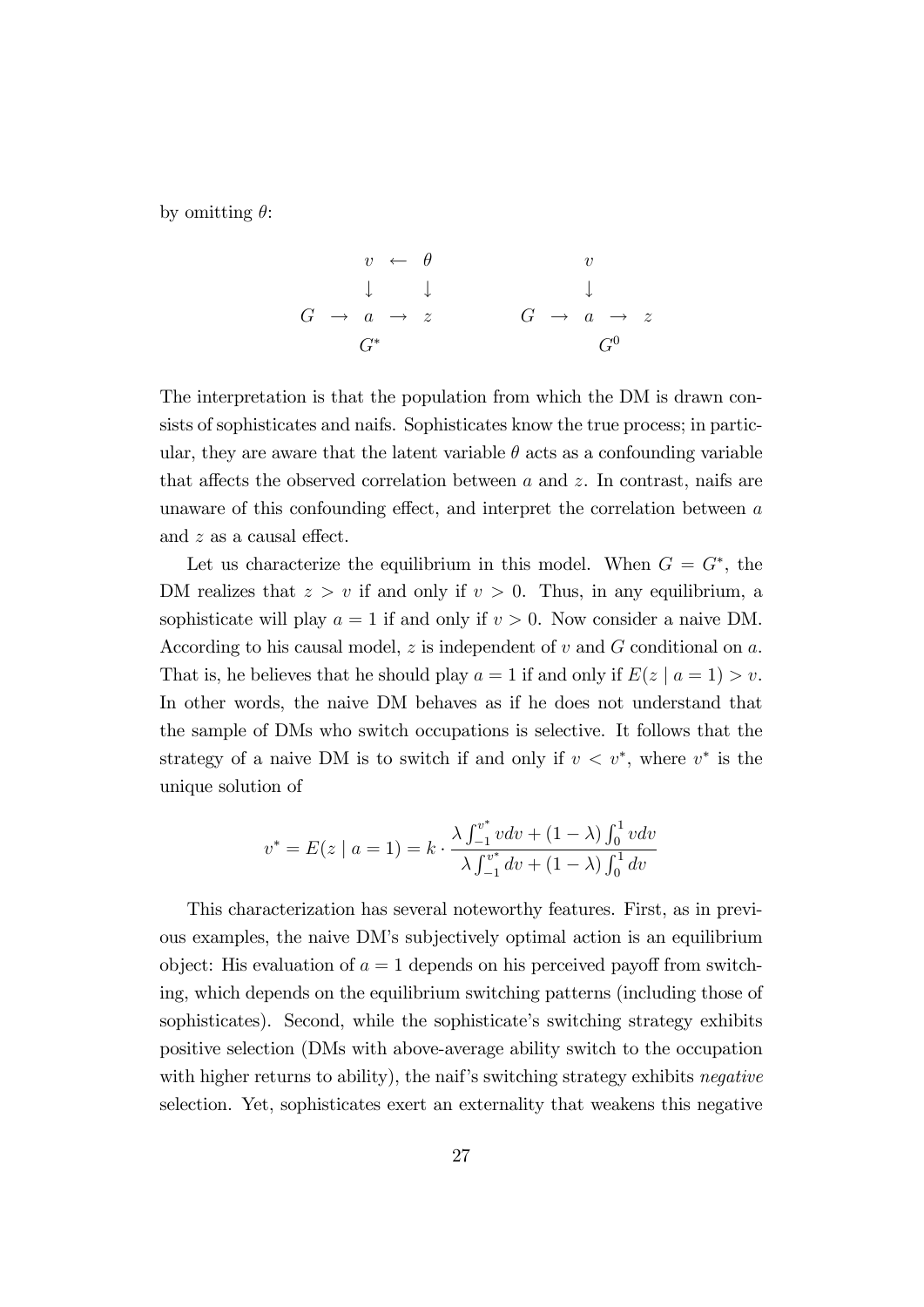selection - i.e.,  $v^*$  decreases with  $\lambda$ . The reason is that by the positive selection of sophisticated switchers and the negative selection of naive switchers, a higher fraction of sophisticates in the population implies that on average, switchers have higher ability, which encourages naifs with larger v to switch.<sup>6</sup>

## 4.3 Bilateral Trade and Auctions

So far, we considered applications that involved a single DM. In the next few sub-sections, I turn to applications in which agents with causal misperceptions interact with rational agents or among themselves.

Esponda (2008) presents a monopsony example based on Samuelson and Bazerman (1985), where an uninformed buyer makes a take-it-or-leave-it o§er to an informed seller. The original Samuelson-Bazerman example is a simple game-theoretic formulation of Akerlof's classic argument that adverse selection leads to market failure. Although Esponda (2008) used the example to illustrate naive behavioral equilibrium (mentioned in Section 3.4), it can be reformulated in terms of the "ignoring confounders" specification.

Let a,  $\theta$ , y and z represent the buyer's offer, the seller's valuation, the final allocation (i.e., whether trade takes place) and the buyer's gross payoff  $(z = 0$  when there is no trade, and  $z = \theta + b$  when trade occurs, where  $b > 0$ is a constant). The buyer fails to take into account that  $\theta$  confounds the correlation between  $y$  and  $z$ . Therefore, he does not realize that a higher bid increases not only the chances of trade but also the object's average quality conditional on trade. As a result, the market failure in the (unique) personal equilibrium is more pervasive than in the rational-expectations benchmark.

Eyster and Rabin (2005) apply "partially cursed equilibrium" to sealedbid auctions, capturing the idea that bidders have limited understanding of the relation between opponents' bidding behavior and their private information. This enables Eyster and Rabin to represent bidders' failure to fully internalize the Winner's Curse. For example, an uninformed bidder with "fully cursed" beliefs correctly predicts the distribution over opponents' bids, but

 $6$ The general form of true and subjective DAGs in this example can be applied in other  $\alpha$  contexts. Esponda and Pouzo  $(2014)$  study an electoral model in which voters' perceived consequences of their votes can be described in similar terms.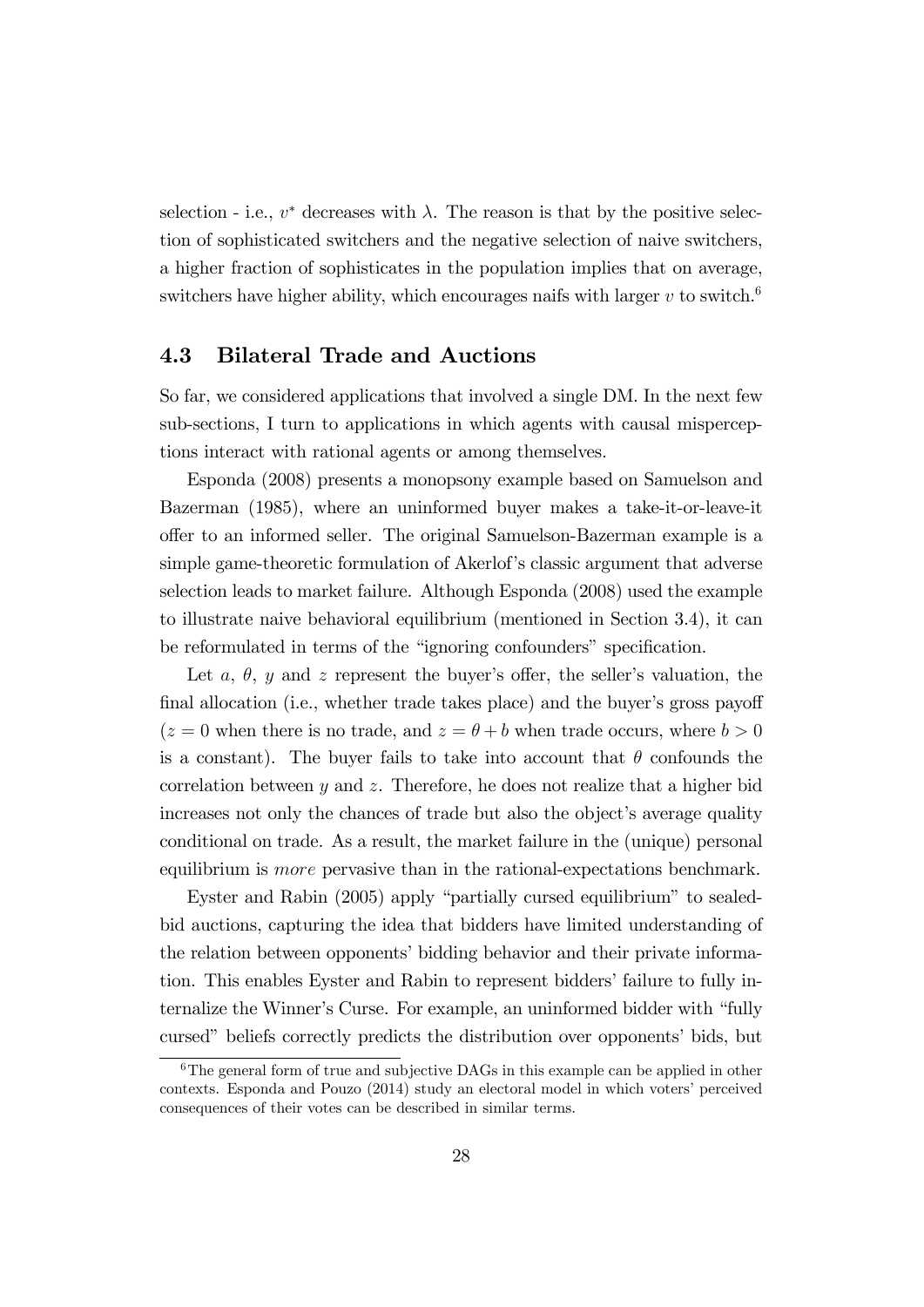fails to perceive any correlation between bids and the object's value. As a result, he will erroneously consider truthful bidding to be weakly dominant in a second-price auction. When bidders are partially informed, cursed equilibrium generates rich patterns of over- and under-bidding relative to Nash equilibrium.

## 4.4 Monetary Policy

Misspecified causal models do not arise exclusively from intuitive judgments. Professionals in financial markets and policy-making institutions often make use of explicit models. These are sometimes based on deliberate causal assumptions that follow from theoretical preconceptions. When these assumptions are wrong, the professional works with a misspecified model.

Monetary policy is a case in point. In a textbook model originated by Kydland and Prescott (1977) and Barro and Gordon (1983), a central bank controls a policy variable that affects inflation. Private-sector actors (commercial banks, financial-market traders, etc.) form an inflation forecast, possibly after observing the central bank's decision. In a simplified version of this model based on Sargent  $(1999)$ , the objective distribution p is consistent with the following true DAG  $G^*$ :

$$
\begin{array}{rcl}\n\theta & \rightarrow & a & \rightarrow & \pi \\
& & \downarrow & & \downarrow \\
& & e & \rightarrow & y\n\end{array}
$$

where  $\theta$  represents external variables that shape the central bank's preferences (especially how it trades of finflation and employment),  $a$  represents the central bank's action,  $\pi$  represents inflation, e stands for the private sector's inflation forecast and  $y$  represents real output.

Thus, private-sector expectations are relevant because real output (or employment) is determined by an "expectations-augmented" Phillips Curve, such that the real effect of inflation is at least partly offset when inflation is anticipated. To the extent that the central bank wishes to maximize expected output, it wants ináation to systematically exceed private-sector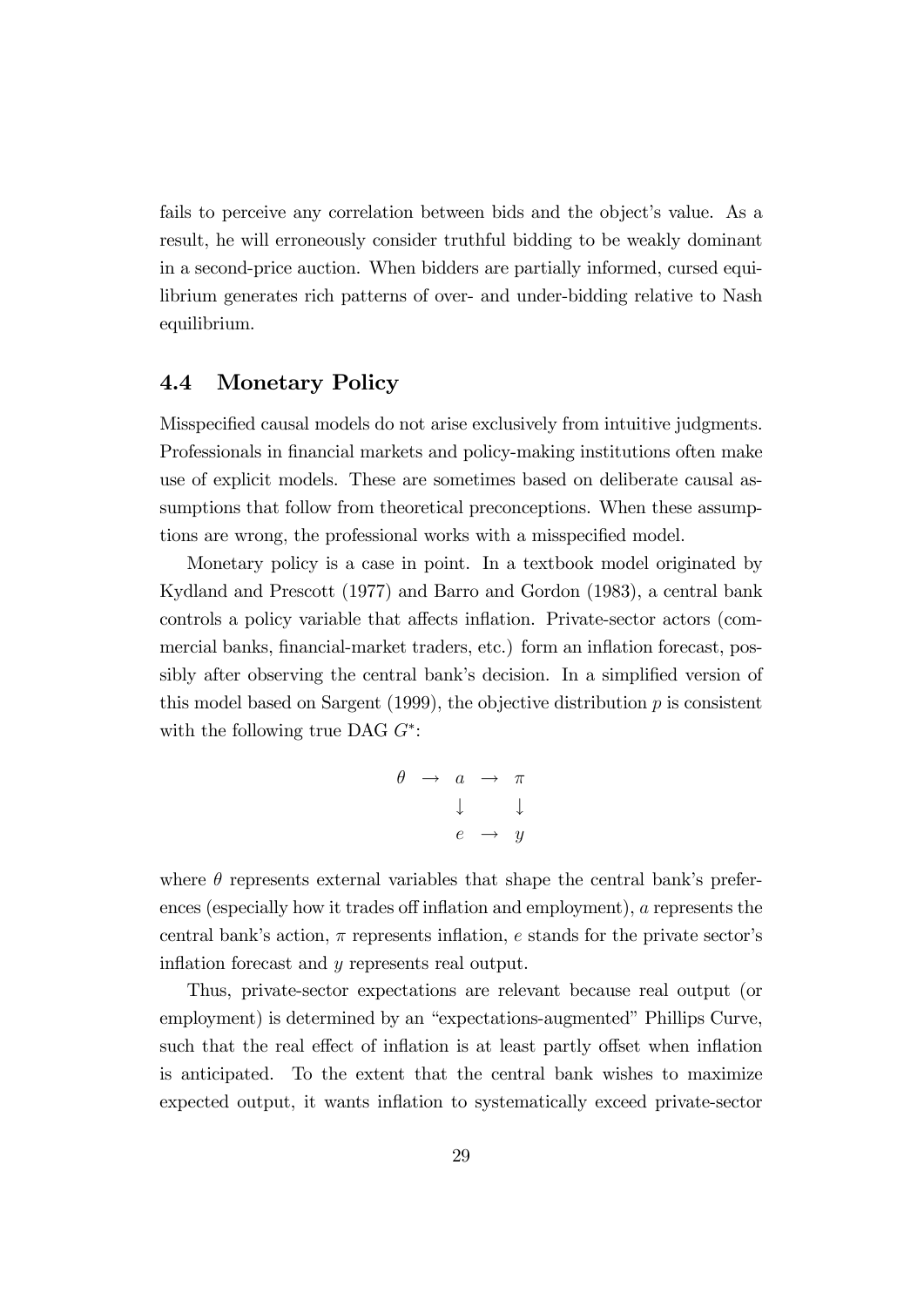expectations. In other words, monetary policy involves  $e$ expectations man $aqement$ ".<sup>7</sup>

Conventional models constrain expectations management by assuming that the central bank and the private sector share the same, correctly specified model of the macroeconomy. As a result, the private sector forms an unbiased inflation forecast conditional on its information, such that the central bank cannot generate systematic inflationary surprises.

Now suppose the private sector holds a misspecified causal model. The following are a few examples. First,  $\theta \rightarrow a \rightarrow \pi \rightarrow y$  neglects the mediating role of expectations in the Phillips Curve. In a common narrative of macroeconomic thought, this Öts the pre-rational-expectations era of the 1960s. The DAG  $\theta \to a \to y \to \pi$  combines this error with a reversal of inflation-output causation. Finally, the DAG

$$
\begin{array}{ccc}\n\theta & \to & y \\
\downarrow & & \downarrow \\
a & \to & \pi\n\end{array} \tag{7}
$$

expresses a belief in monetary neutrality - i.e.,  $a$  has no causal effect on y. This model maintains that any correlation between  $a$  and  $y$  is due to confounding by  $\theta$ .

Spiegler (2018) examines the central bank's ex-ante optimal policy, under the assumption that the private sector observes its action - namely, what is known in the macroeconomics literature as a "commitment regime". The central bankís objective is to minimize ináation and maximize output. The key question is whether the central bank can use monetary policy to enhance expected output in the long run. Under a linear Phillips Curve, where  $E(y \mid$  $\pi$ ,  $e$ ) =  $\pi$  – e, the answer is negative when the private sector has rational expectations, because rational expectations imply  $E(e) = E(\pi)$ . Spiegler  $(2018)$  poses the following question: Which misspecified private-sector causal models retain the property that  $E(e) = E(\pi)$ ?

 ${}^{7}$ As Woodford (2003, p. 15) argues, "successful monetary policy is not so much a matter of effective control of overnight interest rates as it is of shaping market expectations of the way in which interest rates, inflation and income are likely to evolve".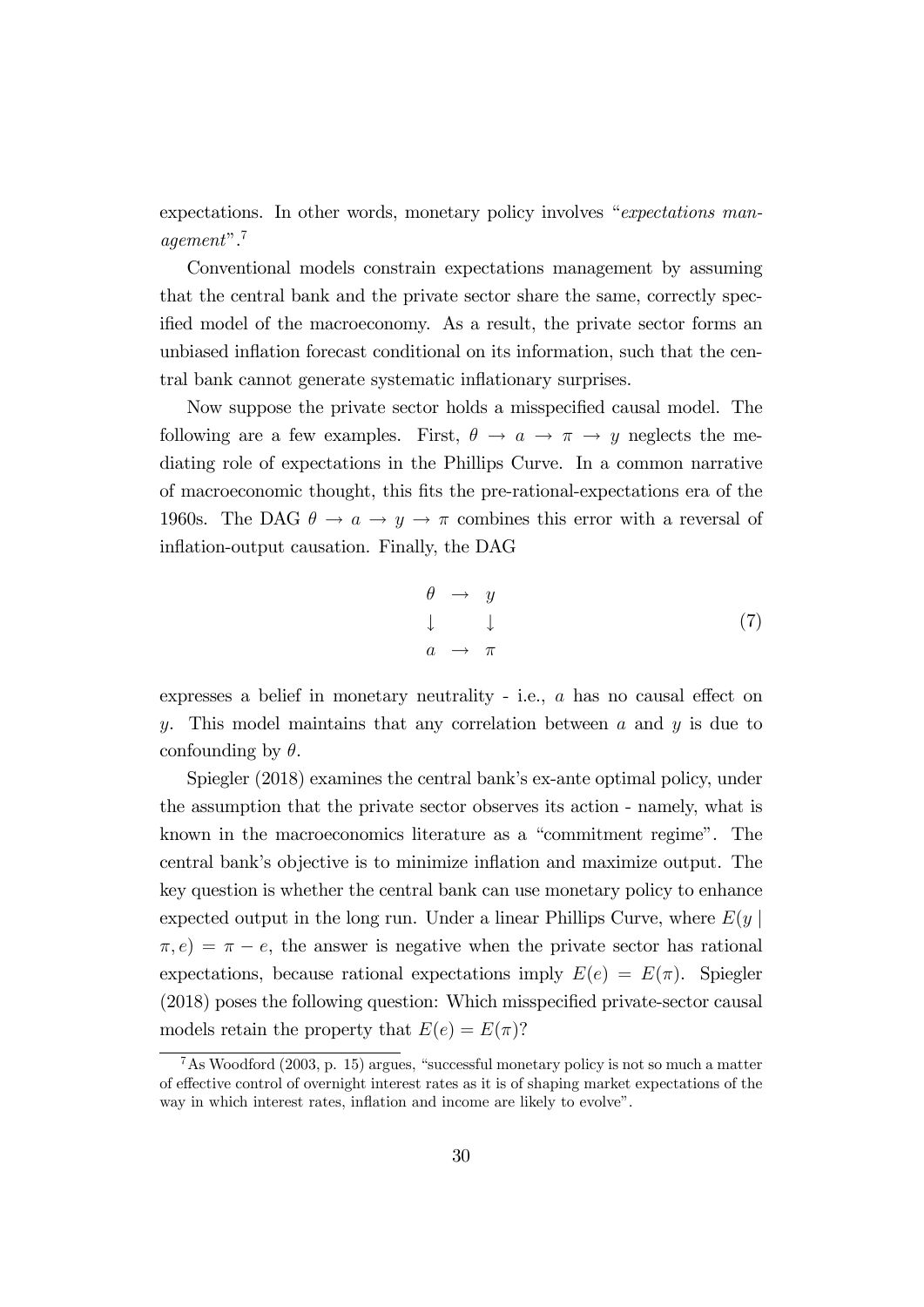This is precisely the Bayes-plausibility property discussed in Section 3.3, and therefore it is amenable to the graphical characterization of this property given in Spiegler  $(2018)$ . Let us revisit the three examples of misspecified private-sector causal models presented above. The DAGs  $\theta \to a \to \pi \to y$ and  $\theta \to a \to y \to \pi$  are perfect, hence the central bank cannot use monetary policy to generate systematic real effects.

In contrast, the DAG in  $(7)$  violates the graphical condition for unbiased inflationary forecasts - i.e., there are objective distributions for which  $E(e) \neq E(\pi)$ . Furthermore, it is possible to parameterize p (including a strategy for the central bank - i.e., how it chooses a as a function of  $\theta$ ) such that  $E(e) < E(\pi)$ . In this case, inflation systematically exceeds the private sector's conditional forecast, and therefore real output exceeds the rational-expectations benchmark.

However, certain conventional parameterizations rule out this possibility. Spiegler  $(2018)$  shows that when p is multivariate normal, any private-sector DAG implies  $E(e) = E(\pi)$ . This extends the classic impossibility result of Lucas (1972) and Sargent and Wallace (1975) far beyond the realm of rational expectations, to the weaker assumption that the private sector generates its forecasts by fitting a causal model to a multivariate normal distribution.

### 4.5 Contract Theory

A lively line of research examines principal-agent relationships when the agent has biased beliefs (see Spiegler (2011) and Kőszegi (2014) for reviews). Key questions are whether the agent's biases make him vulnerable to exploitation by the principal, whether the principal may have an incentive to "debias" the agent, and what form exploitative contracts take.

Schumacher and Thysen (2018) revisit the basic moral hazard model and relax the assumption that the agent correctly perceives the consequences of his actions. Their main example falls into the "neglecting indirect effects" mold of Section 3.1: The true DAG  $G^*$  is given by  $(5)$ , where a is the agent's action;  $q_1$  and  $q_2$  are intermediate outcome variables; and y represents the final output, which is the only verifiable variable. The firm's payoff is  $y - w$ ,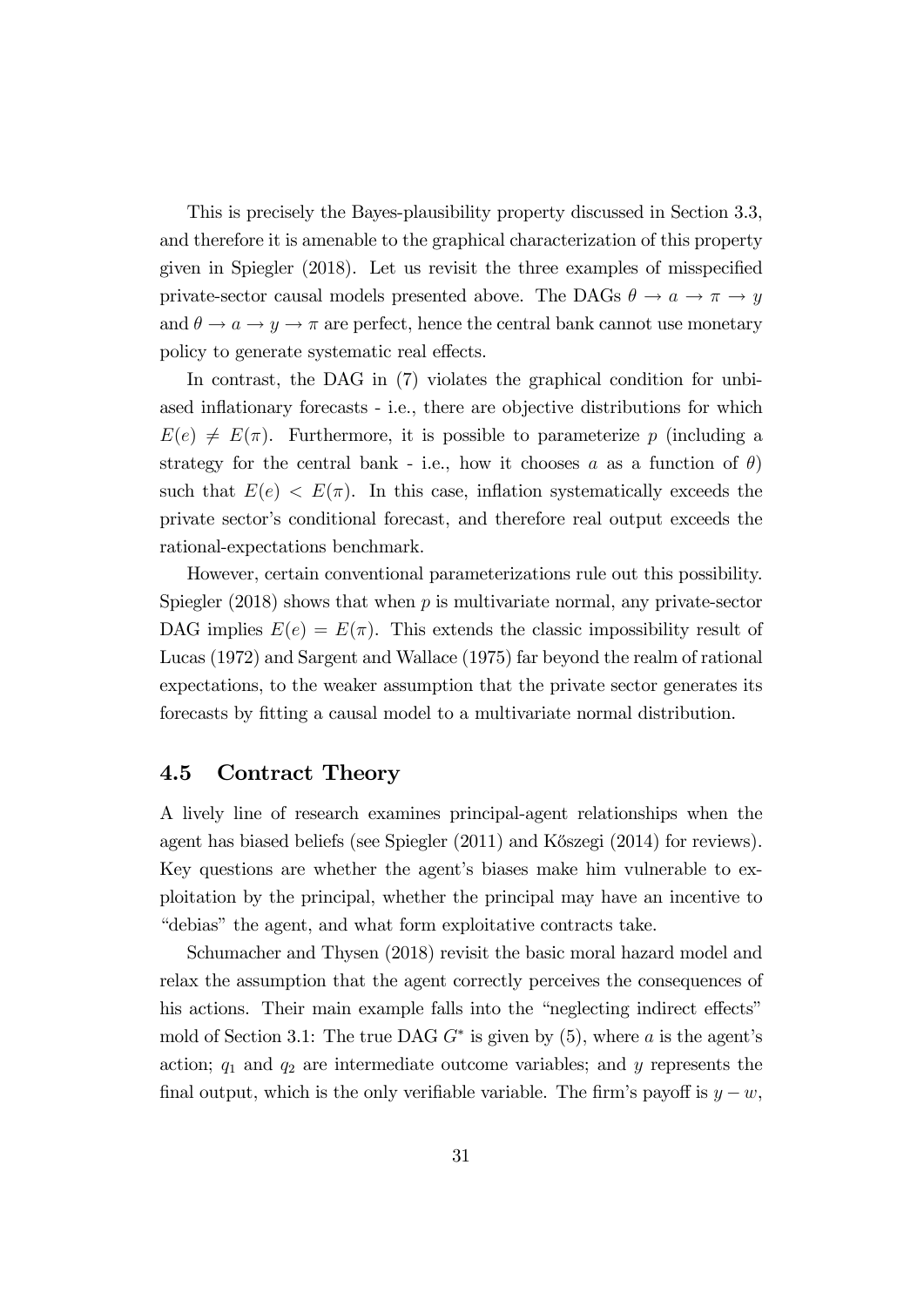whereas the agent only cares about w and a. One concrete story for  $G^*$ is that the agent is a mid-level manager who oversees a production team, and a represents his management style - e.g. whether he micromanages his staff;  $q_1$  and  $q_2$  represent the staff's workplace attendance and morale; micromanagement raises  $q_1$  but lowers  $q_2$ ; and output y increases additively in both  $q_1$  and  $q_2$ .

Consider a parameterization in which the agent is risk-neutral and has limited liability. Micromanagement is more costly but yields higher output for the firm. If the agent had rational expectations, the principal would find it optimal to offer him a compensation scheme  $w(y)$  that incentivizes the agent to micromanage his team despite the bad net effect this has on output. Now suppose the agent is unaware of the causal channel from a to y that passes through  $q_2$  - i.e., he neglects the effect of management style on team morale. His subjective DAG G is thus  $a \to q_1 \to y$ . The firm knows the correct model  $G^*$ . Its problem is to design a wage scheme  $w(y)$  that maximizes  $E(y - w)$ subject to the constraint that the agent plays a personal equilibrium given the wage scheme.

Under the above parameterization, the optimal contract induces a unique personal equilibrium, in which the agent always micromanages his team. This is not an obvious result because mixing could lead to larger prediction errors by the agent. The incentives are more weakly powered than in the rationalexpectations benchmark. The firm's profit exceeds the rational-expectations benchmark, hence it has no incentive to debias the agent by teaching him the correct model.

Unlike other models in behavioral contract theory (e.g. Eliaz and Spiegler (2006)), exploitation of the boundedly rational agent in this model does not take place by inducing a wrong prediction of the consequences of his equilibrium action. Indeed, the agent correctly predicts the expected output on the equilibrium path. Instead, the agent's error is that he mispredicts the counterfactual consequences of adopting an alternative managing style. In particular, because he neglects  $q_2$ , he ends up overestimating the effect of  $q_1$  on output, which deters him from deviating to a more relaxed managing style. This enables the firm to adopt more weakly powered incentives, thus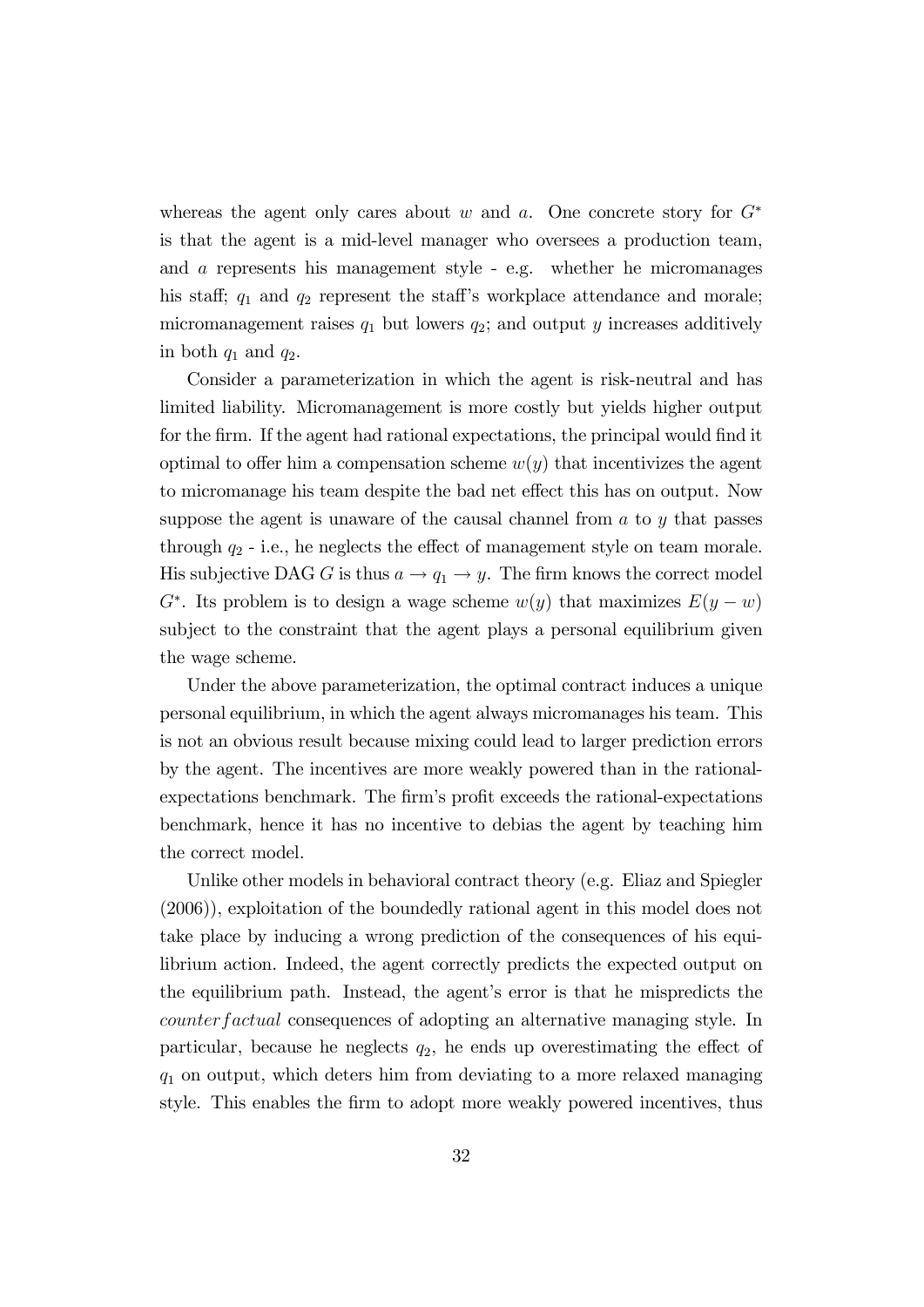extracting part of the agent's informational rent.

Now suppose that  $q_1$  joins y in the list of verifiable variables. Under rational expectations, the "informativeness principle" (Holmstrom (1979)) implies that the principal would prefer to contract on both  $q_1$  and y. In contrast, the principal in the Schumacher-Thysen model faces two novel considerations. First, the agent believes that  $y$  is uninformative of  $a$  given  $q_1$ , hence conditioning on both  $q_1$  and  $y$  introduces welfare-reducing noise from his point of view. Second, because the agent's subjective model does not distort  $p(q_1 | a)$ , conditioning on  $q_1$  alone eliminates the principal's ability to exploit the agent's errors. In the end, it turns out that the principal prefers to condition on the wage on  $q_1$  alone, a departure from the informativeness principle.

#### 4.6 Simple Coarseness

Most of the misspecified causal models presented above involved an omitted variable. When it is a confounder or part of a causal chain from actions to consequences, non-trivial equilibrium effects can arise in single-agent decision problems. In these cases, the Bayesian-network language helps articulating the belief error and analyzing its behavioral implications.

The literature contains a number of models of omitted-variable errors, where a dependent variable of interest is objectively a function of several explanatory variables that lie outside the DM's control. The DM's subjective model omits some of these explanatory variables. The fundamental attribution error example in Section 3.2 is a case in point. I refer to such specifications of true and subjective DAGs as "simple coarseness". Because the variables involved are independent of the DM's action, the misperception is not as subtle as in other examples, and the Bayesian-network formulation is not as essential for understanding its behavioral implications.<sup>8</sup>

The following are a few examples from the literature. Mullainathan et al. (2006) study a persuasion problem in which the receiver of strategic com-

<sup>8</sup>For instance, we can easily describe simple coarseness in terms of analogy-based expectations. In macroeconomics, the notion of "restricted perceptions equilibrium" (Evans and Honkapohja (2001)) describes beliefs that fall into the simple coarseness specification.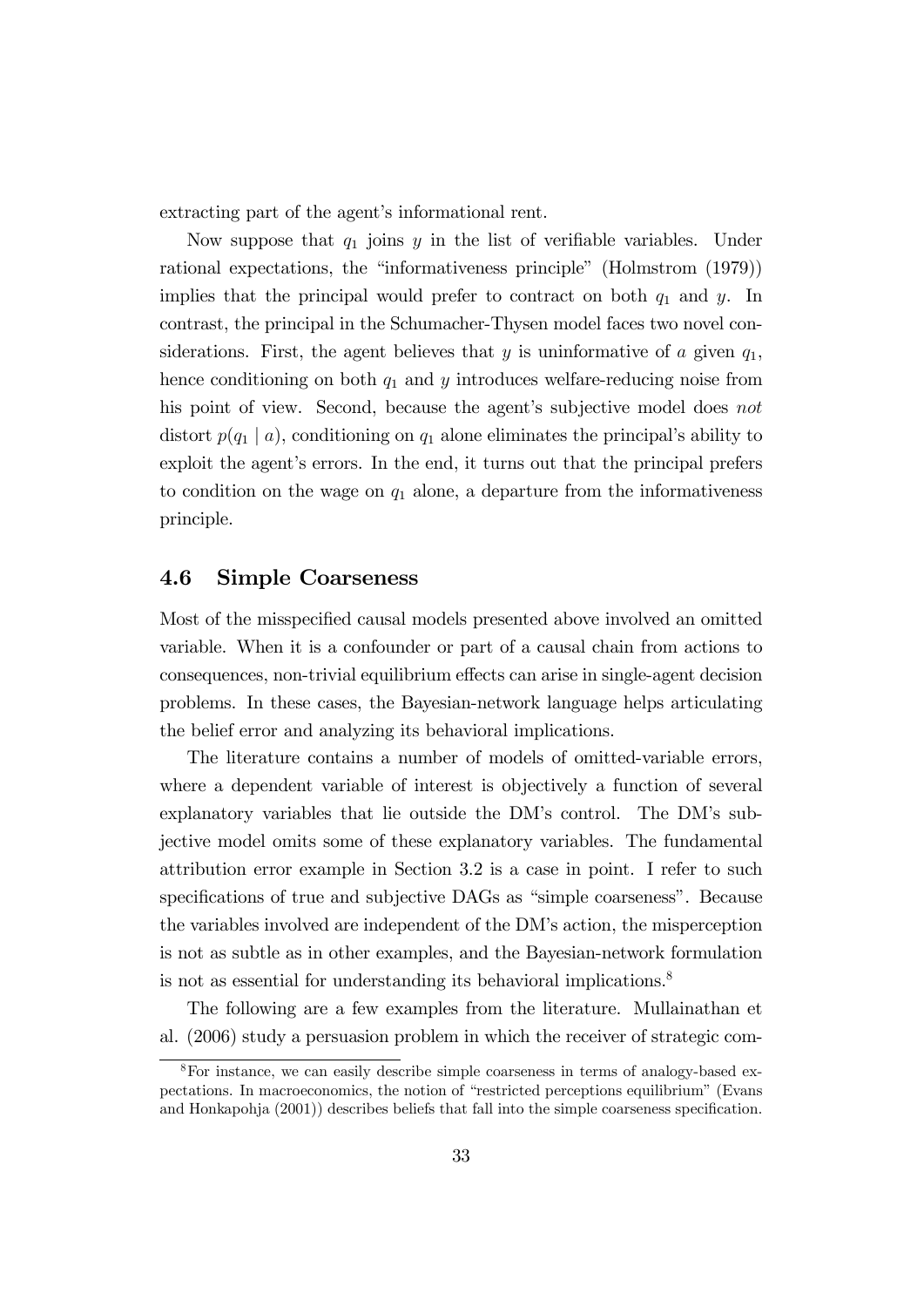munication reasons in terms of a coarse representation of the situation he is in. Kondor and Kőszegi (2015) model competitive supply of financial securities when investors exhibit coarseness. Piccione and Rubinstein (2003) study monopolistic price setting over time, where consumers vary in their ability to detect temporal patterns (captured by subjective models with different lags). Depending on how consumers' sophistication is correlated with their willingness to pay, the monopolist may be able to use temporally complex price patterns as a discrimination device. Eyster and Piccione (2013) examine a dynamic competitive asset market, in which traders use subjective models to account for price fluctuations, and these models differ in the explanatory variables they omit. Eyster and Piccione provide partial characterizations of equilibrium prices (their range and relation to the assetís fundamental value) as well as the returns that traders obtain. Jehiel and Samuelson (2012) consider long-run reputation, where short-run players correctly perceive the long-run player's average behavior but fail to perceive its history-dependence. Similarly, Antler (2018) studies the design of pyramid schemes when potential distributors correctly perceive the average take-up rates but fail to understand how these change as the distribution network grows larger.

# 4.7 Endogenous Causal Models: Competing Narratives

So far, we have taken the DMís subjective causal model as given. However, in many contexts it is interesting to examine how it arises endogenously. Consider the formation of political beliefs, which address questions such as: Does a dovish stance compromise national security? Do protectionist trade policies promote working-class welfare? Eliaz and Spiegler (2018) construct a model that explores the role of narratives in this belief-formation process. In the model, policies are promoted by narratives, formalized as DAGs that include action and consequence variables, as well as a selection of other variables. Thus, narratives differ in the variables they incorporate as well as in their location in the causal scheme.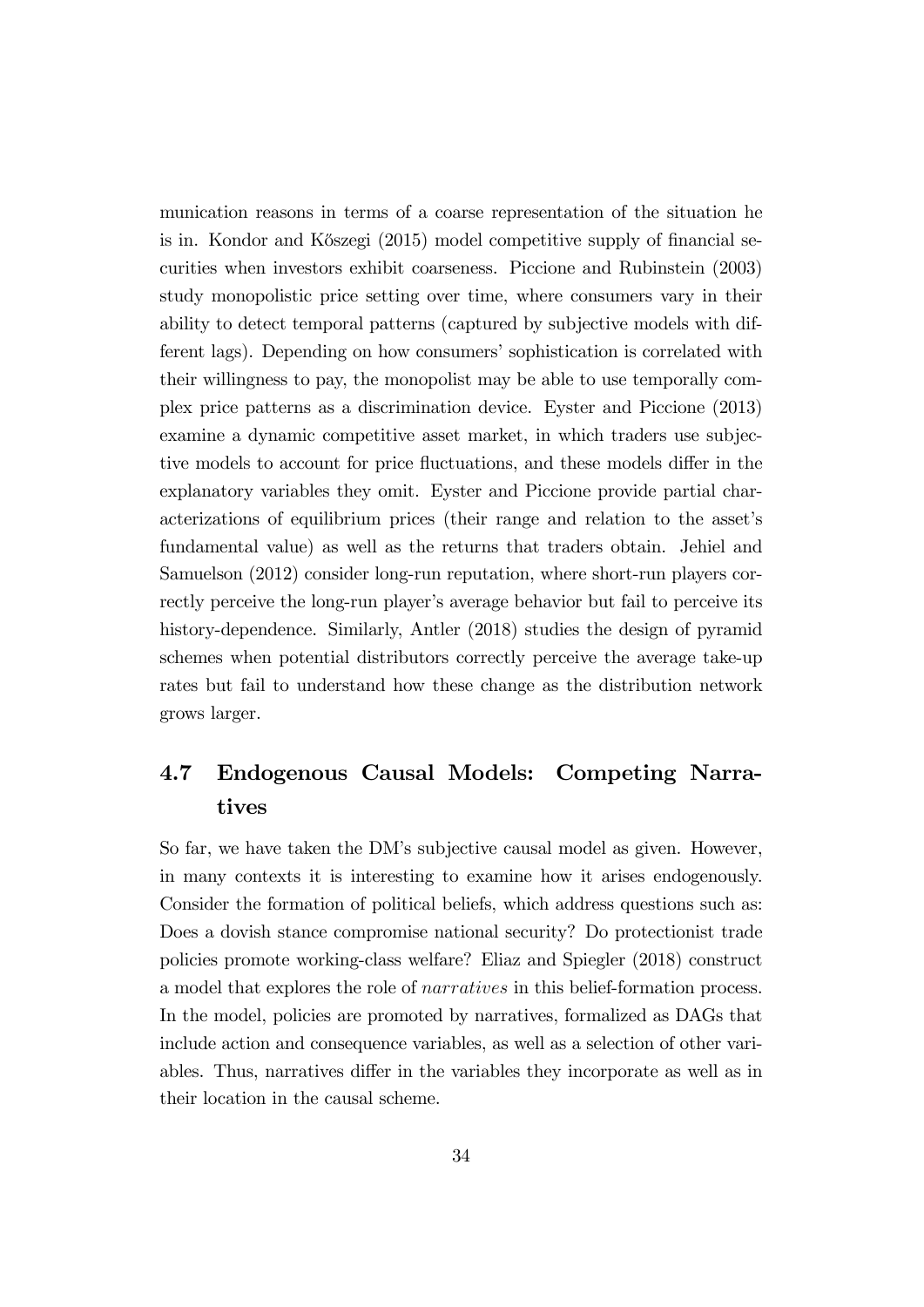A representative voter uses  $p<sub>G</sub>$  to evaluate the policy that the narrative G is paired with, and selects the narrative-policy pair with the highest evaluation (i.e., the largest anticipatory utility). This captures the idea that voters are drawn to hopeful narratives. An equilibrium is a distribution over narrative-policy pairs that are selected in this manner, such that the distribution over policies is consistent with the equilibrium marginal distribution over actions. The need for an equilibrium notion of prevailing narratives mirrors the need for personal equilibrium in the decision model of Section 3.2.

Eliaz and Spiegler (2018) show that under mild conditions, divergent policies - sustained by conflicting narratives - are a necessary aspect of equilibrium. They also present stylized applications that demonstrate the formalismís ability to illuminate phenomena such as the tension between rational and "populist" narratives, the difference between the kind of narratives that sustain hawkish and dovish foreign-policy attitudes, and the role of narratives that deny or exaggerate the effect of policy on consequences (e.g. in the context of debates over climate policy).

# 5 A Dual Approach: Extrapolating Beliefs from Partial Data

In Section 3.4, I interpreted concepts like ABEE or  $S(K)$  equilibrium in terms of DMs who perceive empirical regularities through the prism of a prior model. However, these concepts have a "dual" interpretation, according to which the DM has no prior model; he receives partial data and uses a ìparsimoniousî procedure for extrapolating a belief from the data. E.g., in ABEE, the DM receives coarse-grained data and extrapolates a belief that other variables of interest do not depend on finer details. Likewise, in  $S(K)$  equilibrium, the DM extrapolates a belief that the sample is perfectly representative of the actual distribution.

A similar dual interpretation can be attempted for the Bayesian-network model. Recall the Dieter's Dilemma, and assume that the DM learns the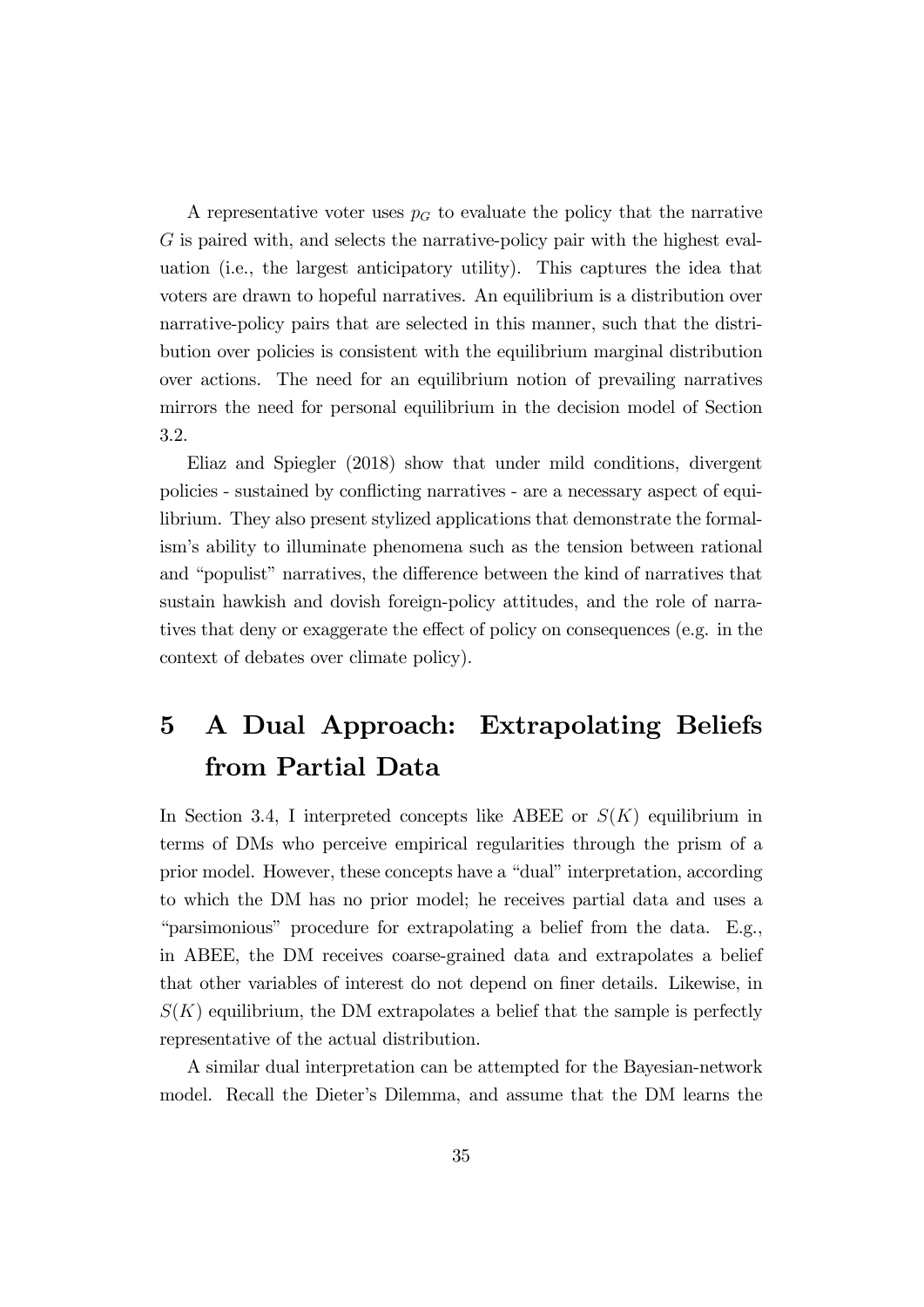joint distributions  $(p(a, c))$  and  $(p(c, h))$ , but he lacks any data about  $p(a, h)$ .<sup>9</sup> The DM has no prior causal model. Instead, he uses a simple rule for extrapolating a fully specified belief over  $a, c, h$  from the partial distributions he learns: Choose the distribution over  $a, c, h$  that maximizes (Shannon) entropy subject to being consistent with  $(p(a, c))$  and  $(p(c, h))$ . This distribution is precisely  $p(a)p(c \mid a)p(h \mid c)$  - the same subjective distribution that our DM formed in Section 2. In other words, the belief  $p_{a\to c\to h}(a, c, h)$  can be reinterpreted as the maximum-entropy extension of the partially specified distributions,  $p(a, c)$  and  $p(c, h)$ .

This idea is presented more generally in Spiegler (2017,2019). Recall the modeling framework of Section 3, where the objective distribution  $p$  is defined over the collection of variables  $x_1, ..., x_n$ . The DM's partial data access is defined by a collection M of subsets of  $\{1, ..., n\}$ , where neither subset contains another. (For expositional convenience, suppose that  $\mathcal M$  is a cover of  $\{1, ..., n\}$ .) This means that for each  $M \in \mathcal{M}$ , the DM learns  $(p(x_M))$ . The DM's subjective belief is defined as the distribution that maximizes Shannon entropy subject to being consistent with  $(p(x_M))$  for all  $M \in \mathcal{M}$ .

The maximum-entropy (MaxEnt) criterion is well-known in the AI literature, going back to Jaynes (1957). It is a generalization of the Lalplacian principle of insufficient reason. Indeed, if the DM did not have any data, the MaxEnt belief would be the uniform distribution. When every  $M \in \mathcal{M}$  is a singleton, the MaxEnt belief is a product of the marginals of all individual variables. More generally, MaxEnt captures the idea that the DM refrains from assuming correlations unless he has data about them. In this sense, it is a model of "parsimonious" extrapolation.

It turns out (see Hajek et al.  $(1992)$ ) that when M satisfies the so-called "running intersection property", the MaxEnt extension of  $(p(x_M))_{M\in\mathcal{M}}$  is  $p_G$ , where G is a perfect DAG whose set of maximal cliques is  $\mathcal{M}$ <sup>10</sup> Spiegler (2017) constructs a behaviorally motivated procedure of extrapolating from partial data, which mimics MaxEnt extrapolation in this case.

<sup>&</sup>lt;sup>9</sup>This predicament is related to the "surrogate marker" problem in the context of drug approval - see https://en.wikipedia.org/wiki/Surrogate\_endpoint.

<sup>&</sup>lt;sup>10</sup>The set  $M$  satisfies the running intersection property if its elements can be ordered  $M_1, ..., M_K$ , such that for every  $i = 2, ..., K$ ,  $M_i \cap (\cup_{j < i} M_j) \subseteq M_k$  for some  $k < i$ .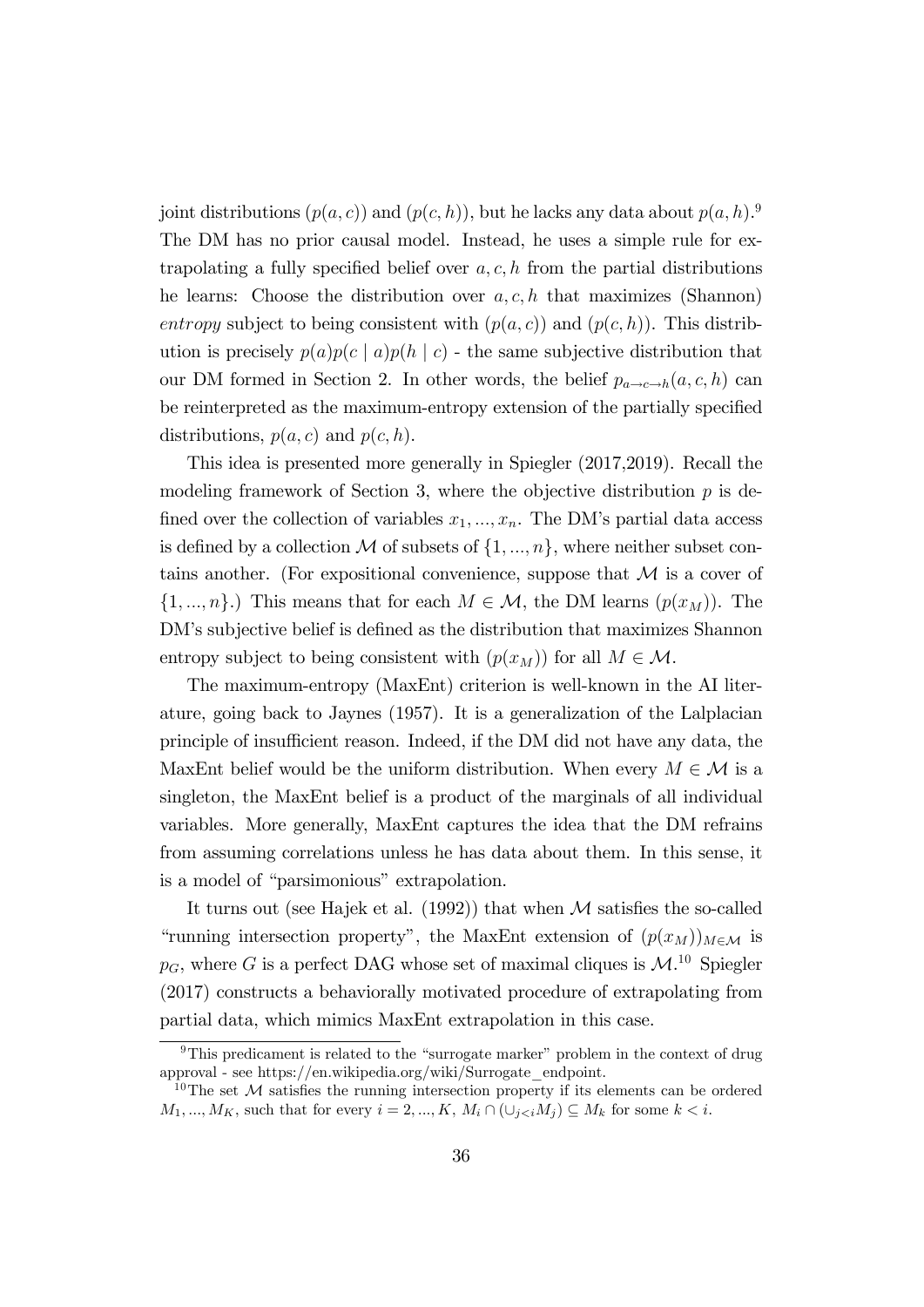Thus, when G is perfect, we can interpret  $p<sub>G</sub>$  in two different ways: Fitting a prior causal model to data, and parsimonious model-free extrapolation from partial data. Different interpretations may better fit different situations. And as the Dieter's Dilemma example illustrates, they may complement each other: Prior causal perceptions can lend greater confidence in MaxEnt-extrapolated beliefs.

Espondaís (2008) buyer-seller example, described in Section 4.3, can illustrate the dual interpretation. Suppose the buyer only learns the joint distributions  $p(a, z)$  and  $p(z, y)$  - i.e., he learns how bids map into trade as well as the payoff consequences of trade, but he lacks direct data about the mapping from bids to payoffs. Then, if the buyer employs MaxEnt to extrapolate a belief from his data, his subjective mapping from  $a$  to  $y$  will be as if he fits the causal model  $a \rightarrow z \rightarrow y$  to p. A related example is Jehiel's  $(2018)$  model of overconfident investors, which addresses the finding that entrepreneurs tend to be overly optimistic about their projects. A traditional explanation for this phenomenon is that entrepreneurs are temperamentally overoptimistic. Jehielís alternative explanation is that entrepreneurs fail to recognize that the pool of undertaken projects (like the traded objects in Espondaís example) is selective. Spiegler (2017) reformulates this argument in terms of MaxEnt extrapolation from partial data.

The dual reinterpretation of  $p<sub>G</sub>$  opens up other research directions. Spiegler  $(2019)$  presents a formalism of static games in which players' partial data access is part of the definition of their types. Jehiel  $(2011)$  considers an auction-design problem, in which the provision of partial data about bidders' equilibrium behavior is a novel instrument in the hands of the auction designer. Eliaz et al. (2018) study a persuasion game in which the sender submits a multi-dimensional message simultaneously with (correct but partial) data about the joint distribution of messages and the state of Nature.

# 6 What Next?

The Bayesian-network framework provides a language for describing causal misperceptions and tools for exploring their implications. The formalism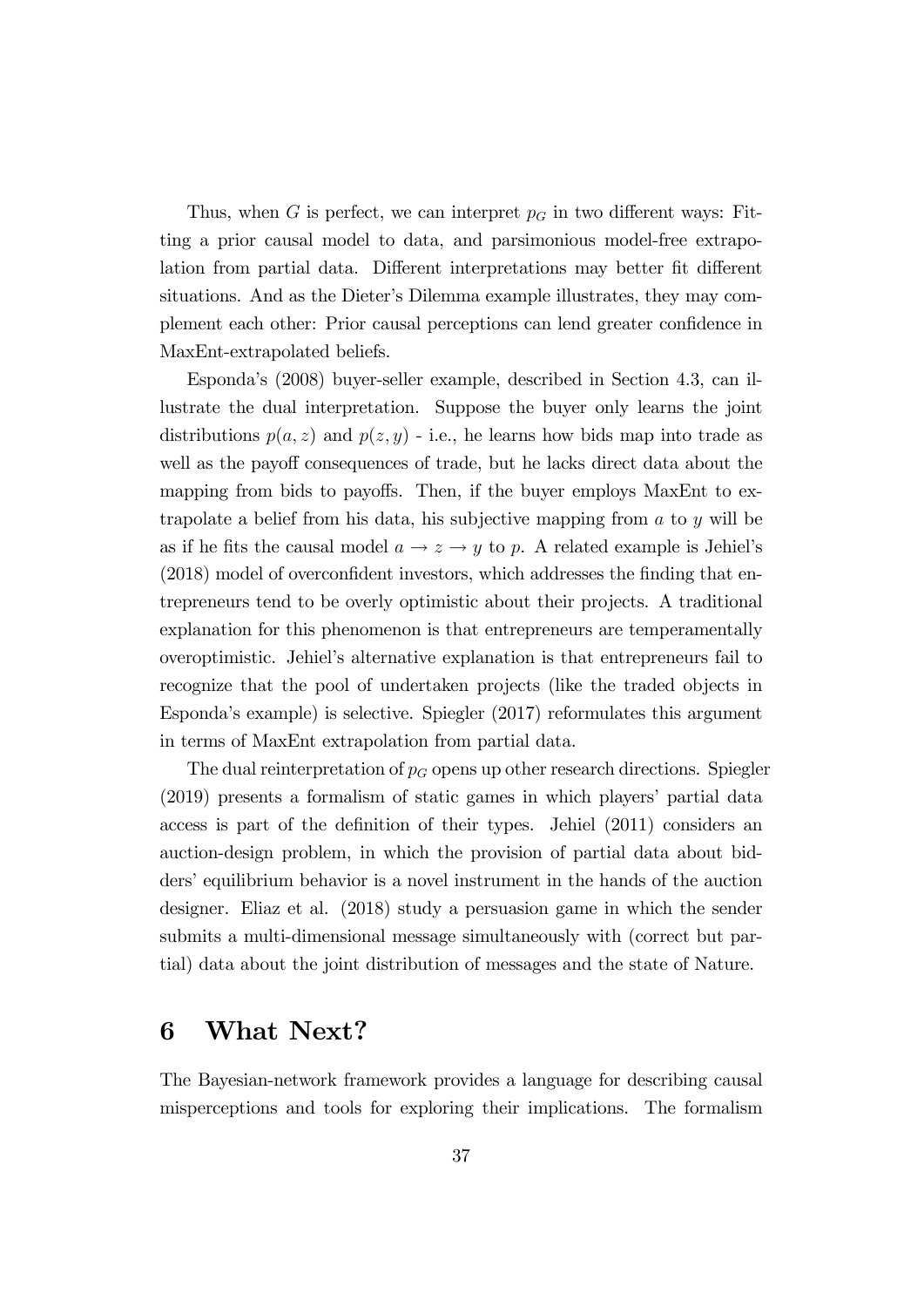derives its appeal from its proximity to natural language on one hand and the availability of rich mathematical techniques on the other hand. The applications presented in this review are merely the tip of the iceberg, both in terms of the areas in which the basic formalism can be applied and the depth of analysis to which they were subjected.

The review emphasizes the way subjective causal models affect beliefs in equilibrium models. However, they may have a role in non-equilibrium models, too. Mailath and Samuelson (2018) study information aggregation when different individuals form conditional beliefs of some dependent variable based on private information and different subjective models. An individual agent's model can be represented by a DAG with two maximal cliques, only one of which includes the dependent variable. Agents (truthfully) communicate their beliefs repeatedly as in Geanakopolos and Polemarchakis (1982), such that an agent's belief in stage  $k + 1$  takes other agents' stage-k beliefs as an input. Mailath and Samuelson (2018) examine whether this process converges to a common belief and whether the correct distribution is in the convex hull of agents' limit beliefs.

Certain causal misperceptions are outside the expressive scope of DAGs. A DMís tendency to form a causal link between his action and some other variable may depend on the particular action taken. E.g., prescribing a medicine to a patient is more likely to be perceived as a cause of his health outcome than inaction. DAGs cannot capture this distinction, which is the basis for Spiegler's (2013) model of strategic policy making when the public employs a naive heuristic for attributing observed outcomes to policy makers<sup>7</sup> moves. Likewise, the DM's belief in a causal influence may be "signed"  $-$  e.g. he may have a prior belief that investing in a child's education tends to increase his school performance. DAGs cannot encode this aspect of the causal belief. Finally, this review has dealt exclusively with static decision problems. The approach is applicable to dynamic models that exhibit some stationarity (e.g., the infinite-horizon processes with finite memory studied in Piccione and Rubinstein (2003) and Eyster and Piccione (2013)). However, non-stationary dynamic models are often outside DAGs' scope. Jehiel (2005) and Jehiel and Samet (2007) are examples of equilibrium concepts (capturing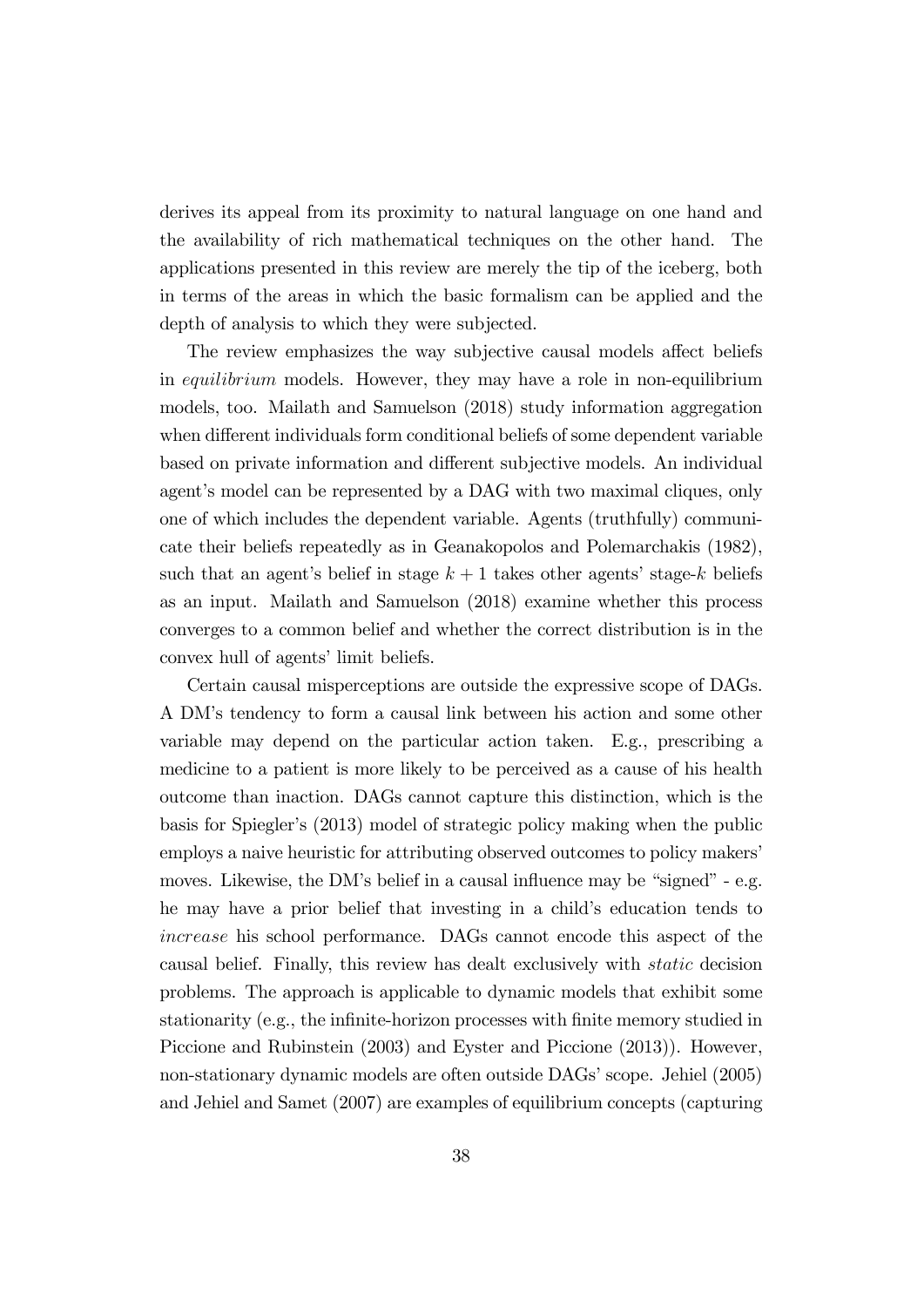coarse reasoning) that are specialized for extensive-form games.

Within the DAG formalism, there is great potential for exploring how DMs perform causal inferences. In Section 3.2, I observed that in all the examples in this review, the DM's reasoning involves correct causal inference given his causal model; the only error in his causal reasoning is that his model is wrong. It is interesting to examine situations where this is not the case - especially when the DMís DAG includes unobservable variables. In these situations, if the DM continues to maximize expected utility with respect to the conditional probability  $p_G(\cdot \mid a, x_I)$ , he may indeed "confuse correlation" with causation". Between this naive extreme and opposite pole of ultrasophisticated causal inference in the hands of a consummate econometrician, is there a middle ground of partially sophisticated causal inference that would describe real-life DMs? How can we model such a middle ground? Can Pearlís  $(2009)$  do-calculus formalism offer modeling tools?

This does not exhaust the interesting questions one can pose regarding the economic consequences of causal reasoning: How do DMs elicit causal models from observational data? How do they react to refutations of their causal assumptions? What is the role of computational-complexity considerations in these processes? Such questions demonstrate the subject's inherent inter-disciplinarity. They suggest that the project of modeling causal reasoning by economic agents will continue to benefit from ideas that originate in disciplines outside economics.

# References

- [1] Angrist, J. and J. Pischke (2008), Mostly Harmless Econometrics: An Empiricist's Companion, Princeton University Press.
- [2] Antler, Y. (2018), Multilevel Marketing: Pyramid-Shaped Schemes or Exploitative Scams?", mimeo.
- [3] Barro, R. and D. Gordon (1983), Rules, Discretion and Reputation in a Model of Monetary Policy, Journal of Monetary Economics 12, 101-121.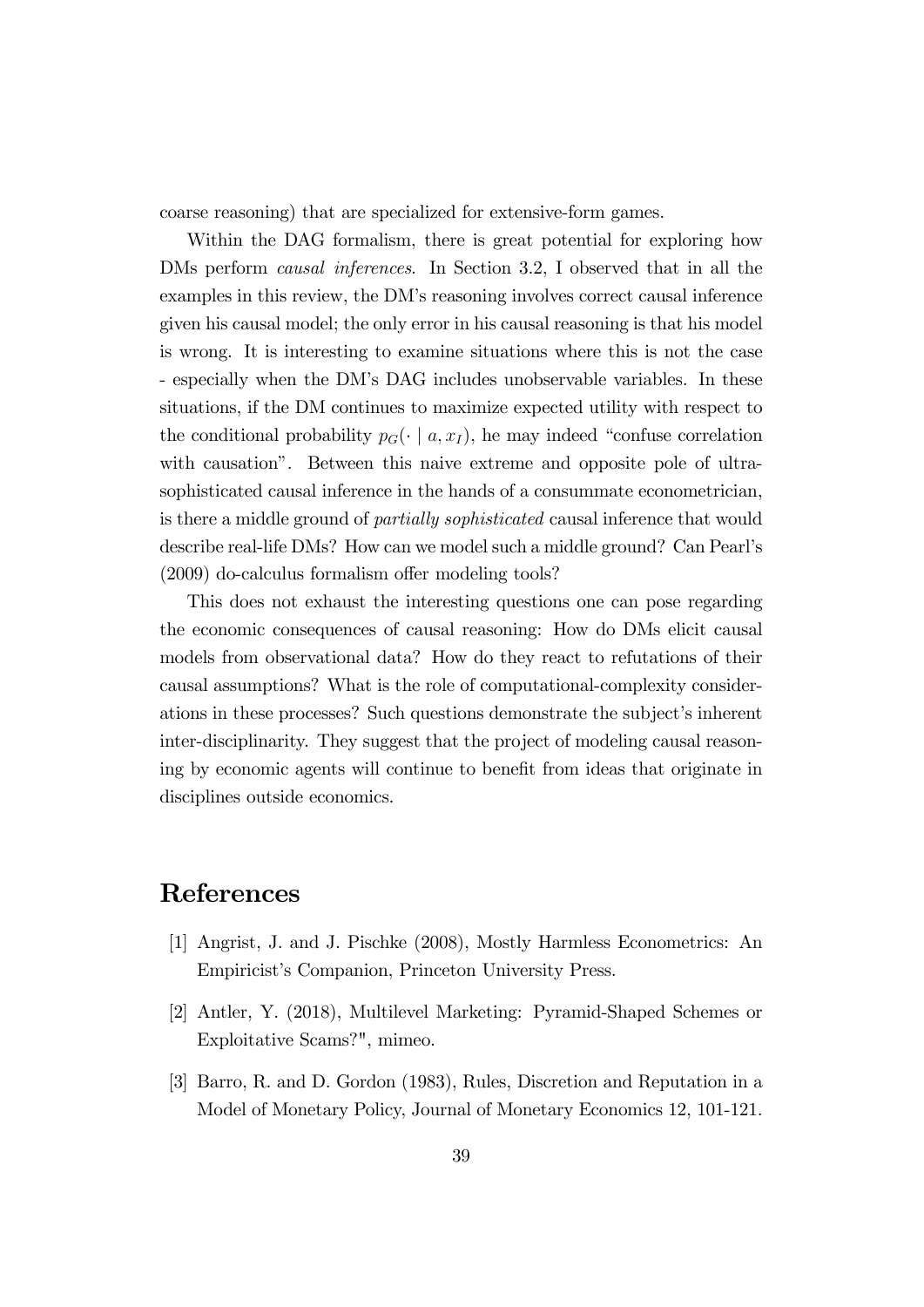- [4] Berk, R. (1966), Limiting Behavior of Posterior Distributions when the Model is Incorrect, Annals of Mathematical Statistics 37, 51-58.
- [5] Borjas, G. (1987), Self-Selection and the Earnings of Immigrants, NBER Working Paper No. 2248.
- [6] Cowell, R., P. Dawid, S. Lauritzen and D. Spiegelhalter (1999), Probabilistic Networks and Expert Systems, Springer, London.
- [7] Eliaz, K. and R. Spiegler (2006), Contracting with Diversely Naive Agents, Review of Economic Studies 73, 689-714.
- [8] Eliaz, K. and R. Spiegler (2018), A Model of Competing Narratives, mimeo.
- [9] Eliaz, K., R. Spiegler and H. Thysen (2018), Strategic Interpretations, mimeo.
- [10] Eliaz, K., R. Spiegler and Y. Weiss (2019), Cheating with (Causal) Models, mimeo.
- [11] Ettinger, D. and P. Jehiel (2010), A Theory of Deception, American Economic Journal: Microeconomics 2, 1-20.
- [12] Esponda, I. (2008), Behavioral Equilibrium in Economies with Adverse Selection, American Economic Review, 98, 1269-1291.
- [13] Esponda, I. and D. Pouzo (2014), Conditional Retrospective Voting in Large Elections, American Economic Journal: Microeconomics 9, 54-75.
- [14] Esponda, I. and D. Pouzo (2016), Berk–Nash Equilibrium: A Framework for Modeling Agents with Misspecified Models, Econometrica 84, 1093-1130.
- [15] Esponda, I. and E. Vespa (2014), Hypothetical Thinking and Information Extraction in the Laboratory, American Economic Journal: Microeconomics, forthcoming.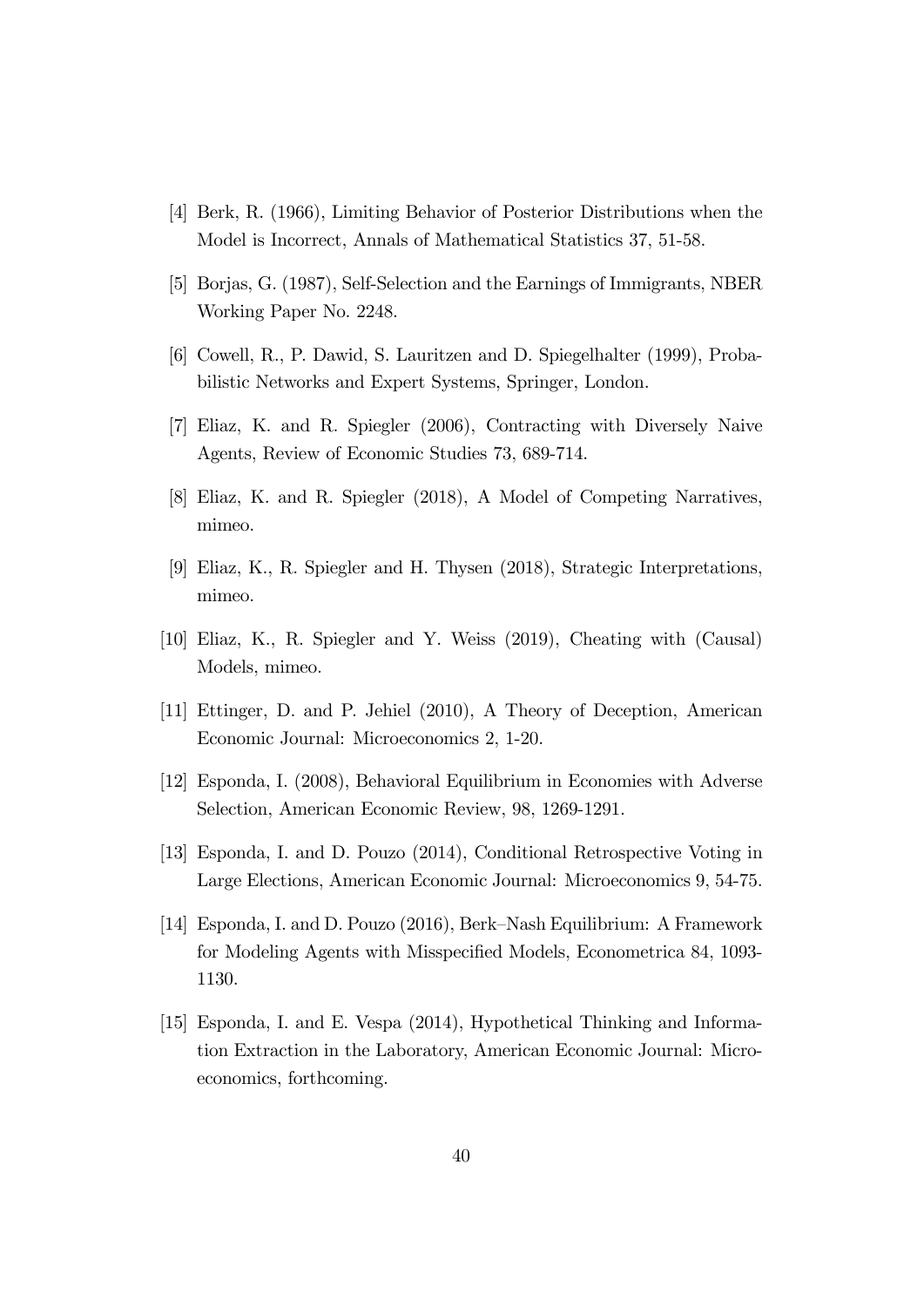- [16] Evans, G. and S. Honkapohja (2001), Learning and Expectations in Macroeconomics, Princeton University Press.
- [17] Eyster, E. and M. Piccione (2013), An Approach to Asset Pricing Under Incomplete and Diverse Perceptions, Econometrica, 81, 1483-1506.
- [18] Eyster, E. and M. Rabin (2005), Cursed Equilibrium, Econometrica, 73, 1623-1672.
- [19] Frydenberg, M. (1990), The Chain Graph Markov Property, Scandinavian Journal of Statistics 17, 333-353.
- [20] Geanakoplos, J. and H. Polemarchakis (1982), We Can't Disagree Forever, Journal of Economic Theory 27, 192–200.
- [21] Geiger, D., T. Verma and J. Pearl (1990), Identifying independence in Bayesian networks, Networks 20.5, 507-534.
- [22] Hajek, P., T. Havranek and R. Jirousek (1992), Uncertain Information Processing in Expert Systems, CRC Press.
- [23] Harris, J. (1998), The Nurture Assumption, London, Bloomsbury.
- [24] Heckman, J. and R. Pinto (2015), Causal Analysis after Haavelmo, Econometric Theory 31, 115-151.
- [25] Heidhues, P., B. Kőszegi and P. Strack (2018), Unrealistic Expectations and Misguided Learning, Econometrica 86, 1159-1214.
- [26] Holmstrom, B. (1979), Moral Hazard and Observability, Bell Journal of Economics 10, 74-91.
- [27] Imbens, G. (2019), Potential Outcome and Directed Acyclic Graph Approaches to Causality: Relevance for Empirical Practice in Economics, Arxiv Working Paper 1907.07271.
- [28] Jaynes, E. T. (1957), Information Theory and Statistical Mechanics, Physical Review 106, 620-630.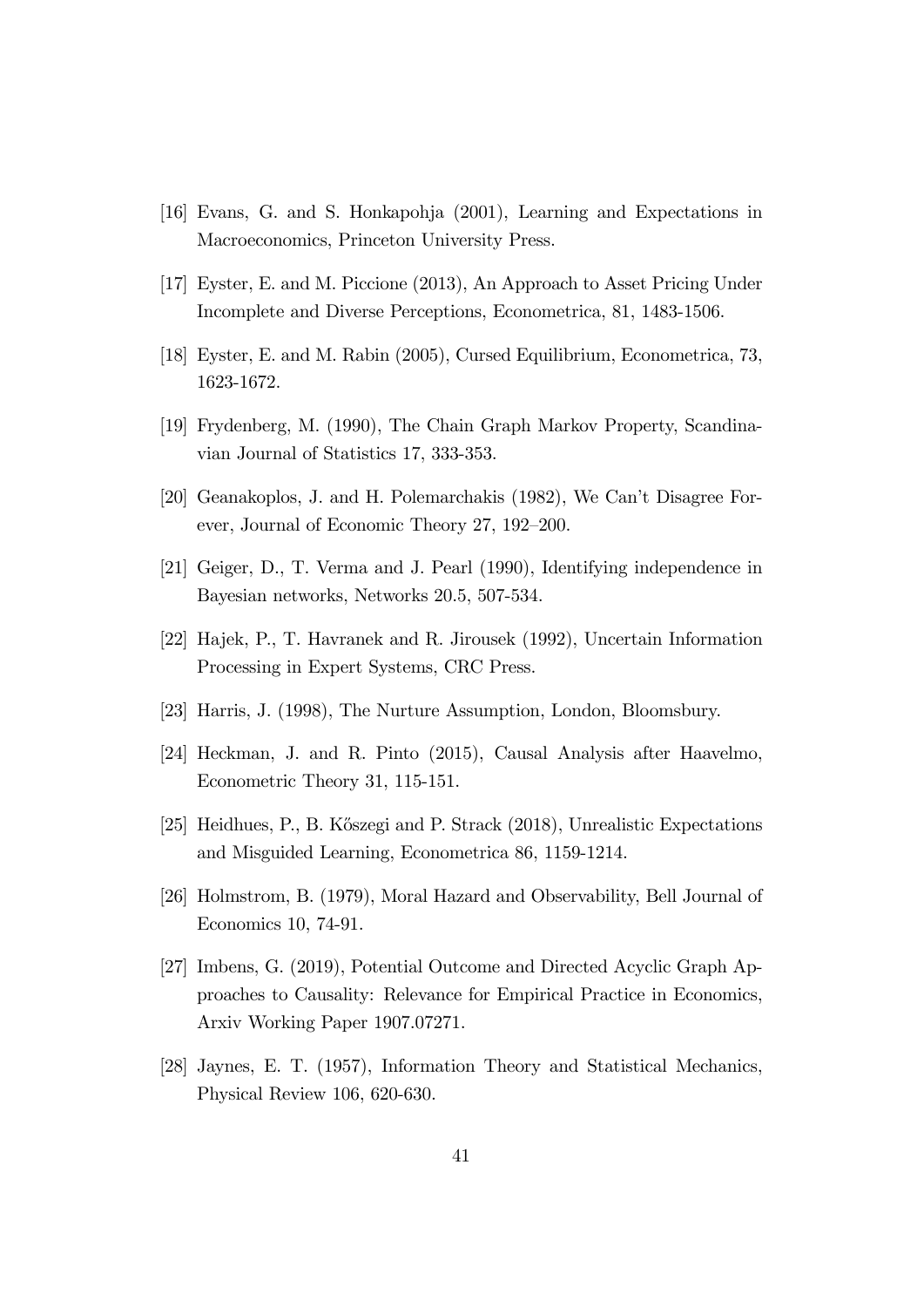- [29] Jehiel, P. (2005), Analogy-Based Expectation Equilibrium, Journal of Economic Theory, 123, 81-104.
- [30] Jehiel, P. (2011), Manipulative Auction Design, Theoretical Economics 6, 185-217.
- [31] Jehiel, P. (2018), Investment Strategy and Selection Bias: An Equilibrium Perspective on Overoptimism, American Economic Review 108, 1582-97.
- [32] Jehiel, P. and F. Koessler (2008), Revisiting Games of Incomplete Information with Analogy-Based Expectations, Games and Economic Behavior, 62, 533-557.
- [33] Jehiel, P. and D. Samet (2007), Valuation Equilibrium, Theoretical Economics 2, 163-185.
- [34] Jehiel, P. and L. Samuelson (2012), Reputation with Analogical Reasoning, Quarterly Journal of Economics 127, 1927-1969.
- [35] Koller, D. and N. Friedman (2009), Probabilistic Graphical Models: Principles and Techniques. MIT press.
- [36] Kondor, P. and B. Kőszegi (2015), Cursed Financial Innovation, WZB Discussion Paper.
- [37] Kőszegi, B. (2010), Utility from Anticipation and Personal Equilibrium, Economic Theory, 44, 415-444.
- [38] Kőszegi, B. (2014), Behavioral Contract Theory, Journal of Economic Literature 52, 1075-1118.
- [39] Kydland, F. and E. Prescott (1977), Rules rather than Discretion: The Inconsistency of Optimal Plans, Journal of Political Economy 85, 473- 491.
- [40] Langer, E. (1975), The illusion of control, Journal of personality and social psychology 32, 311-328.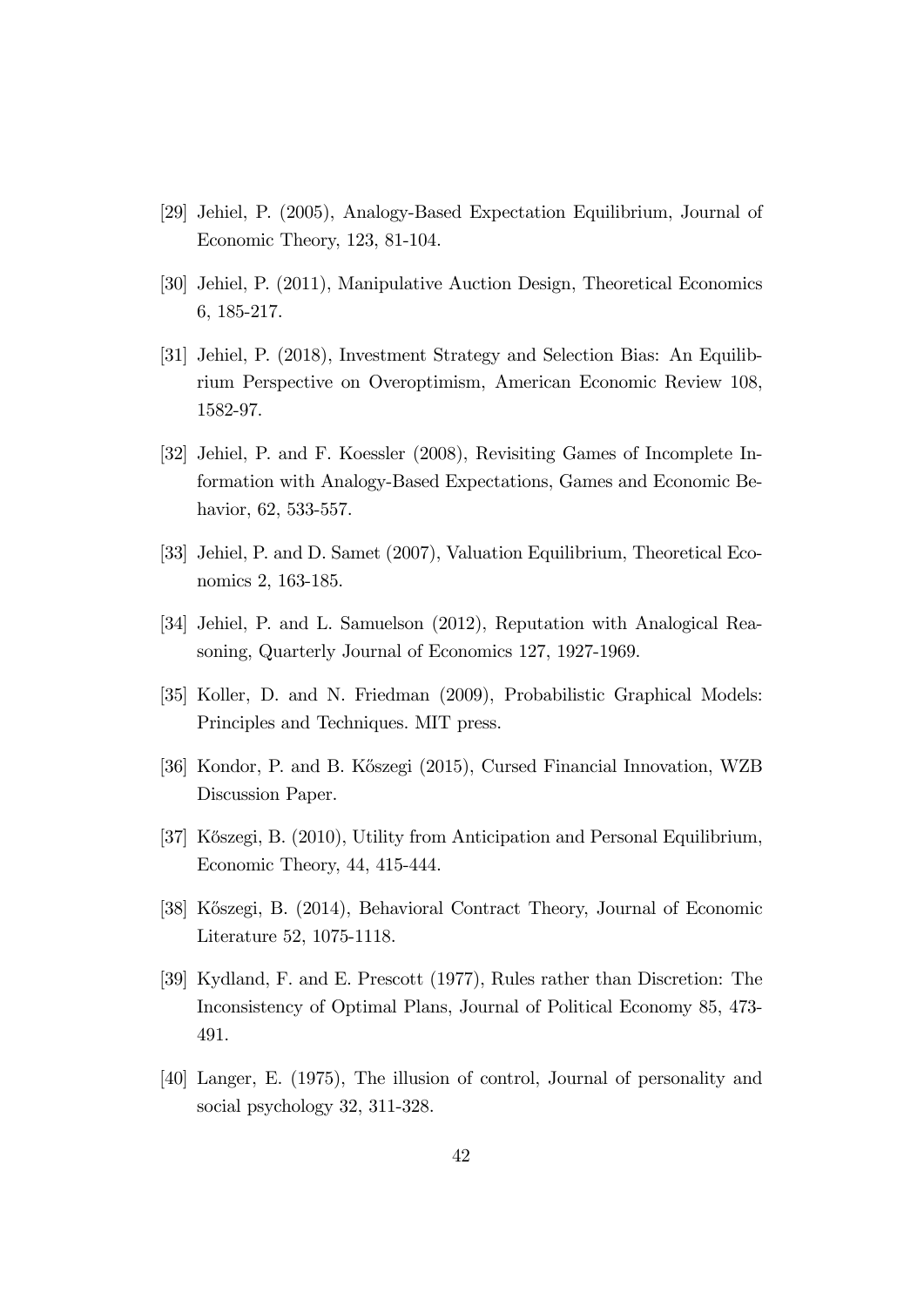- [41] Lucas, R. (1972), Expectations and the Neutrality of Moneyî Journal of Economic Theory 4, 103-124.
- [42] Mailath, G. and L. Samuelson (2018), The Wisdom of a Confused Crowd: Model Based Inference, mimeo.
- [43] Mullainathan, S. J. Schwartzstein and A. Shleifer (2008), Coarse Thinking and Persuasion, Quarterly Journal of Economics 123, 577-619.
- [44] Osborne, M. and A. Rubinstein (1998), Games with Procedurally Rational Players, American Economic Review, 88, 834-849.
- [45] Pearl, J. (2009), Causality: Models, Reasoning and Inference, Cambridge University Press, Cambridge.
- [46] Pearl, J. (2014), Probabilistic Reasoning in Intelligent Systems: Networks of Plausible Inference, Elsevier.
- [47] Pearl, J. and D. Mackenzie (2018), The Book of Why: The New Science of Cause and Effect, Basic Books.
- [48] Piccione, M. and A. Rubinstein (2003), Modeling the Economic Interaction of Agents with Diverse Abilities to Recognize Equilibrium Patterns, Journal of the European Economic Association, 1, 212-223.
- [49] Ross, L. (1977), The Intuitive Psychologist and his Shortcomings: Distortions in the Attribution Process, Advances in Experimental Social Psychology, Vol. 10, Academic Press, 173-220.
- [50] Samuelson, W. and M. Bazerman (1985), Negotiation under the Winner's Curse, Research in Experimental Economics 3, 105-38.
- [51] Sargent, T. (1999), The Conquest of American ináation, Princeton University Press.
- [52] Sargent, T. and N. Wallace (1975), 'Rational' Expectations, the Optimal Monetary Instrument, and the Optimal Money Supply Rule, Journal of Political Economy 83, 241-254.